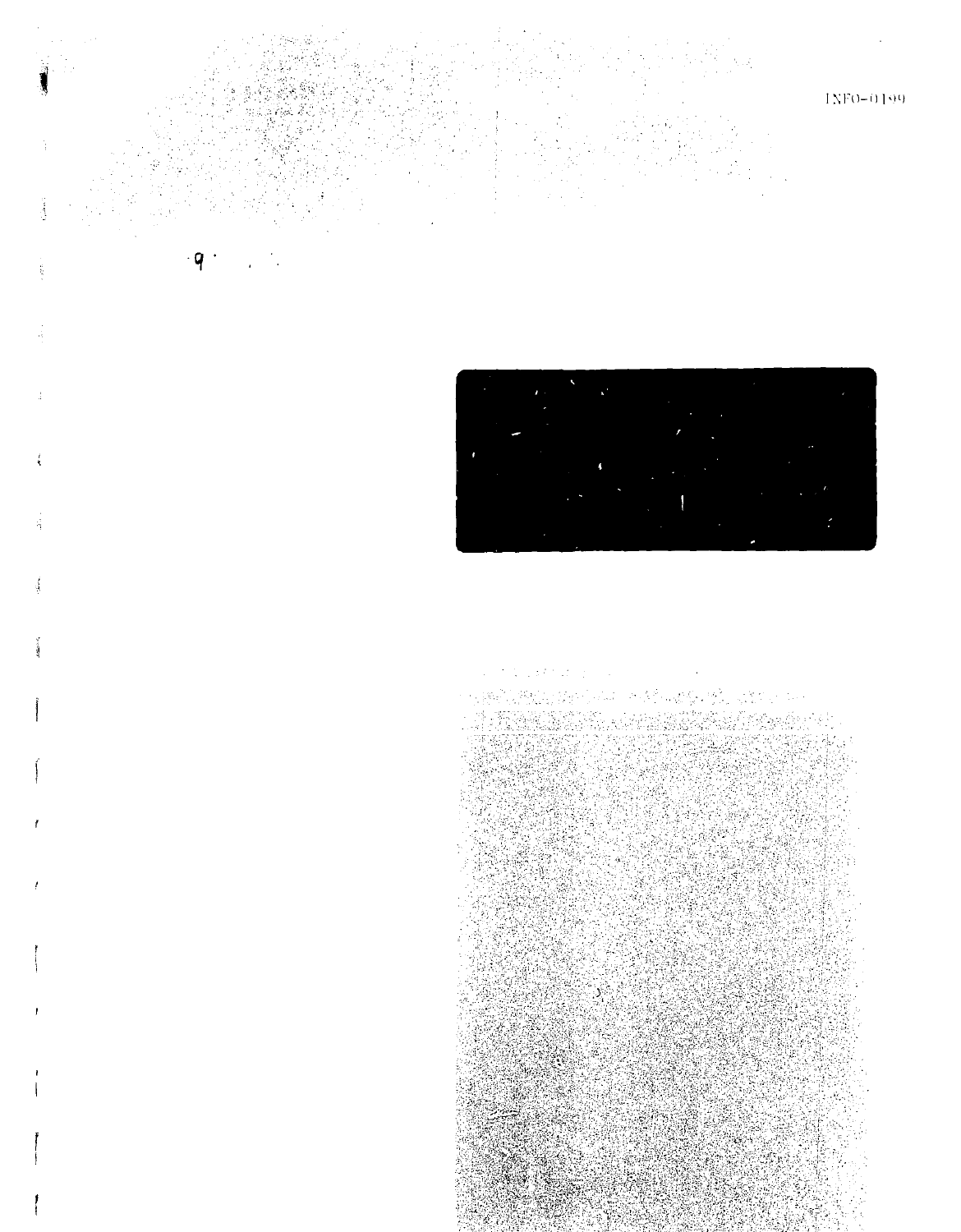

 $\ddot{\phantom{a}}$ 

 $\mathbf{i}$ 

Atomic Energy Control Board

P 0 Box 1046 Ottawa. Canada K1PSS9

Commission de contrôle de l'énergie atomique

 $\sim$  .

CP 1046 Ottawa. Canada K1P5S9

# RADIATION EXPOSURES TO TECHNOLOGISTS FROM NUCLEAR MEDICINE IMAGING PROCEDURES

by

R.S. Sloboda, M.G. Schmid, C.P. Willis Pasqua Hospital Regina, Saskatchewan

A research report prepared for the Atomic Energy Control Board Ottawa, Canada

May 1986

Canadä

**Research report**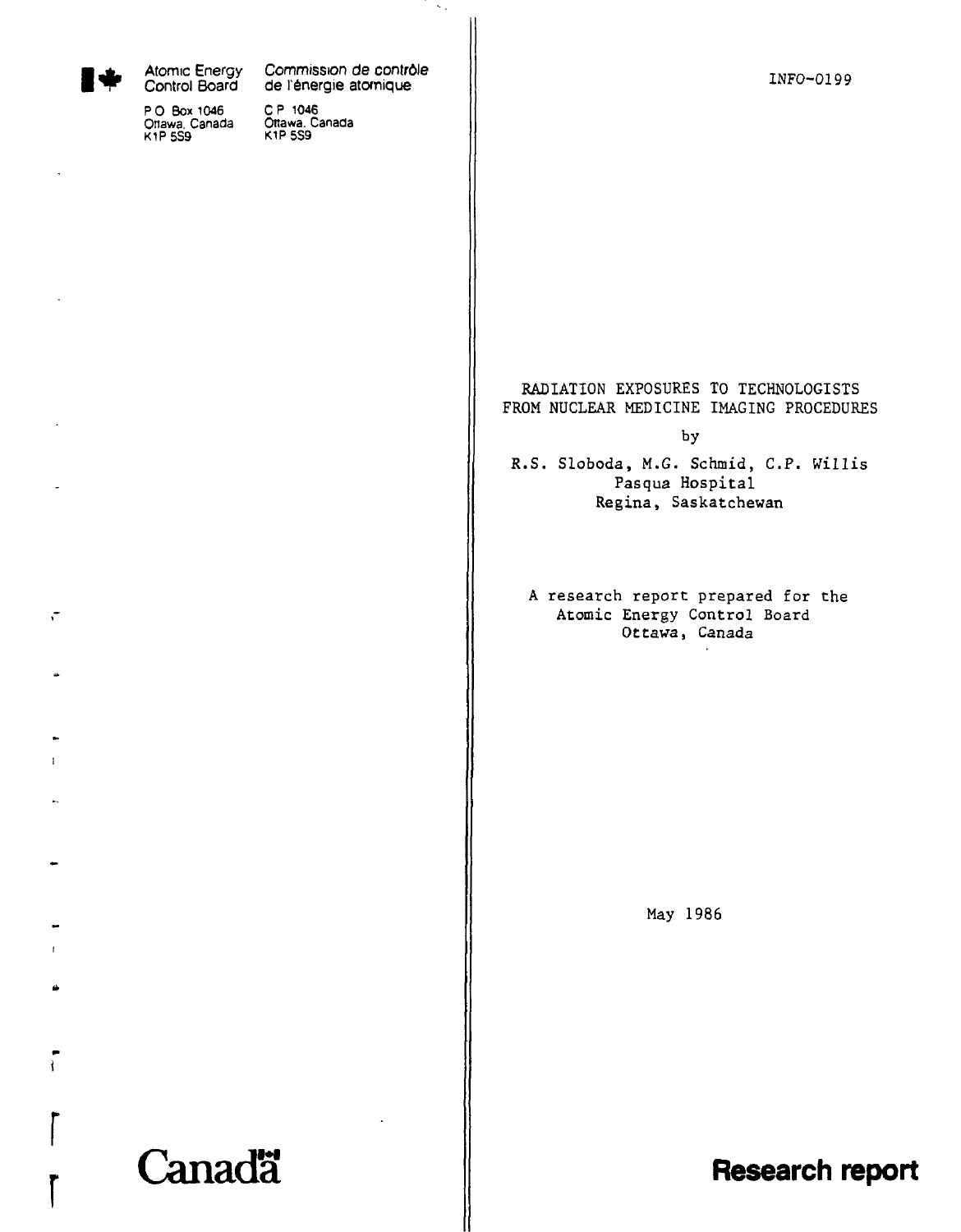# RADIATION EXPOSURES TO TECHNOLOGISTS FROM NUCLEAR MEDICINE IMAGING PROCEDURES

A research report prepared by R.S. Sloboda, M.G. Schmid and C.P. Willis, Pasqua Hospital, Regina, under contract to the Atomic Energy Control Board.

#### ABSTRACT

Radiation exposures incurred by nuclear medicine technologists during diagnostic imaging and gamma camera quality control (QC) were measured on a procedural basis over a three-month period using a portable, low-range, self-reading ion chamber. A total of more than 400 measurements were made for 15 selected procedures. From these, mean procedural exposures and standard deviations were calculated. The results show that daily flood phantom QC, at 0.58 mR, and gated cardiac studies, at 0.A5 mR, were the two greatest sources of exposure. Other procedures resulted in exposures varying roughly from 0.10 to 0.20 mR. Difficult patients were responsible for a doubling of technologist exposure for many procedures. Standard deviations were large for all procedures, averaging 657. of the mean values. Comparison of technologist exposure inferred from the procedural measurements with the time coincident collective dose equivalent recorded by the TLD service of the Radiation Protection Bureau indicates that approximately half of the collective technologist exposure arose from patient handling and flood QC.

## RÉSUMÉ

**r**

f.

j

ł

**r**

**r**

**r**

**r**

En médecine nucléaire, les techniciens sont soumis à des irradiations au cours d'examens diagnostiques et de procédures de contrôle de la qualité des appareils de gammagraphie. Un dosimètre à chambre d'ions portatif, à basse échelle et à lecture directe a été utilisé pendant trois mois pour mesurer ces irradiations. Plus de 400 mesures ont été faites pour 15 procédures données. Les expositions et les écarts types ont été calculés pour chaque procédure. Les résultats montrent que les essais quotidiens de contrôle de la qualité à l'aide de fantômes et que les études cardiaques synchronisées ECG dont l'exposition moyenne est de 0,58 mR et de 0,45 mR respectivement, représentent la plus grande source d'irradiation. Four les autres procédures, l'exposition variait en gros entre 0,10 et 0,20 mR. Les patients plus difficiles font facilement doubler l'exposition des techniciens. Les écarts types sont dans chaque cas très élevés avec une moyenne de 65 pour 100 de la moyenne pour une procédure donnée. En comparant ces mesures avec l'équivalent de dose collectif enregistré par le Service national de dosimétrie du Bureau de la radioprotection pour la même période, on a pu montrer qu'approximativement la moitié de l'exposition totale des techniciens provenait de la manipulation des patients et des procédures de contrôle de la qualité.

#### DISCLAIMER

The Atomic Energy Control Board is not responsible for the accuracy of the statements made or opinions expressed in this publication and neither the Board nor the authors assume liability with respect to any damage or loss incurred as a result of the use of the information contained in this publication.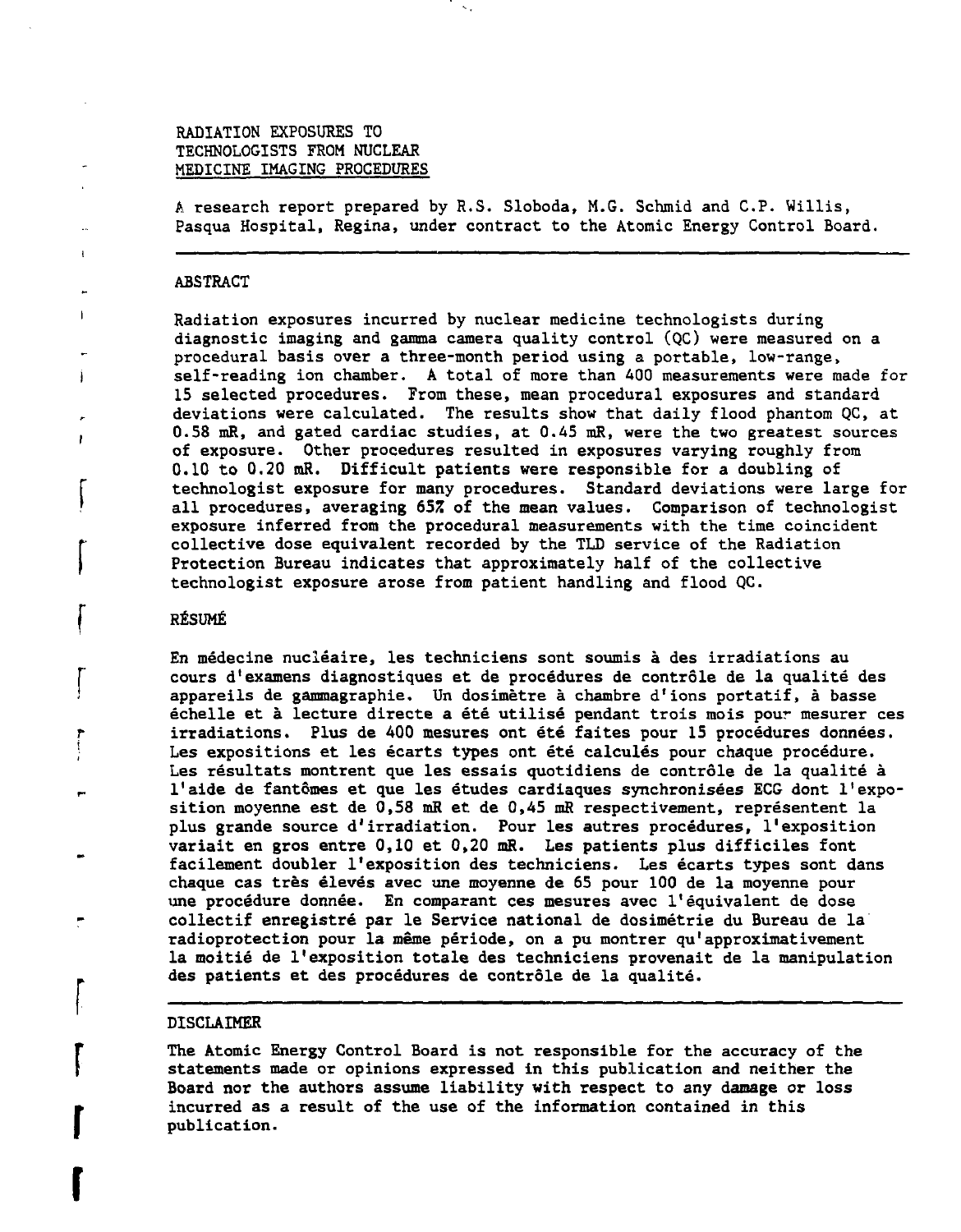**I**

 $\frac{1}{2}$ 

**I**

**r.**

I

**r**

**r**

|              |    |                                                                  | i            |
|--------------|----|------------------------------------------------------------------|--------------|
| Α.           |    |                                                                  | $\mathbf{1}$ |
|              |    |                                                                  |              |
| Β.           |    |                                                                  | $\mathbf{1}$ |
| C.           |    |                                                                  | $\mathbf{1}$ |
| D.           |    |                                                                  |              |
|              | 1. |                                                                  |              |
|              | 2. |                                                                  |              |
| $E_{\rm{m}}$ |    |                                                                  |              |
|              | 1. |                                                                  |              |
|              | 2. |                                                                  |              |
|              |    |                                                                  |              |
|              | 1. |                                                                  |              |
|              |    |                                                                  |              |
| G.           |    |                                                                  |              |
|              | 1. |                                                                  |              |
|              | 2. |                                                                  |              |
|              | 3. |                                                                  |              |
| Н.           |    |                                                                  |              |
|              |    |                                                                  |              |
|              |    |                                                                  |              |
|              |    | APPENDICES:                                                      |              |
|              |    | DIAGNOSTIC AND FLOOD PHANTOM QUALITY CONTROL PROTOCOLSAPPENDIX A |              |
|              |    |                                                                  |              |
|              |    |                                                                  |              |
|              |    |                                                                  |              |

 $\mathcal{N}_{\rm eff}$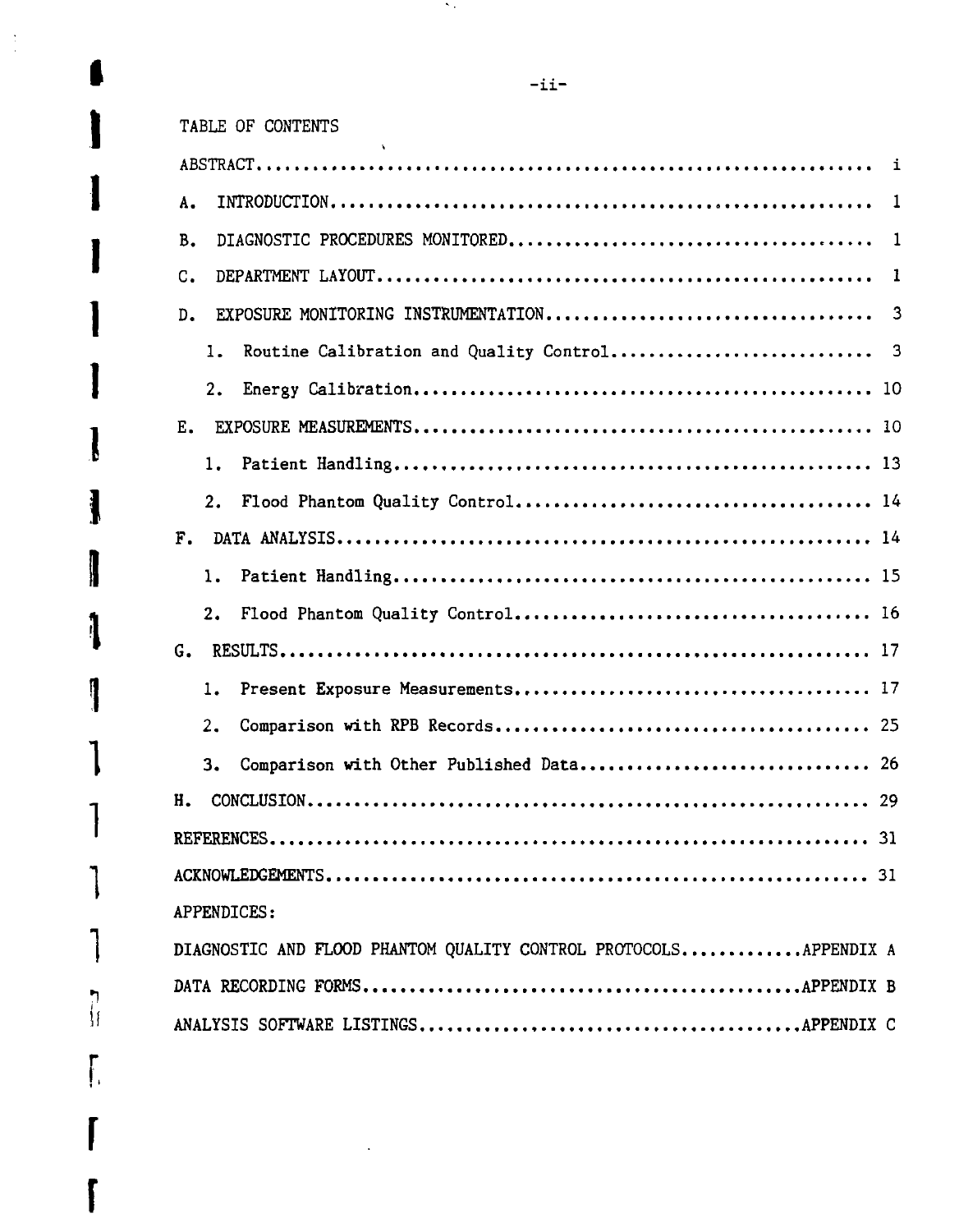# RADIATION EXPOSURES TO TECHNOLOGISTS FROM NUCLEAR MEDICINE IMAGING PROCEDURES

## A. INTRODUCTION

Occupational radiation exposures to nuclear medicine technologists originate from a number of sources including generator elution, patient dose preparation and injection, and patient handling. Only within the past decade has it been observed that in a large number of radionuclide imaging procedures, the whole body exposure from patient handling can account for 50% or more of the total procedural exposure, when appropriate precautions are taken during dose preparation, assay, and injection<sup>1-3</sup>.

The present investigation was primarily concerned with measuring technologist exposures arising from patient handling, for fourteen common diagnostic procedures routinely performed in a modern nuclear medicine department. In addition, technologist exposures resulting from daily flood phantom quality control (QC) of the scintillation cameras were also determined. In all over four hundred individual measurements were made, yielding information on mean procedural exposures from patient handling, their variability both in general and with respect to individual technologists, and their sensitivity to the degree of cooperation shown by the patients. To put these patient handling exposure measurements in perspective, they are compared with the results of earlier studies reported in the literature<sup>1,3</sup> and with time coincident radiation doses recorded by the TLD service of the Radiation Protection Bureau, Health and Welfare Canada.

#### B. DIAGNOSTIC PROCEDURES MONITORED

The patient handling components of fourteen diagnostic procedures were monitored, all of which involve imaging except for the thyroid uptake study. The procedures are listed in Table 1 along with an identifying code used in the data analysis, and the operative radionuclide. A short description of each procedure can be found in Appendix A. For the purposes of this study, patient handling was considered to involve escorting the patient from the waiting to the imaging area, positioning the patient for the imaging or counting procedure, performing that procedure, and finally escorting the patient out of the imaging area. Except for the brain flow procedure, which requires that an injection be given after the patient has been positioned, exposures due to radiopharmaceutical preparation and administration were not included in the patient handling measurements.

Besides patient handling by the technologists, the additional operation of flood phantom QC of the scintillation cameras, performed by the technologists on a daily basis, was monitored. Exposures arising from flood phantom QC, involving both phantom preparation and imaging, were measured on a procedural basis. The flood phantom QC protocol appears in Appendix A along with the descriptions of the diagnostic procedures.

## C. DEPARTMENT LAYOUT

The nuclear medicine department in which the exposure measurements were taken is a modern, spacious facility housing three scintillation cameras, a thyroid uptake probe, and a rectilinear scanner used exclusively for thyroid scans.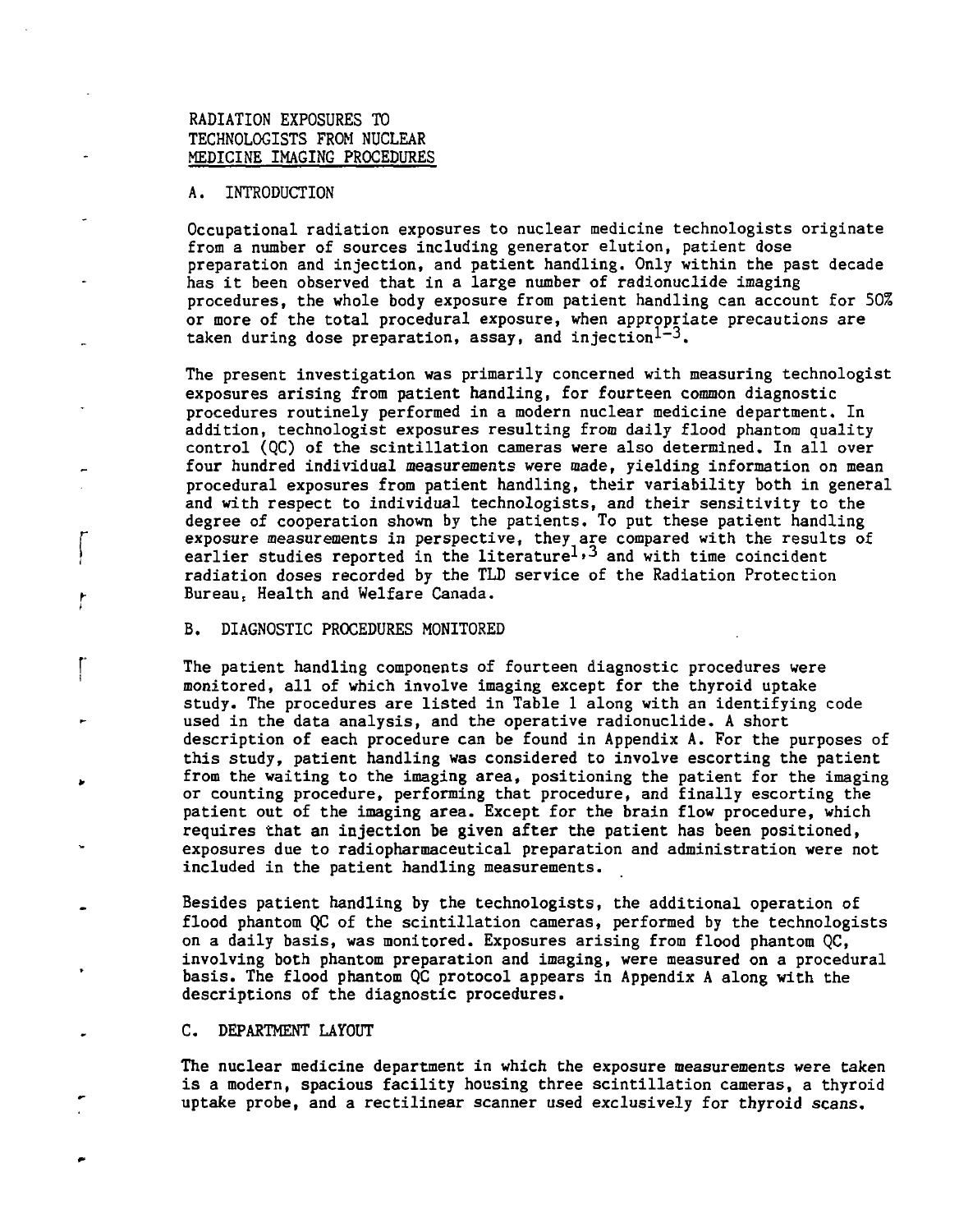| No. | Procedure                     | Code | Radionuclide |
|-----|-------------------------------|------|--------------|
|     | Brain Flow                    | BF   | $Tc-99m$     |
| 1   |                               |      |              |
| 2   | Brain Scan                    | BS   | $Tc-99m$     |
| 3   | Brain Tomography              | ВT   | $Tc-99m$     |
| 4   | Cardiac Wall Motion<br>(rest) | СW   | $Tc-99m$     |
| 5   | Gallium Scan                  | GS   | Ga-67        |
| 6   | Lung Perfusion                | LP   | $Tc-99m$     |
| 7   | Liver Scan                    | LS   | $Tc-99m$     |
| 8   | Liver Tomography              | LT   | $Tc-99m$     |
| 9   | Lung Ventilation              | Lν   | $Xe-133$     |
| 10  | Spot Bone                     | SВ   | $Tc - 99m$   |
| 11  | Thallium Scan                 | TH   | $T1 - 201$   |
| 12  | Thyroid Scan                  | TS.  | $I-131$      |
| 13  | Thyroid Uptake                | TU   | I-131        |
| 14  | Whole Body Bone               | WB   | $Tc-99m$     |
|     |                               |      |              |

|  |  | Table 1: Diagnostic Procedures Monitored |  |  |
|--|--|------------------------------------------|--|--|
|--|--|------------------------------------------|--|--|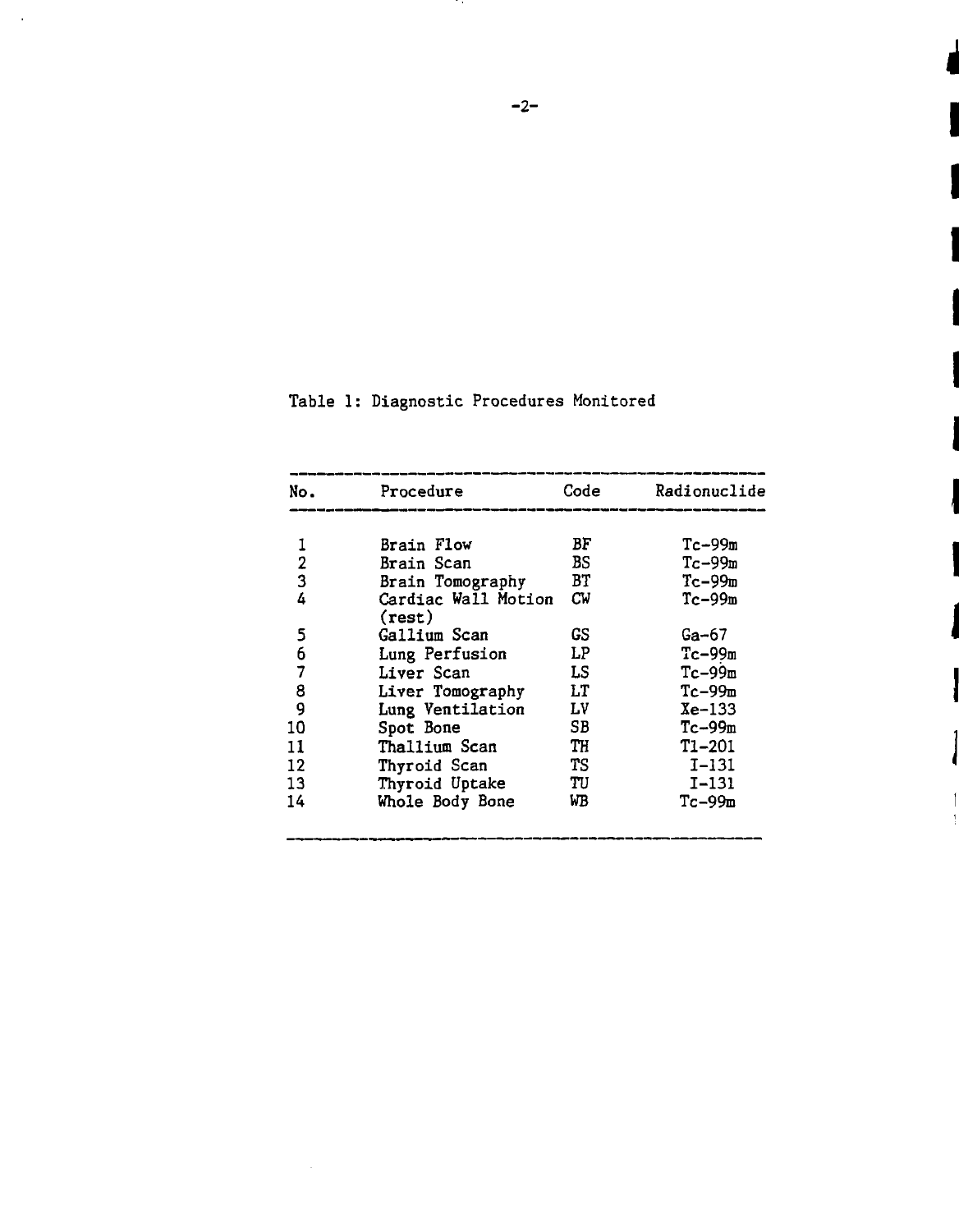The layout of the department showing the placement of the diagnostic instrumentation and the location of the radiopharmacy, laboratory, and injection room is as depicted in Figure 1. The ample spacing of the instrumentation in conjunction with its distance from radiopharmaceutical supplies provides for generally very low background levels in the imaging area.

The scintillation cameras in the department represent a mix of old and new technology. A reconditioned Searle Pho Gamma IV, which has a standard field of view (280 mm), is used exclusively for cardiac work. The camera head is mounted on a T stand, with drive motors used for positioning. Since no counterbalancing is incorporated in the design, motion of the head is slow, and this in turn is reflected in the time required to set up a patient study. All of the remaining work is done using two General Electric 400A's which as their name suggests are large field of view (400 mm) cameras. One of them is mounted on a gimbal stand which rides on a whole body scanning track; the other on a ring stand suitable for tomographic studies. Both of these mountings employ counterbalancing, eliminating the need for drive mechanisms and allowing the technologist to manoeuver the head directly.

## D. EXPOSURE MONITORING INSTRUMENTATION

**r**

 $\int$ 

 $\int$ 

**r**

**r**

l and the set

r

 $\overline{\mathbf{R}}$ 

All exposure measurements were made using the Dosimeter Corporation model 106 STRAD (Stray Radiation Dosimeter) ion chamber<sup>4</sup> shown in Figure 2. This battery-operated, portable, self-reading instrument possesses a range of 0 - 2 mR, with a factory calibrated accuracy of  $\pm$  15% at 120 KeV. According to the manufacturer, sensitivity is sufficient to measure 4 x background. The cylindrical unit measures approximately 8.8 inches in length by 3.0 inches in diameter, weighs about a pound, and has a chamber volume of 21.5 cubic inches. The chamber is not sealed, necessitating that temperature and <sup>I</sup> pressure corrections be made to the readings. The variation in instrument response with with elevation angle and incident photon energy is shown in Figures 3 and 4, respectively. The angular response curve for 122 KeV was determined as described in Section D.I. All of the other information in these two figures was provided by the manufacturer.

> Three STRAD units designated numbers 1, 2, and 3, calibrated according to the procedure described in section D.1, were used to measure individual technologist exposures. A pouch made of thin ripstop nylon sewn to the front of a bibbed apron, as shown in Figure 5, was used to hold one of the STRADs. The apron was worn by a technologist in such a manner that the center of the ion chamber approximately coincided with the bottom of the technologist's sternum. A drawstring at the top of the pouch secured the STRAD. Two such aprons were fabricated, enabling two measurements to be made concurrently.

### 1. Routine Calibration and Quality Control

A Co-57 calibration source whose activity during the exposure measurement period varied roughly between 2 and 3 mCi was used to determine STRAD calibration factors at bi-monthly intervals and to perform daily QC checks on <sup>r</sup> the instruments. The Co-57 principal gamma energy of 122 KeV is close to both the STRAD's factory calibration energy of 120 KeV and the 140 KeV gamma ray emitted by Tc-99m, the most frequently used diagnostic radionuclide. The same source was also used to check the angular response of one of the STRADs both azimuthally and in elevation.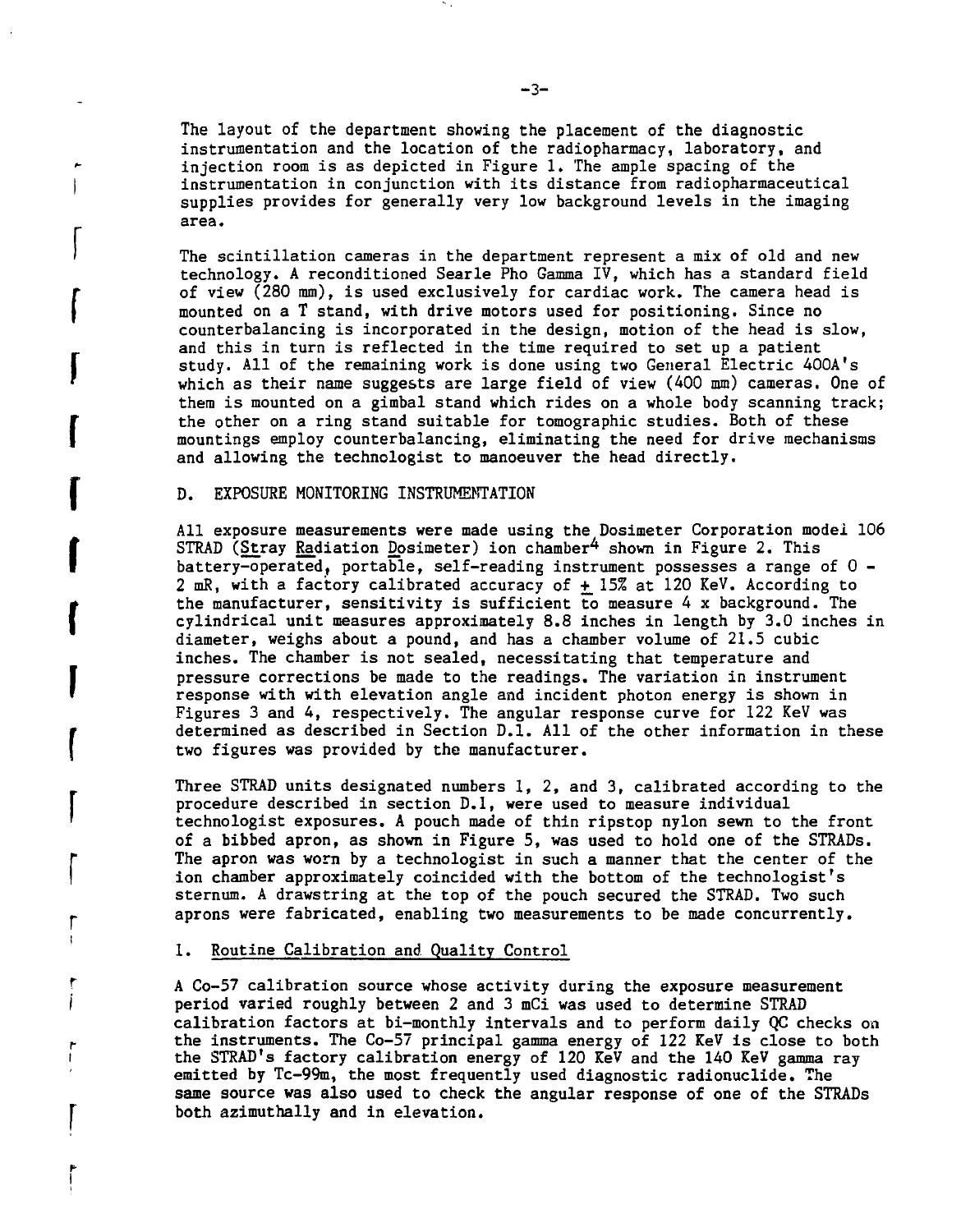

-4-

 $\sim$ 

 $\lambda$ 

 $\frac{1}{2}$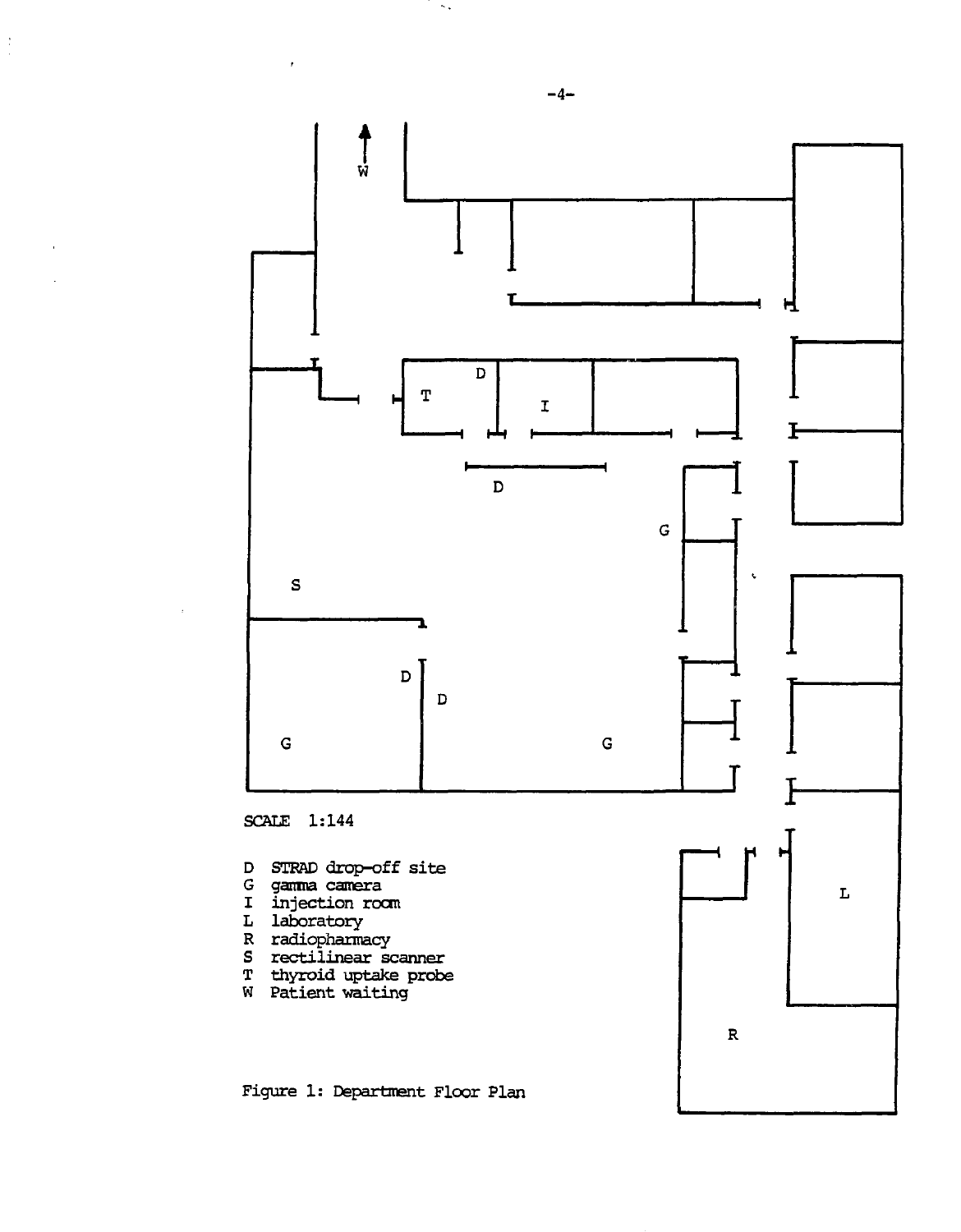

Figure 2: Model 106 STRAD ion chamber

ſ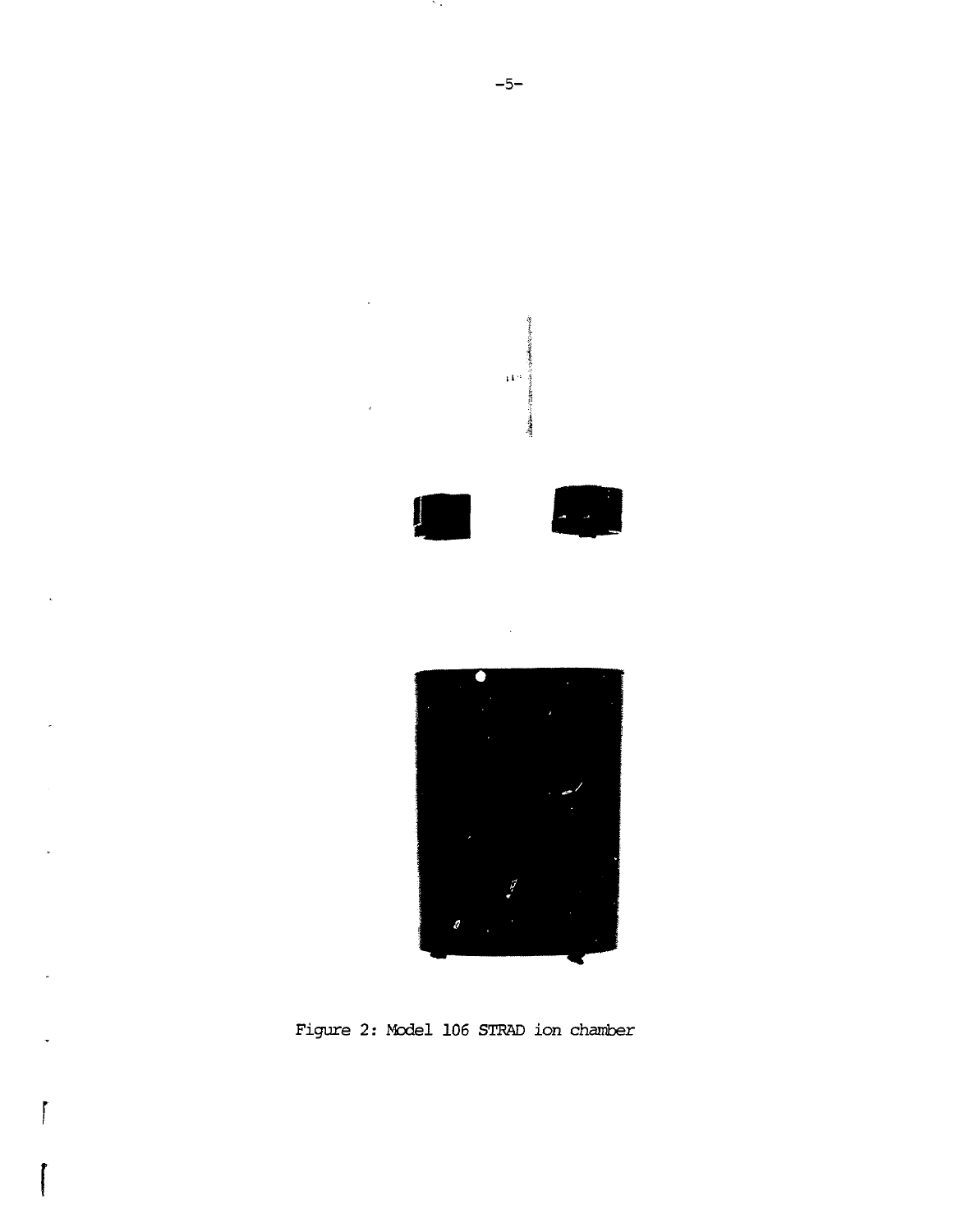

rigure 3: Angular Response of STRAD Dosineter

PESPONSE RELATIVE TO ZERO DEGREES (PERCENT)

•

**1**

 $\overline{\phantom{0}}$ 

 $\mathcal{L}$ 

 $\hat{\phi}$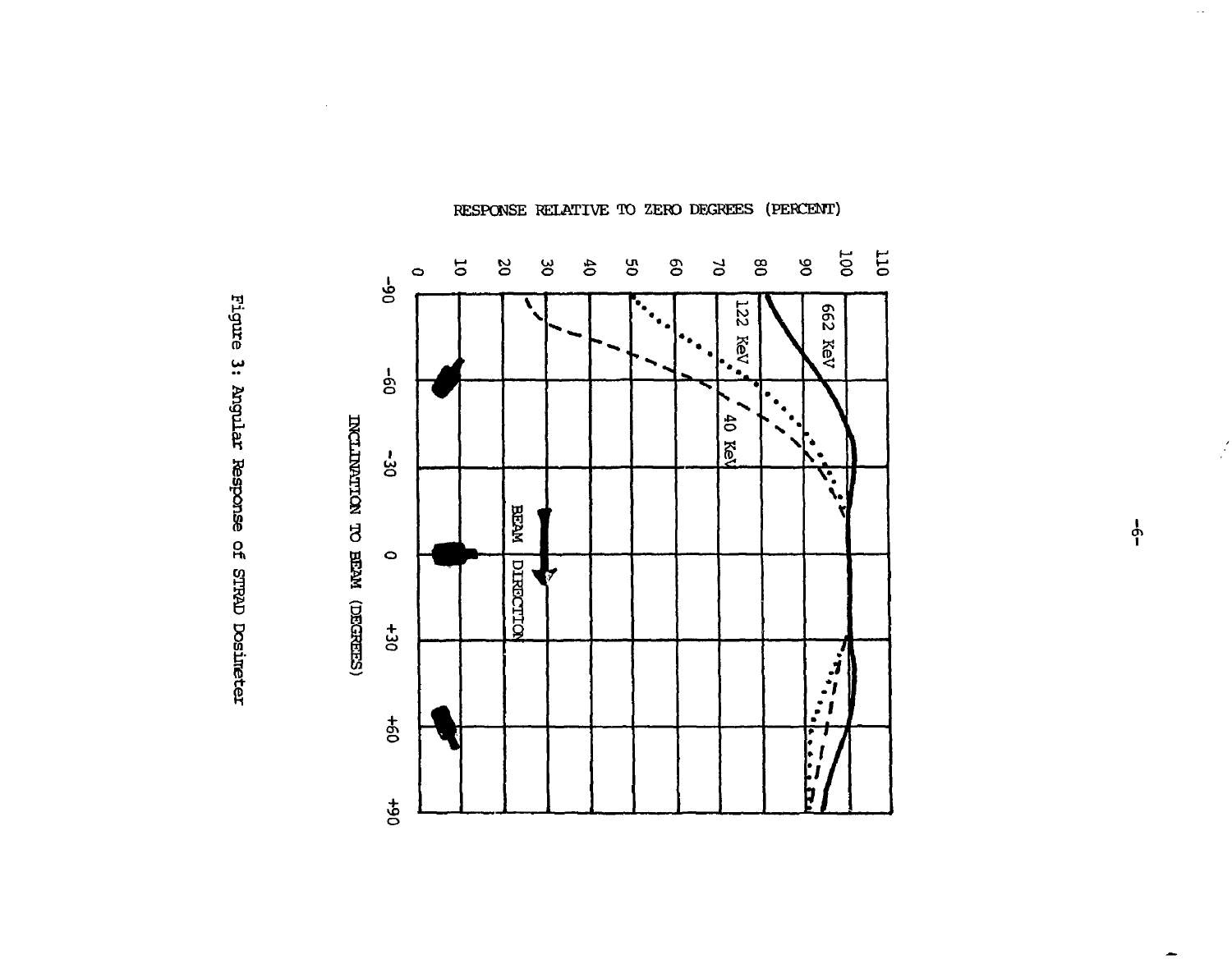

٦

Figure 4: Energy Response of STRAD Dosimeter

-7-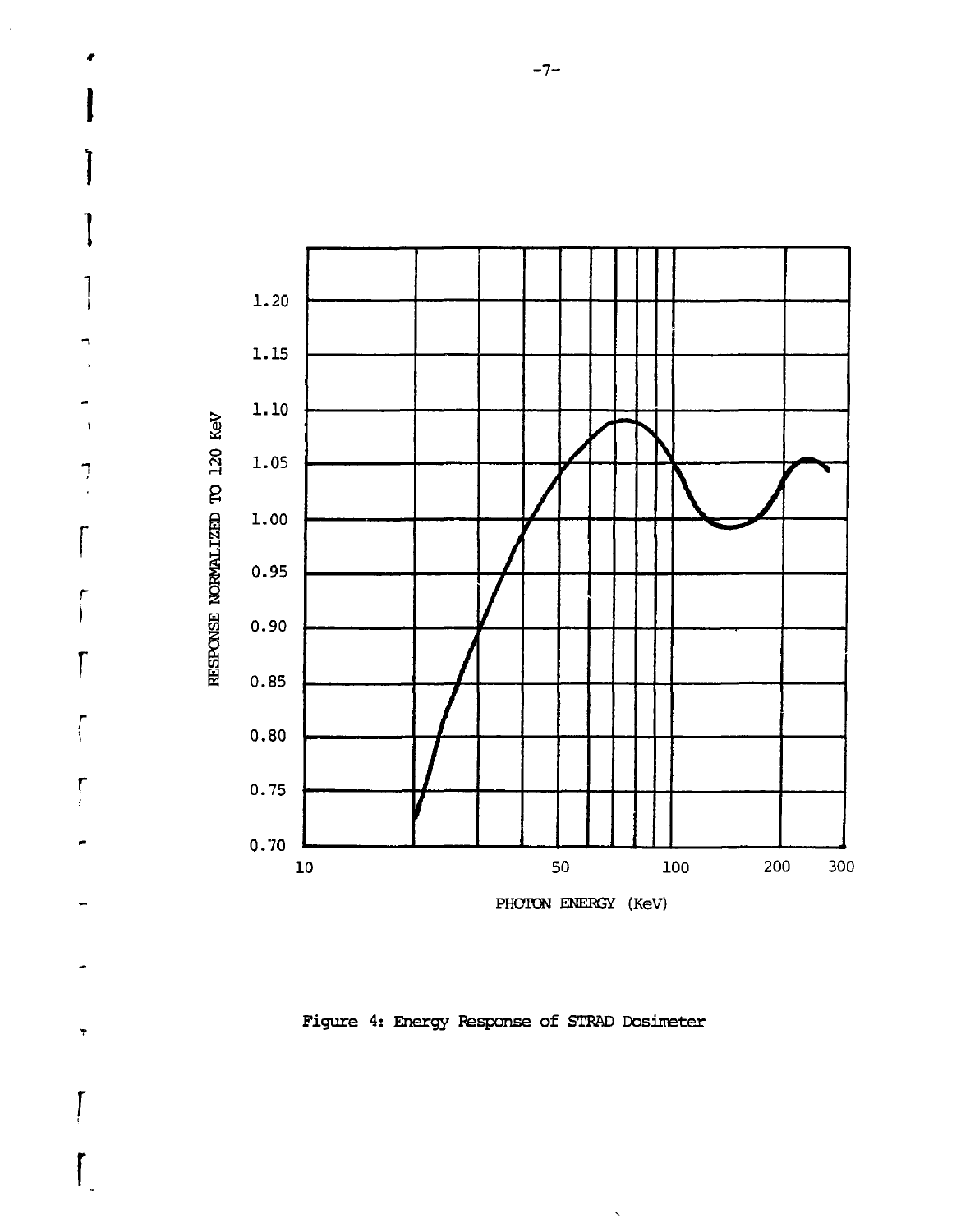

Figure 5: Apron and pouch holder for STRAD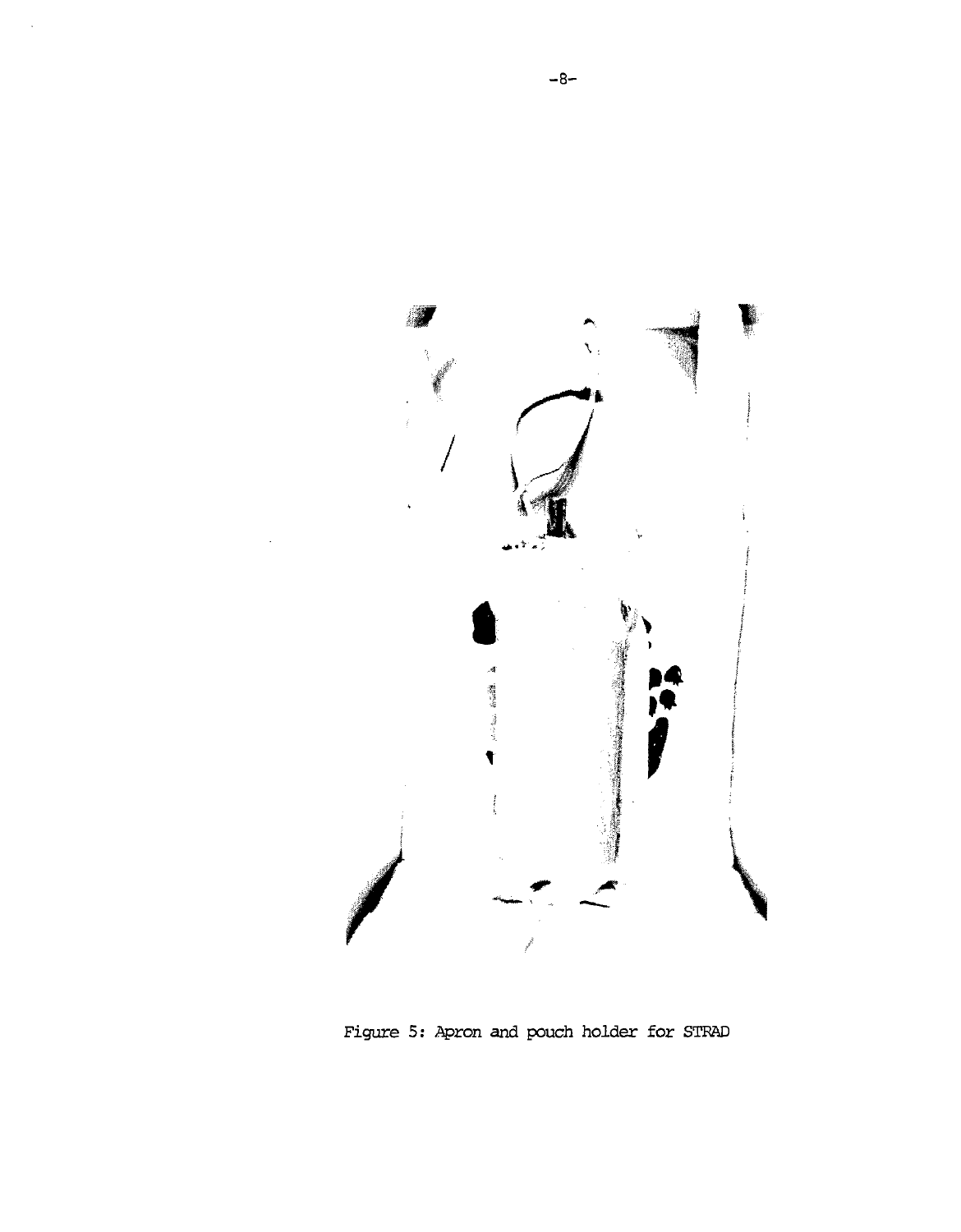For all of these measurements, source distances and measurement times were selected such that the readings would fall roughly at instrument mid-scale, ie. near 1 mR.

The angular response checks were performed with the source and STRAD positioned atop a level block of 6 inch thick styrofoam. For the azimuthal measurements, the upright STRAD was placed at a distance of 10 cm from the source, center to center. Readings of 2 minutes duration each were then taken at 20 degree intervals as the STRAD was rotated through a full circle. The resulting mean and standard deviation of the readings were  $0.74 \pm 0.01$ mR, with no angular trend discernable. Our elevation measurements at 122 KeV were performed with the instrument lying on its side atop the styrofoam block at a distance (determined from the center of the chamber) of 45 cm from the source. Readings were taken at 15 degree intervals for an hour each while the instrument's top described a semi-circle, and corrected for background. The relative response is shown in Figure 3.

The daily quality control checks performed during the course of data collection involved placing the calibration source and STRAD atop the styrofoam block at distance of 10 cm and taking a 3 minute exposure reading. This was corrected for decay of the source and compared with previous readings. No temperature or pressure corrections were introduced, since the check was intended to be a rough one only. Generally speaking, the instruments displayed excellent stability. Expressed as percentages, the standard deviations in readings normalized by their mean values were 3.4%, 5.0%, and 3.7% for STRADs 1, 2, and 3, respectively.

The STRADs were calibrated at approximately two week intervals in order to determine appropriate calibration factors to be applied to the exposure readings from each instrument. The calibration source and STRAD were placed atop the syrofoam block at a distance of 45 cm, center to center. A reading was taken after one hour. The source was then removed, the instrument was zeroed, and next a one hour background and leakage reading was taken. The source reading corrected for background, temperature, and pressure was determined as follows:

$$
S_C = (S - B) \times \frac{760}{P} \times \frac{T}{295}
$$
 (1)

where:  $S_C$  = corrected source reading

**I**

 $\bar{S}$  = raw source reading

 $B = raw$  background and leakage reading

- $P =$  atmospheric pressure in mm Hg
- T = ambient temperature in degrees Kelvin

The expected source reading was calculated from the formula:

 $S_{\rm E} = \frac{S_{\rm E}}{2}$  (2)  $\mathsf d$ 

where:  $G =$  exposure rate constant in R  $cm<sup>2</sup> h<sup>-1</sup> mCi<sup>-1</sup>$  $A = source activity in mCi$  $d = \text{STRAD}$  to source distance, center to center, in  $\text{cm}$ 

For Co-57,  $G = 0.93$  R cm<sup>2</sup> h<sup>-1</sup> mCi<sup>-1</sup>. The calibration factor was calculated as:

 $C = S_E S_C^{-1}$  (3)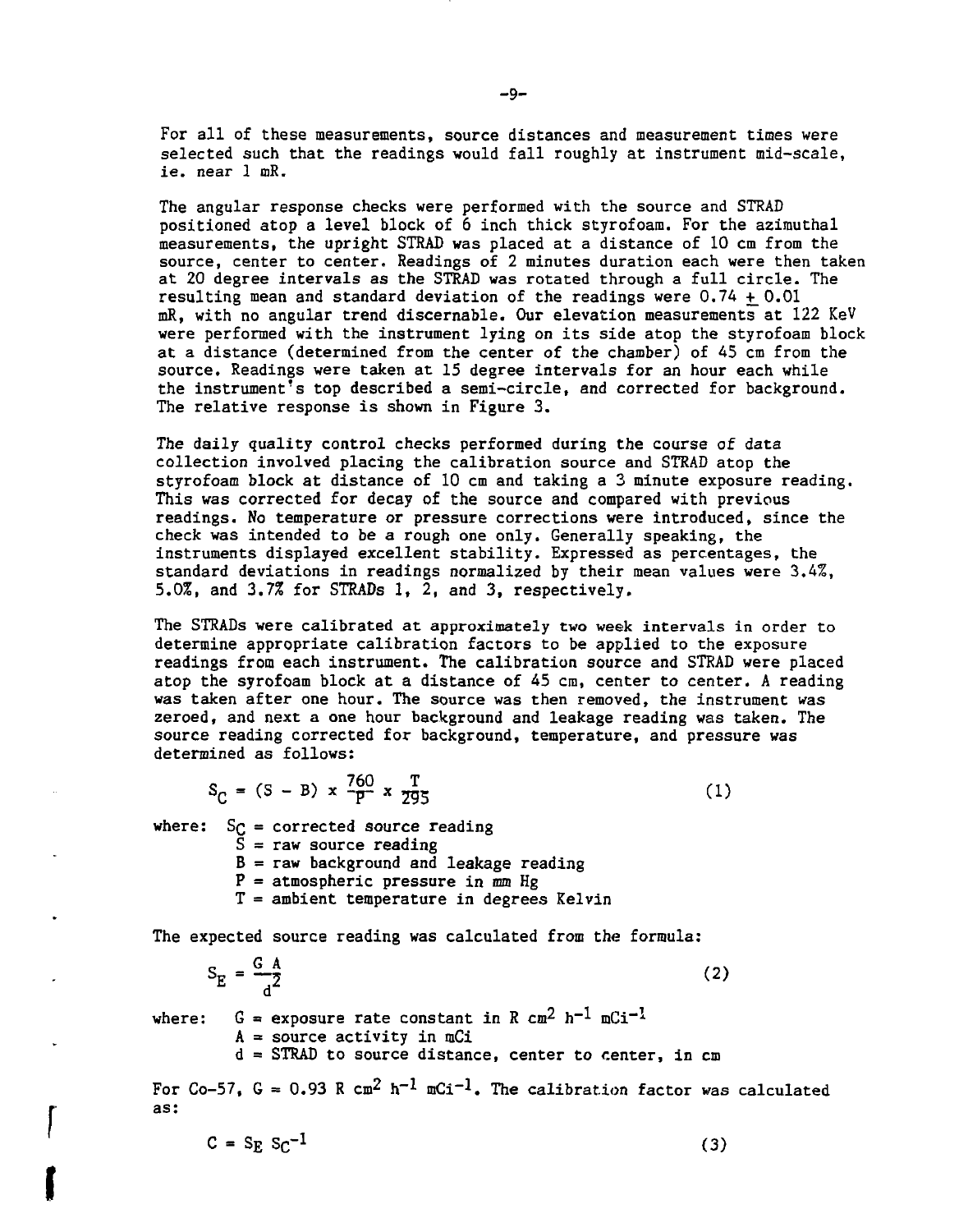Table 2 contains the STRAD calibration factors determined over the course of the data collection period. For each instrument, the excellent stability of these values over time led us to use the average factors shown in Table 2 to correct the clinical exposure data.

Typical technologist procedural exposures as reported in the literature are in the 0.10 - 0.50 mR range<sup>1</sup>, corresponding to the lower quarter of the STRAD scale. In order to determine the precision of the instrument and to verify its linearity within that range, an additional series of calibrations were performed retrospectively for STRAD 1. Different combinations of source distances and measurement times were employed to generate exposure rates and readings similar to the mean procedural values observed clinically (see Table 4 ). The results, summarized in Table 3, indicate that for the range 0.10 - 0.50 mR, instrument precision is at the level of 0.01 mR. Furthermore the instrument calibration factor, which is a measure of linearity, varies no more than  $+$  6%.

### 2. Energy Calibration

As evidenced by the entries in Table 1, the majority of the procedures monitored involve Tc-99m, which emits a 140 KeV gamma ray. Given the STRAD generic energy response curve in Figure 4 and the fact that our routine calibration factors were obtained at 122 KeV, it is evident that no additional energy correction factor is required for Tc-99m. For the lung ventilation studies involving Xe-133 with principal photon energies of 31 KeV (39% abundance) and 81 KeV (37% abundance), the energy correction is estimated to be only a few percent at most. For the myocardial perfusion studies involving Tl-201 with principal photon energies of 69 and 71 KeV, Figure 4 indicates that an energy correction factor of  $0.93$  ( $1/1.08$ ) is appropriate. For studies involving Ga-67 or 1-131, both of which emit at least one photon having an energy above 240 KeV, Figure 4 is incomplete. For these radionuclides a one time energy calibration using the method described in Section D.I was performed. Sources of Ga-67 and 1-131 assayed in a dose calibrator to an accuracy of 5% were monitored using STRAD number 3, yielding energy correction factors of 1.02 and 1.11, respectively.

#### E. EXPOSURE MEASUREMENTS

Three model 106 STRAD dosimeters were employed to monitor diagnostic and quality control exposures. For most of the three month measurement period, two of the units were in service concurrently, permitting two diagnostic procedures to be monitored simultaneously. As a whole the STRADs performed well, exhibiting good stability and reliability, as evidenced by the instrument QC and calibration results of Section D.I. Two specific problems were encountered with the ion chambers, however. The first, involving excessive leakage in unit number 1, was detected during daily QC. The difficulty was promptly remedied by baking out the unit at 50 degrees C for 48 hours, as per the manufacturer's instructions. The second problem involved loss of the quartz fiber in the electrometer section of unit number 2, necessitating it's shipment back to the manufacturer for repair under warranty.

The pouch and apron holders for the STRADs proved very serviceable. Technologist participation in the design of these was largely responsible for their functionality and acceptability.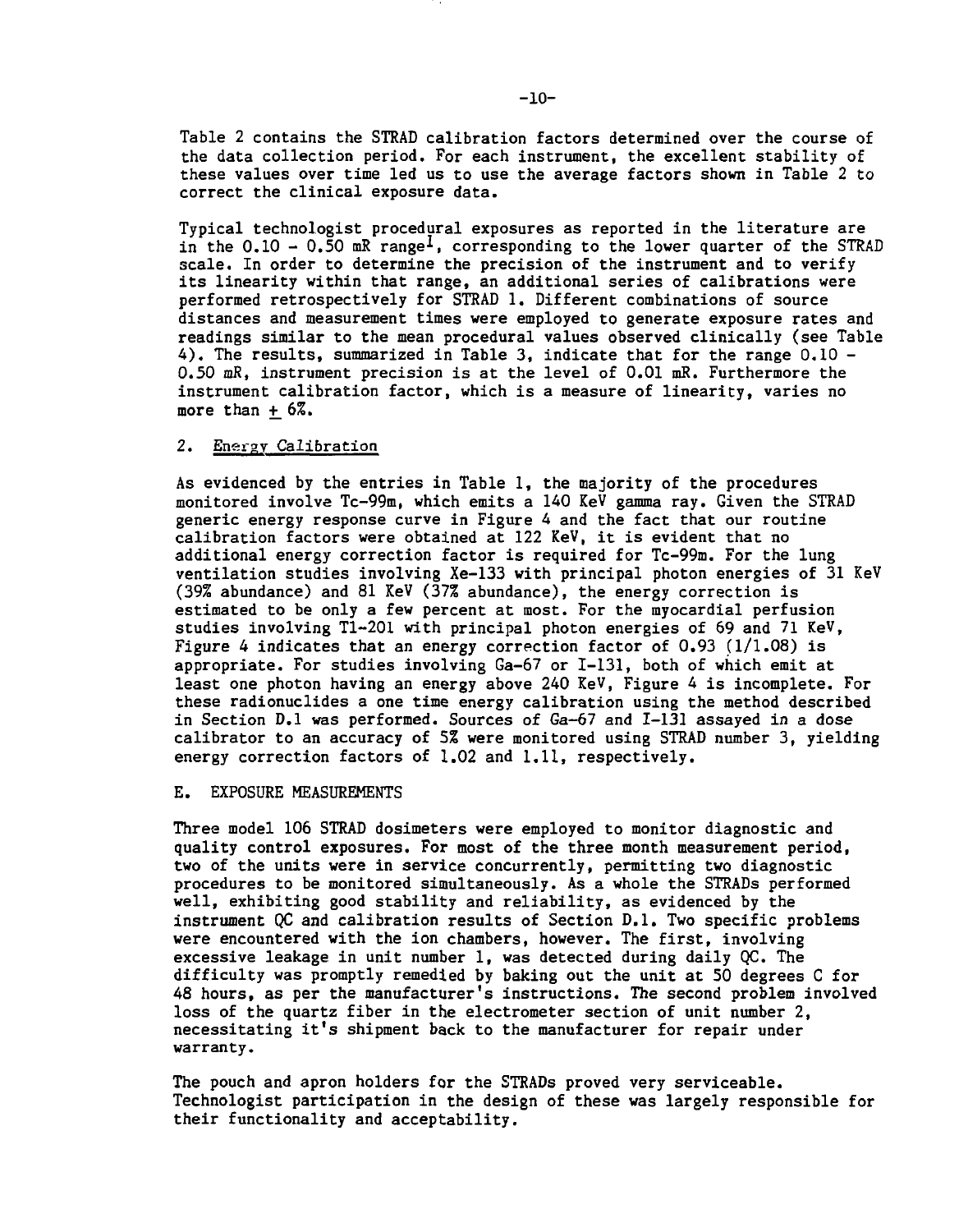| Date                                                                     | Unit $#1$      | Unit $#2$                        | Unit $#3$                        |
|--------------------------------------------------------------------------|----------------|----------------------------------|----------------------------------|
| June 4<br>June 17<br>July 5<br>July 15<br>July 30<br>Aug 15<br>30<br>Aug | 1.014<br>0.978 | 1.141<br>1.158<br>1,180<br>1.155 | 1.152<br>1.160<br>1,160<br>1.153 |
| Average                                                                  | 1.00           | 1.16                             | 1.16                             |

f Table 2: STRAD Calibration Factors

 $\overline{a}$ 

**I**

**I**

**I**

**I**

**I**

**I**

**1**

**I**

**I**

**I**

 $\frac{1}{2}$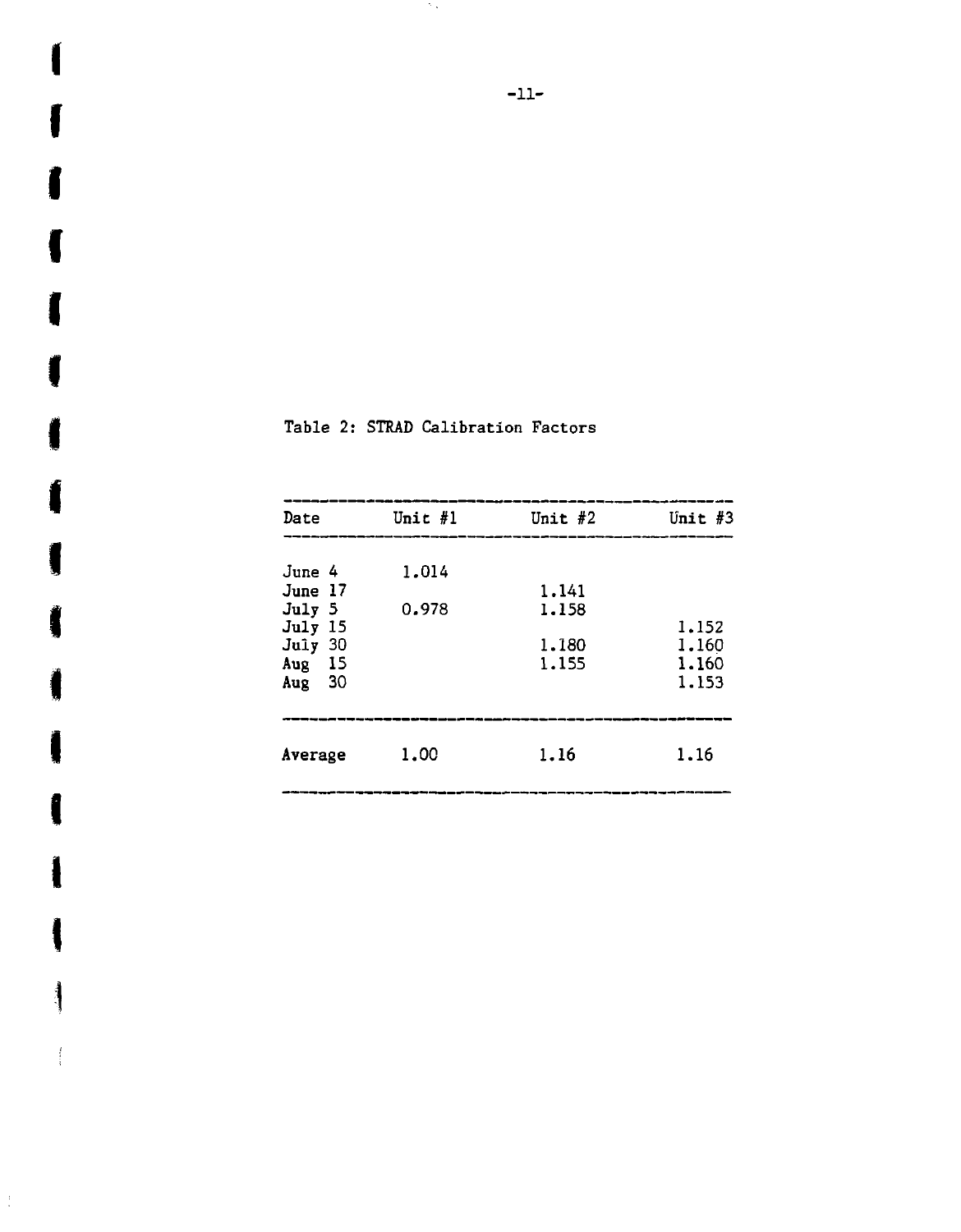Table 3: Precision and linearity of STRAD number 1, as gauged by maximum reading deviations and instrument calibration factors, respectively. Six readings were taken for each different combination of source distance and measurement time, and corrected as per Equation (1). Exposure rates were calculated from Equation (2).

| (mR/hr)<br>(min) | (mR) | (mR)                                 | Factor<br>Deviation |
|------------------|------|--------------------------------------|---------------------|
|                  |      |                                      |                     |
|                  | 0.21 | 0.01                                 | 1.05                |
| 15               | 0.17 | 0.01                                 | 0.95                |
| 60               | 0.64 | 0.01                                 | 0.99<br>∗           |
| 30               | 0.13 | 0.01                                 | 1.01                |
| 60               | 0.26 | 0.01                                 | 0.98                |
|                  |      | 3.24<br>0.64<br>0.64<br>0.26<br>0.26 |                     |

\* denotes setup corresponding to the standard calibration protocol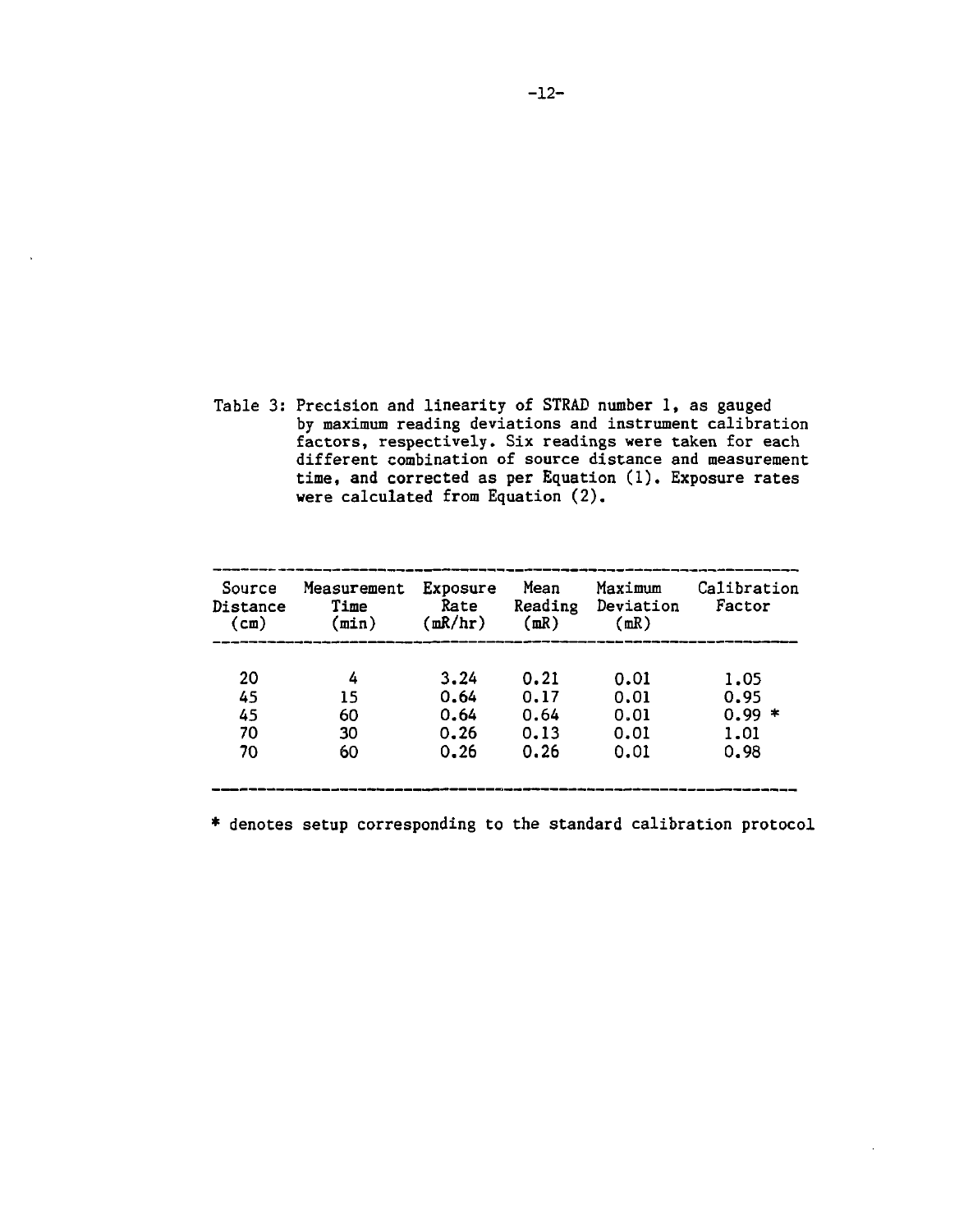## 1. Patient Handling

**I**

**1**

**i**

**il**

**,1**

**1**

**I**

**I**

**1**

**1**

**1**

**1**

**1**

٦

As a general rule, the patient handling exposure measurements for each of the procedures enumerated in section B included the following actions on the part of the attending technologist:

(1) Escorting the patient from the waiting area to the imaging room. Depending on the patient's condition, the technologist may transport the patient on a stretcher, push him in a wheelchair, take his arm, or simply show him the way.

(2) Assisting the patient onto the imaging bed or stool. The amount of assistance which is necessary will vary. The technologist may lift a stretcher patient onto the bed, assist a patient from a wheelchair, steady a patient by holding his arm as he moves by himself, or provide no assistance at all.

(3) Assisting the patient to sit or lay in the required position in front of the camera, scanner, or counting probe for each view. The technologist may be required to simply explain to the patient how to position himself, or it may be necessary to move the patient into position and perhaps hold him there for the duration of the procedure.

 $(4)$  Assisting the patient from the imaging bed or stool when the procedure is complete and escorting him back to the waiting area. Again the amount of assistance required will vary with the patient's condition.

For each procedure monitored, the measurement process involved the following sequence of operations:

(1) Prior to the technologist meeting the patient, a STRAD was zeroed and placed into the pouch designed to accomodate it affixed to the front of an apron worn by the technologist, as described in Section D.

(2) During the diagnostic procedure the dosimeter remained with the technologist at all times, unless the technologist was required to perform a task unrelated to the procedure (for instance helping to lift another patient from a stretcher). In this latter case the technologist first proceeded to a designated drop-off station, where the dosimeter remained for the duration of the unrelated activity, and later recovered the instrument prior to returning to the original patient. A drop-off station was assigned for each diagnostic instrument, as indicated in Figure 1. These sites, taking the form of desks or countertops, were locations from which the technologist would normally observe the patient when not otherwise engaged.

(3) At the completion of the procedure, the dosimeter was recovered and read. The reading, along with certain ancillary information, was recorded on a data sheet like the one in Appendix B. The additional information included the elapsed time, background reading, attending technologist, difficulty handling the patient, etc. The data sheet information fields are fully described in Appendix B.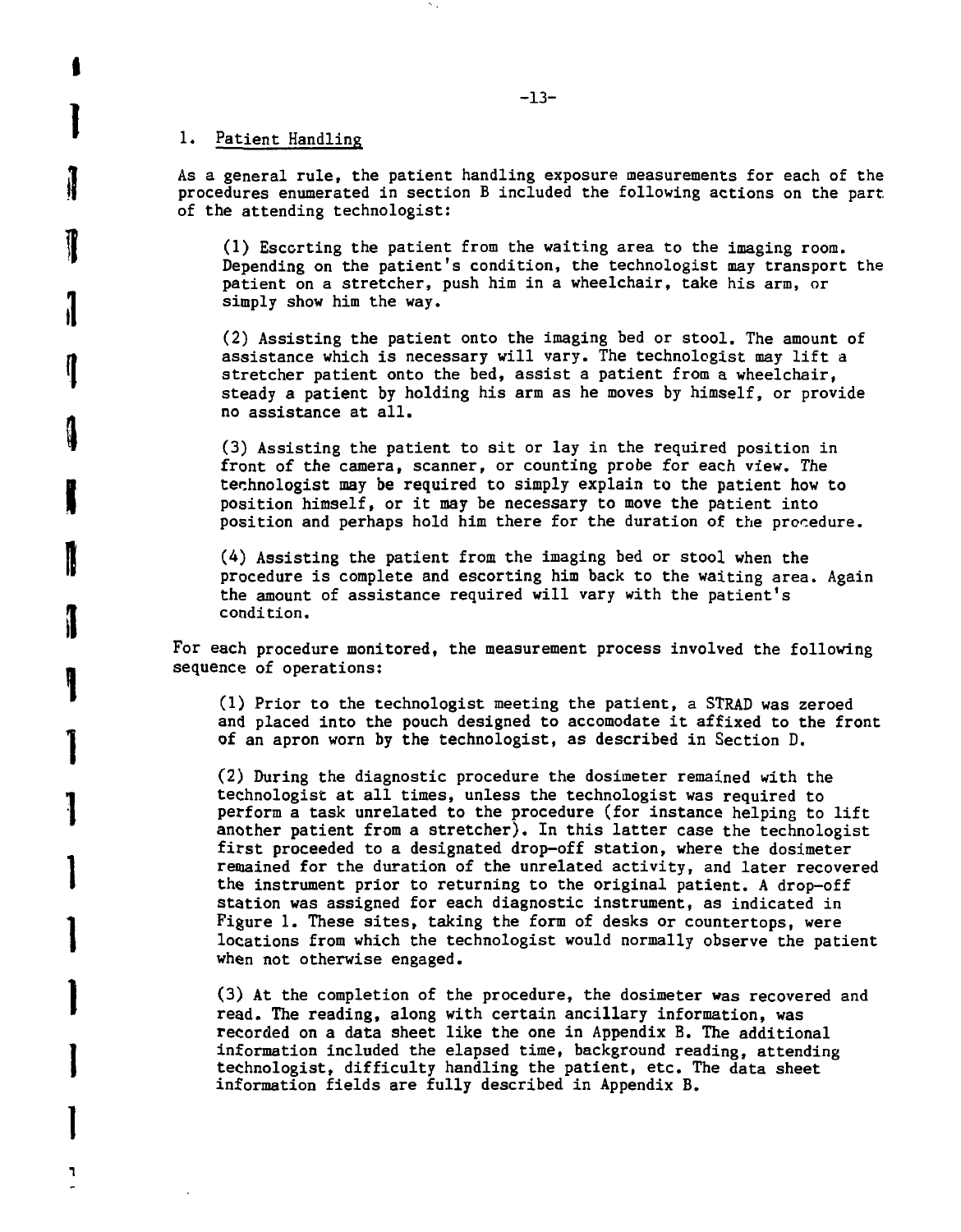For the first procedures monitored, an individual half-hour background reading was acquired for each exposure measurement, however it soon became apparent that background levels throughout the imaging area were very low, being consistent with the STRAD background and leakage readings obtained during instrument calibrations. The low levels are due to the large distances separating the individual imaging locations, and their collective removal from areas of radiophamaceutical preparation and handling, as mentioned in Section C and illustrated in Figure 1. Subsequently background readings of one hour in duration were acquired once or twice daily as the patient workload permitted, enabling more time to be devoted.to the exposure measurements themselves.

Patient handling difficulty was judged by the attending technologist on a scale of  $1 - 5$  with  $1 = \text{easy}$ ,  $3 = \text{average}$ , and  $5 = \text{difficult}$ . Prior to the start of clinical data collection, the technologists as a group were instructed to exercise their own judgement in assessing how much time they needed to spend close to the patient compared with the norm for that procedure, and to use that criterion to assign a number to the handling difficulty data field.

In total, 395 patient handling exposure measurements were made over a three month period from June through August, 1985.

## 2. Flood Phantom Quality Control

Regular instrument quality control procedures are an integral part of the routine in most nuclear medicine departments. In the department monitored, gamma camera uniformity was checked on a daily basis by acquiring static images of flood phantoms. Two phantoms were used; a large one for the two large field of view cameras and another smaller one for the standard field of view camera. The commercially available phantoms consist of a flat, thinwalled Lucite box enclosing a squat cylindrical volume with a cross section large enough to cover the camera field of view. The phantoms were each filled daily with  $5-8$  mCi of Tc-99m and water, agitated manually in order to mix the contents uniformly, and then positioned at the cameras for imaging. The entire procedure, performed first thing every morning prior to the arrival of patients, is fully described in Appendix A.

The preparation of both phantoms as well as their imaging was included in the exposure measurement, since the preparation involved handling unshielded activities somewhat analagously to patient handling. A zeroed STRAD was placed in its pouch on an apron worn by the technologist prior to the start of the quality control procedure, and recovered after the flood phantoms were placed in their lead-lined storage container at completion. The instrument reading and ancillary information, as described in Appendix B, were recorded for analysis. A total of 25 flood phantom QC procedures were monitored.

### F. DATA ANALYSIS

For both the diagnostic and flood phantom quality control procedures, data was transcribed onto an IBM PC for analysis. The commercially available SMART Data Manager<sup>5</sup> software package provided complete transcription, archival, analysis, and report generation capabilities. The Data Manager's project processing feature, a stored program facility resembling the BASIC programming language, was used to perform the required data manipulations.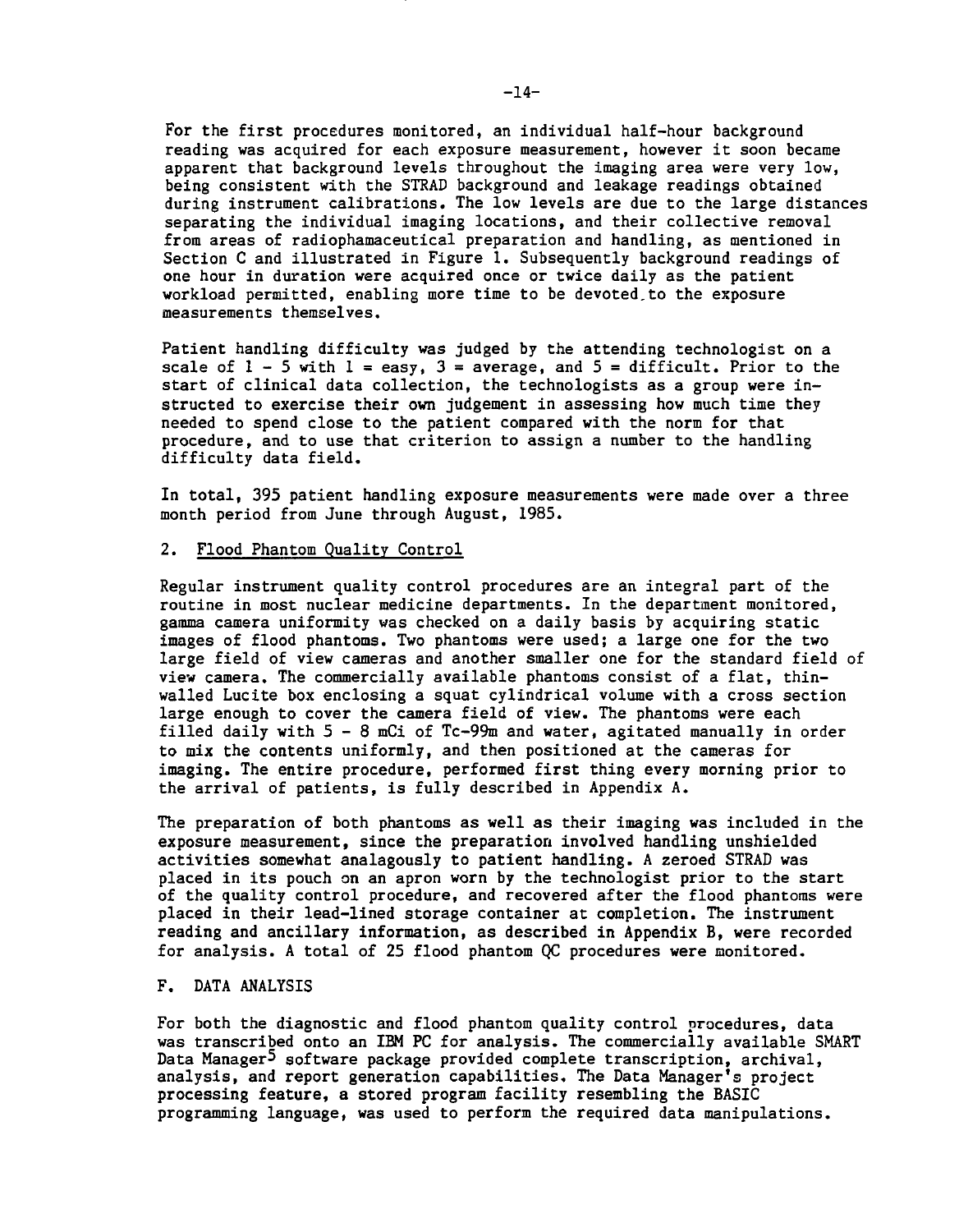### 1. Patient Handling

 $\mathbf{r}$ 

Patient handling exposure measurements were transcribed from the data sheets described in Appendix B into a SMART data base having corresponding information fields. An additional field, denoted the corrected exposure reading, was included in the data base definition, to be filled in later by the analysis software. Transcription was facilitated by the use of a custom data entry screen, which exactly duplicated the format of the data sheets. A total of 395 data base records, one for each data sheet, were created in this fashion.

In the first phase of data analysis, corrected exposure readings were calculated and entered into the extra data base field reserved for this purpose. The corrected readings were determined as:

$$
R' = C_N \times C_E \times (\frac{760}{P}) \times [R - (B \times \frac{Tr}{T_D})]
$$
 (4)

where:  $C_N$  = average  $C_0$ -57 calibration factor for STRAD number N as per Table 2

 $C_F$  = radionuclide-specific energy calibration factor

 $\overline{P}$  = atmospheric pressure in mm Hg

 $R =$  exposure reading in mR

- $B =$  background reading in mR
- $Tr = length$  of time for exposure reading in min
- Tb = length of time for background reading in min

The energy calibration factor C<sub>F</sub> is intended to compensate for variations in STRAD response at the different radionuclide photon energies. As shown in Section D.2, however, this factor is unity to within a few percent for Tc-99m, Xe-133, and Ga-67. Since our exposure measurements are no more accurate than this, Cg can be set equal to 1.0 for these radionuclides. For Tl-201 and 1-131 however, this is not the case; in Section D.2 the energy correction factors of 0.93 and 1.1 respectively, were indicated as being appropriate. In reviewing the raw exposure data, however, the average readings for both T1-201 and I-131 are very low, being about 0.05 mR for the thallium studies and 0.01 mR for the thyroid scans and uptakes. STRAD readings of this magnitude contain only one significant figure, hence corrections at the level of 10% or less can be ignored since they represent changes to which the instrumentation is insensitive. Consequently the energy calibration factor Cg was set equal to unity for all radionuclides dealt with in this study. No temperature correction was required since the climatecontrolled department was maintained at a constant 22 degrees C. Calculation of the corrected exposure readings and their entry into the data base was performed by a dedicated program created via the SMART Data Manager's project processing facility. Listings of this and other software programs used in the data analysis can be found in Appendix C.

The second phase of data analysis involved the extraction of statistical information from the set of corrected exposure readings plus ancillary data. Several software programs were created to access the exposures data base, perform specific calculations using data from it, and output the results to secondary data base files from which reports could be generated.

In one program, the mean values and standard deviations of corrected exposure readings for each diagnostic procedure were calculated.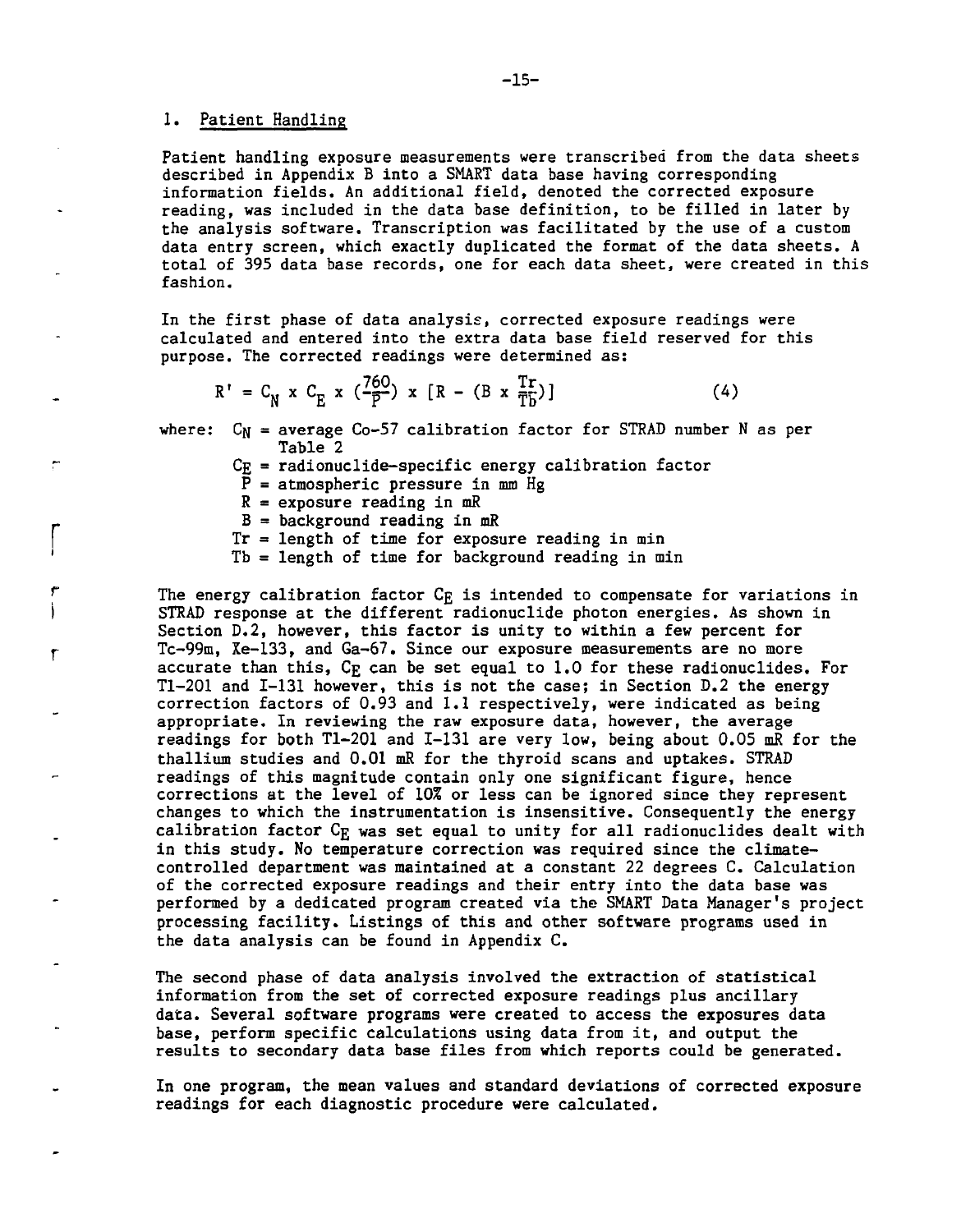The approach used involved first forming the sum and sum of squares of the 'n' readings for a given procedure:

| $S = sum R_i'$                           | $: 1 = 1, 2, \ldots$ n | (5) |
|------------------------------------------|------------------------|-----|
| SS = sum $(R_i^{\dagger})^2$ ; i = 1,2,n |                        | (6) |

and from these obtaining the mean and standard deviation as follows:

$$
mean = S/n
$$
 (7)

$$
s.d. = [(SS - S2/n)/(n-1)]0.5
$$
 (8)

In another program, mean values and standard deviations of corrected exposure readings for normal and difficult patients separately were determined for each diagnostic procedure monitored. The normal patients were those for which the attending technologist recorded a 1, 2, or 3 in the positioning difficulty field. The difficult patients were those receiving a 4 or 5 in the same field. Except for the distinction on the basis of positioning difficulty, the calculations proceeded exactly as for the program previously described, with Equations 5- 8 applying.

The last processing program relating to patient handling involved the calculation of corrected exposure reading mean values and standard deviations for each individual technologist for each diagnostic procedure. The approach summarized in Equations  $5-\overline{8}$  was again used.

In the third and final phase of data analysis, the results held in the secondary data base files were compiled into reports, using the report generation feature of the SMART Data Manager. Printed in tabular form, these reports present statistical information extracted from the exposures data base in a concise format.

#### 2. Flood Phantom Quality Control

Flood phantom quality control measurements were transferred from the data sheets described in Appendix B to a SMART data base with corresponding data fields. An additional field for the corrected exposure reading was created for use by the analysis software. Twenty-five records, one for each data sheet, comprised the completed data base.

Corrected exposure readings were calculated as:

$$
R' = C_N \times \frac{760}{P} \times [R - (Bi \times \frac{Ti}{30}) - (BI \times \frac{Ti}{30})]
$$
 (9)

where:  $C_N$  = average Co-57 calibration factor for STRAD number N as per Table 2

- $P =$  atmospheric pressure in mm Hg
- $R =$  exposure reading in mR
- $Bi = 30$  min imaging area background reading in mR
- $B1 = 30$  min lab background reading in mR
- Ti = measurement time spent in imaging area in min
- $T1$  = measurement time spent in lab in min

No temperature correction was required since the department was maintained at 22 degrees C.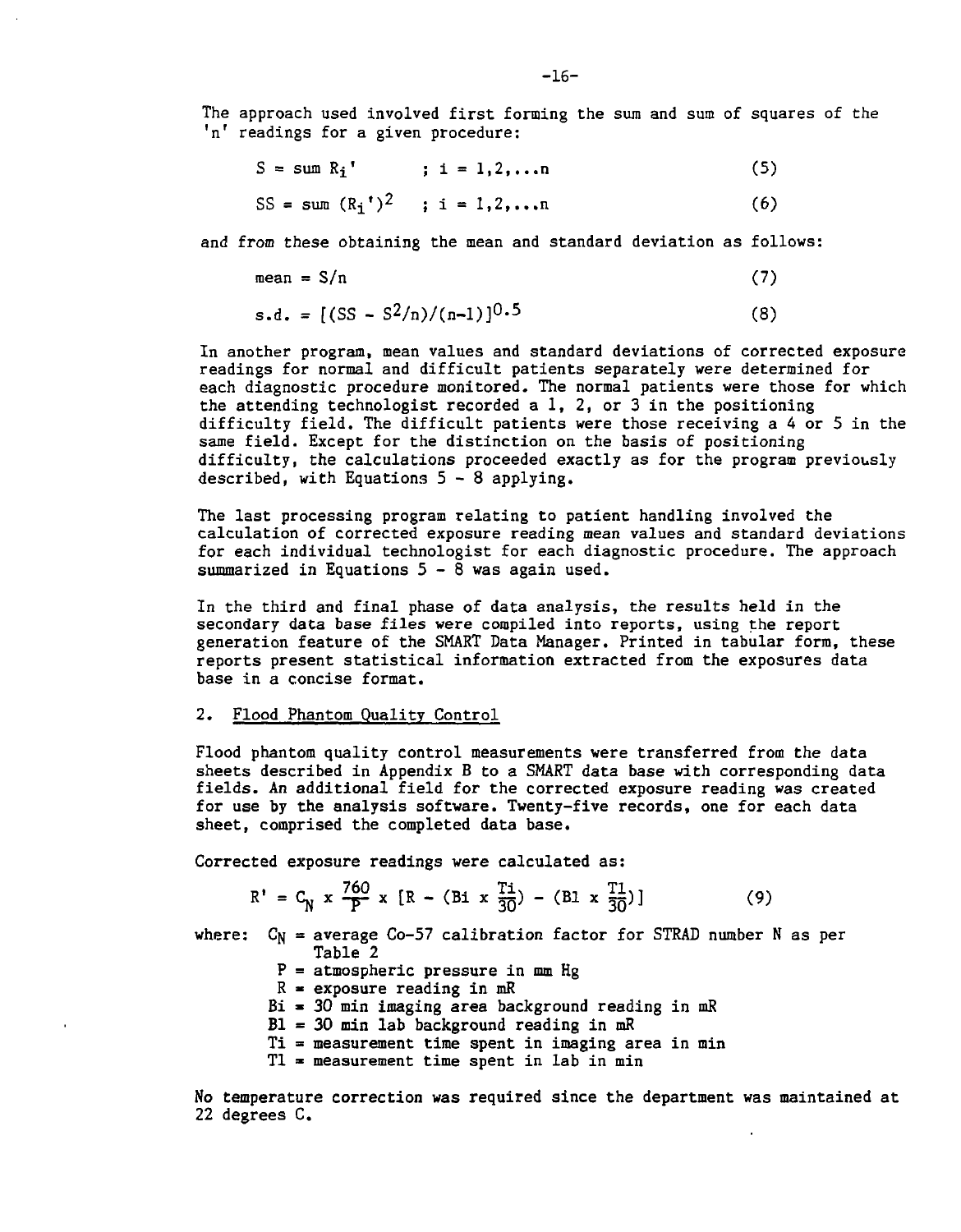A dedicated SMART Data Manager program was created to calculate the corrected exposure readings. The mean flood phantom quality control exposure and standard deviation were determined from the corrected readings using the methodology described in Section F.I. A second program was written to access the corrected readings, perform the statistical calculations, and output the values to a secondary data base file for inspection.

G. RESULTS

 $\mathbf{i}$ 

Ť

In this section the results of the current investigation are presented and discussed, then compared with dose estimates obtained by the TLD service of the Radiation Protection Bureau, Health and Welfare Canada. The latter exercise represents an attempt to assess what fraction of total technologist exposures were attributable to patient handling and quality control during the monitoring period. Finally the results obtained here are compared with those of similar investigations reported in the literature.

### 1. Present Exposure Measurements

The results of analysing the patient handling exposure measurements in the manner described in Section F.I are summarized in Tables 4, 5, and 6.

Table 4 gives the mean exposure and standard deviation for each of the diagnostic procedures listed in Table 1, along with the number of measurements and mean imaging time. It is immediately apparent that the cardiac wall motion studies contribute the most to technologist exposure on a per procedure basis, while the thyroid scan and uptake contribute the least. Both of these findings may be readily explained. For the cardiac wall motion studies the relatively large amount of activity used (20 mCi), in combination with the length of time which the technologist must spend close to the patient carefully positioning him for four sequential views, accounts for the exposure. The positioning time in this particular instance is partially determined by the instrumentation: the cardiac camera's motor-driven T stand makes camera head positioning a tedious operation compared with the counterbalanced heads of the other two cameras, which can be manoevered manually. For the thyroid uptakes and scans, the small amount of activity involved (50 uCi), which is roughly two orders of magnitude below that for most camera imaging procedures, translates into a very low technologist exposure which is consistent with zero insofar as instrumental accuracy is concerned. Except for thallium myocardial perfusion studies, which again result in low exposures due to the small amount of activity present and the significant bodily attenuation of the approximately 70 KeV photons, the remaining average procedural exposures fall roughly within the range from 0.10 to 0.20 mR.

Particularly noteworthy are the relatively large standard deviations for all procedures, which vary from 33% of the mean value for cardiac wall motions to 109% for the lung perfusion studies. The standard deviation for the majority of procedures, however, is relatively constant at about 65% of the mean value. One might have expected a certain amount of variability a priori on the basis of differences in patient uptake of the radiopharmaceutical, patient cooperation, and individual technologist working habits. The results in Table 4 confirm that such variability is present to a considerable extent for all diagnostic procedures. Instrumental uncertainty is limited to approximately 10%, as indicated in Table 3, and thus contributes only a small amount to the observed standard deviations.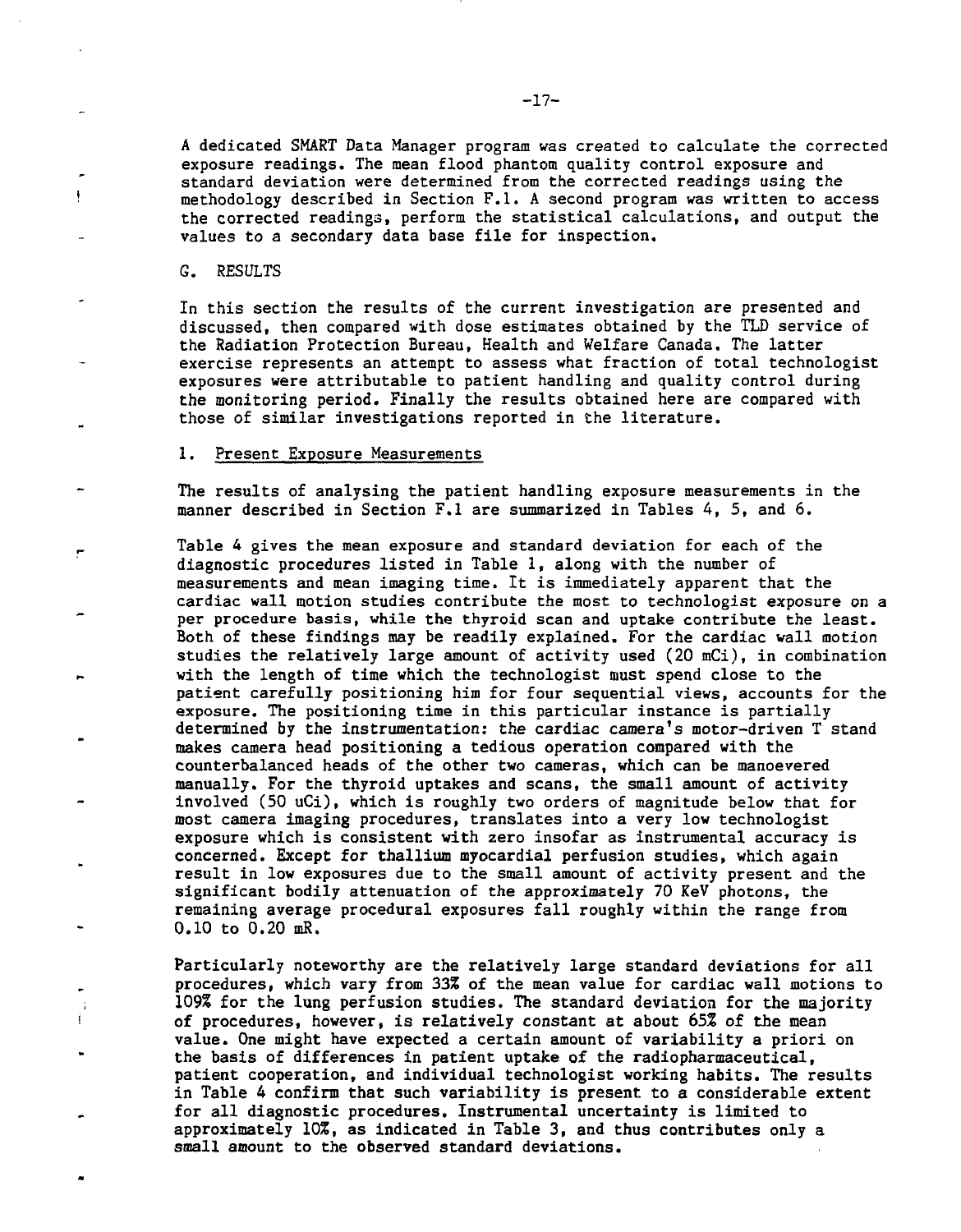| Code | Procedure Description |    | No. of Mean<br>(mR) | Standard<br>Studies Exposure Deviation Time<br>(mR) | Mean<br>(min) |
|------|-----------------------|----|---------------------|-----------------------------------------------------|---------------|
| BF   | Brain flow            | 28 | 0.19                | 0.13                                                | 4             |
| BS   | Brain scan            | 23 | 0.21                | 0.13                                                | 25            |
| BТ   | Brain tomography      | 11 | 0.16                | 0.11                                                | 51            |
| СW   | Cardiac wall motion   | 33 | 0.45                | 0.15                                                | 43            |
| GS   | Gallium scan          | 6. | 0.06                | 0.03                                                | 61            |
| LP   | Lung perfusion        | 31 | 0.11                | 0.12                                                | 13            |
| LS   | Liver scan            | 9  | 0.11                | 0.07                                                | 29            |
| LT   | Liver tomography      | 30 | 0.09                | 0.06                                                | 32            |
| LV   | Lung ventilation      | 29 | 0.13                | 0.08                                                | 16            |
| SB   | Spot bone             | 28 | 0.11                | 0.11                                                | 31            |
| TH   | Thallium scan         | 30 | 0.04                | 0.04                                                | 32            |
| TS   | Thyroid scan          | 28 | $0.01$ *            | 0.01                                                | 13            |
| TU   | Thyroid uptake        | 25 | $0.01*$             | 0.02                                                | 6             |
| WB   | Whole body bone       | 84 | 0.15                | 0.11                                                | 51            |
|      |                       |    |                     |                                                     |               |

\_\_\_\_\_\_\_

|  |  | Table 4: Procedural Exposure Mean Values and Standard Deviations |  |  |  |  |  |  |
|--|--|------------------------------------------------------------------|--|--|--|--|--|--|
|--|--|------------------------------------------------------------------|--|--|--|--|--|--|

\* denotes values consistent with zero

\_\_\_\_\_\_\_\_\_\_\_\_\_\_\_\_

 $\mathcal{L}_{\mathcal{A}}$ 

 $\ddot{\phantom{a}}$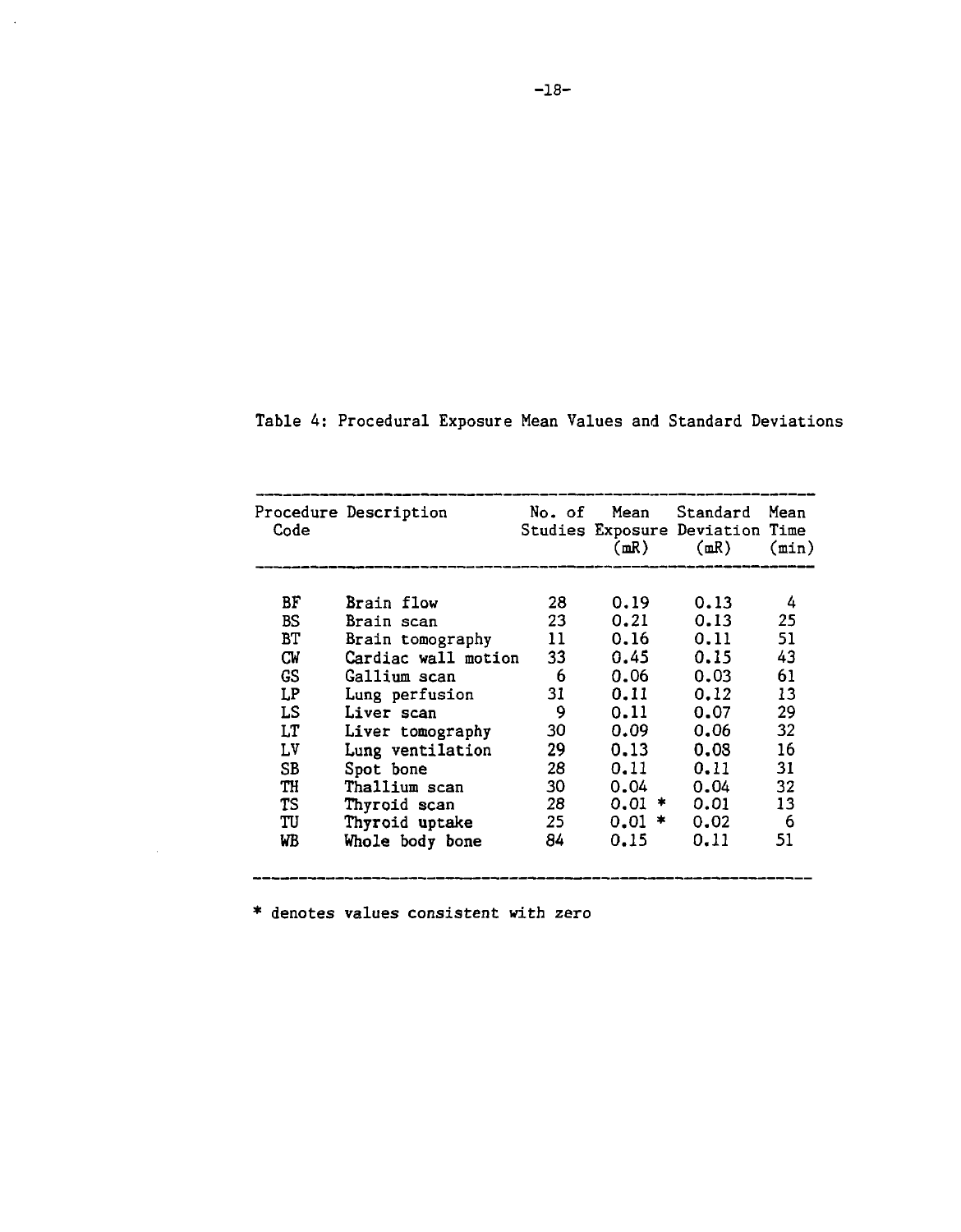Of the 395 patient studies monitored, 49 (roughly 12%) were identified by the technologists as involving difficult patients according to the criteria outlined in Section E.I. Table 5 contains the procedural mean values and standard deviations for both the average and difficult patient groups considered separately. For the brain flow, lung ventilation, and thallium studies, exposures in the difficult group did not differ significantly from those in the average group as gauged by the Student t-test. For all other procedures involving difficult patients, however, higher exposures for the difficult group were confirmed by the t-test as being significant at the 10% level for brain tomography and cardiac wall motion studies, and at the 5% level or better for all remaining studies. The increases ranged roughly from 30% to 200% and were not always reflected in the mean imaging times, the brain scan procedure being a good example of this. The lack of an increase in technologist exposures in the case of difficult lung ventilation patients may be understood in that the Xe-133 gas is only administered after the patient has been initially positioned; thus problems related to initial positioning and to acclimatizing the difficult patient to the breathing apparatus do not normally involve the technologist being exposed to radiation for greater lengths of time than for average patients. Similarly for the brain flow studies, administration of the radiopharmaceutical is only done after the patient's head has been immobilized. The very low exposures for the thallium studies render an average/difficult comparison somewhat meaningless. For the majority of procedures, the standard deviation expressed as a percentage of the mean value for the average patient group is nearly the same as for both groups considered together (see Table 4). This implies that other factors besides patient cooperation are also responsible for the observed variability in technologist exposures.

Table 6 contains a breakdown of technologist exposures by procedure and by individual technologist. The same information on technologist mean exposures is presented graphically in Figure 6 for selected procedures. It can be observed that for the brain and lung imaging procedures, technologist mean exposures are quite variable, while for the cardiac wall motion studies and whole body bone scans, they are much less so. The reason for this may lie in the nature of the procedures themselves: cardiac wall motion and whole body bone scan setups are done in a fairly mechanistic fashion, while brain and lung studies are somewhat more variable in terms of setup time and the requirement for ongoing close technologist attendance to the patient during imaging. For all procedures, however, the standard deviations are again large compared with the mean values for all technologists handling more than a few patients. This finding strongly supports the idea that procedural variability in exposure arises mostly due to some combination of the variation in patient uptake of the radiopharmaceutical and the unique demands which each patient places on the technologist, and is rather less dependent on individual technologist working habits. If the latter were true, one would expect to see low standard deviations for some of the procedures for at least one of the technologists. Further support for this view is to be found from the whole body bone scan results. These are based on the greatest number of studies monitored for any of the procedures, and therefore represent the most statistically accurate information in Table 6. For the whole body bone scans, four technologists who had each handled fifteen patients or more were monitored. The very similar mean values and standard deviations determined for these four technologists suggest that procedural exposure variability is not primarily dependent on technologist working habits.

1

 $\overline{\phantom{a}}$ 

 $\mathbf{J}$ 

I

**r**

T

**r**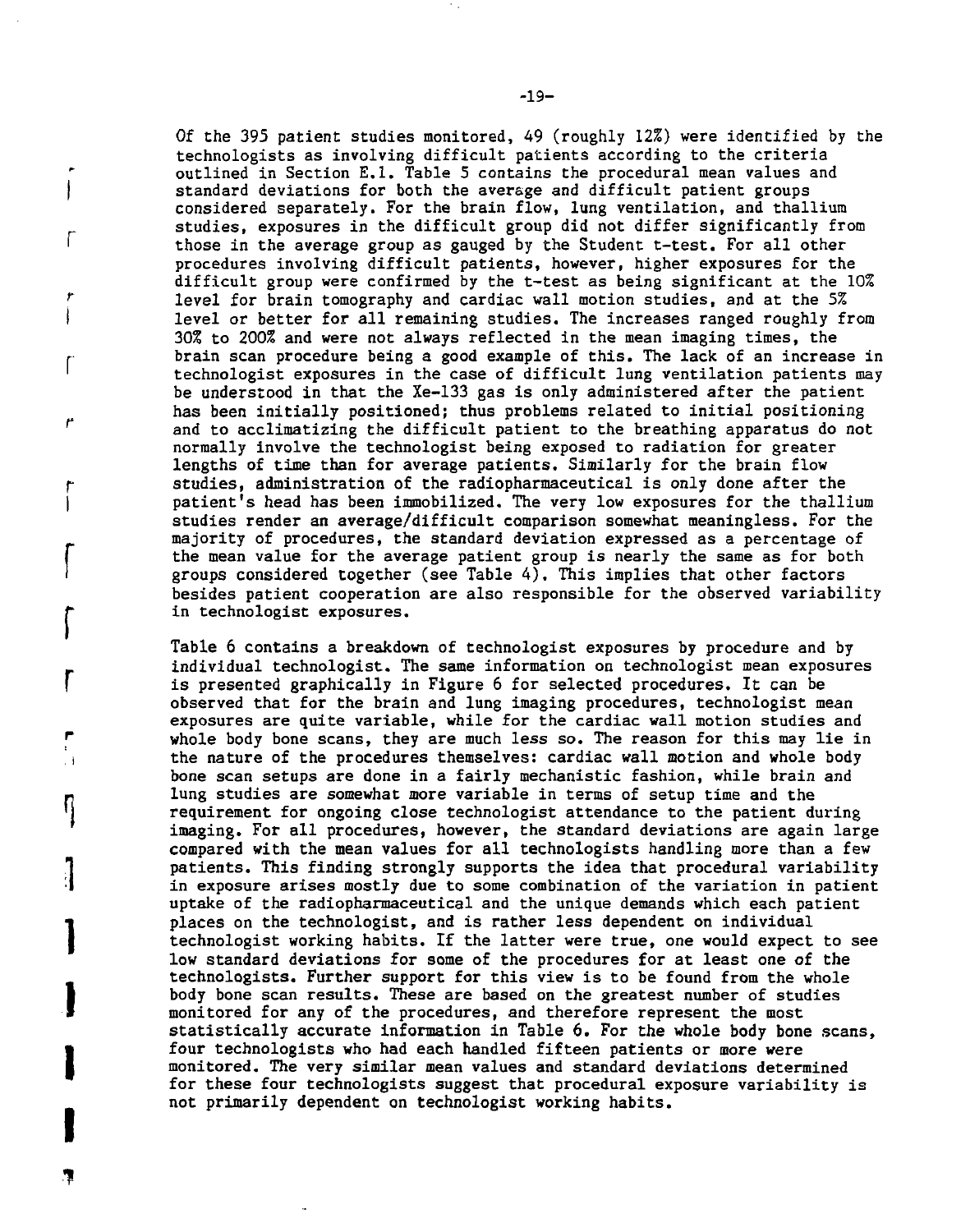| Procedure<br>Code | Patient<br>Positioning | No. of<br>Studies | Mean<br>Exposure<br>(mR) | Standard<br>Deviation<br>(mR) | Mean<br>Time<br>(min) |
|-------------------|------------------------|-------------------|--------------------------|-------------------------------|-----------------------|
| BF                | Average                | 22                | 0.18                     | 0.12                          | 4                     |
|                   | Difficult              | 6                 | 0.23                     | 0.13                          | 4                     |
| $BS =$            | Average                | 20                | 0.17                     | 0.08                          | 26                    |
|                   | Difficult              | 3                 | 0.47                     | 0.04                          | 19                    |
| $BT +$            | Average                | 8                 | 0.13                     | 0.08                          | 50                    |
|                   | Difficult              | 3                 | 0.25                     | 0.15                          | 54                    |
| $CW +$            | Average                | 30                | 0.44                     | 0.13                          | 43                    |
|                   | Difficult              | 3                 | 0.59                     | 0.22                          | 48                    |
| GS.<br>*          | Average                | 6                 | 0.06                     | 0.03                          | 61                    |
|                   | Difficult              | 0                 | 0.00                     | 0.00                          | 0                     |
| $LP$ *            | Average                | 24                | 0.09                     | 0.07                          | 12                    |
|                   | Difficult              | 7                 | 0.19                     | 0.20                          | 14                    |
| $LS$ *            | Average                | $\overline{7}$    | 0.08                     | 0.05                          | 29                    |
|                   | Difficult              | $\overline{2}$    | 0.20                     | 0.07                          | 28                    |
| $LT$ *            | Average                | 27                | 0.08                     | 0.03                          | 29                    |
|                   | Difficult              | 3                 | 0.18                     | 0.16                          | 58                    |
| LV                | Average                | 26                | 0.13                     | 0.08                          | 16                    |
|                   | Difficult              | 3                 | 0.12                     | 0.10                          | 14                    |
| $SB$ *            | Average                | 23                | 0.08                     | 0.06                          | 29                    |
|                   | Difficult              | 5                 | 0.25                     | 0.19                          | 41                    |
| TH                | Average                | 28                | 0.04                     | 0.05                          | 32                    |
|                   | Difficult              | $\mathbf{2}$      | 0.01                     | 0.01                          | 27                    |
| TS                | Average                | 28                | 0.01                     | 0.02                          | 13                    |
|                   | Difficult              | 0                 | 0.00                     | 0.00                          | 0                     |
| TU                | Average                | 25                | 0.01                     | 0.02                          | 6                     |
|                   | Difficult              | 0                 | 0.00                     | 0.00                          | 0                     |
| $WB *$            | Average                | 72                | 0.12                     | 0.08                          | 51                    |
|                   | Difficult              | 12                | 0.32                     | 0.13                          | 51                    |

|  |                                    |  |  | Table 5: Procedural Exposure Mean Values and Standard Deviations |
|--|------------------------------------|--|--|------------------------------------------------------------------|
|  | for Average and Difficult Patients |  |  |                                                                  |

\* difference significant at the 5% level

+ difference significant at the 10% level

 $\ddot{ }$ 

 $\sim$ 

ï

 $\mathbf{1}$ 

j

 $\sim$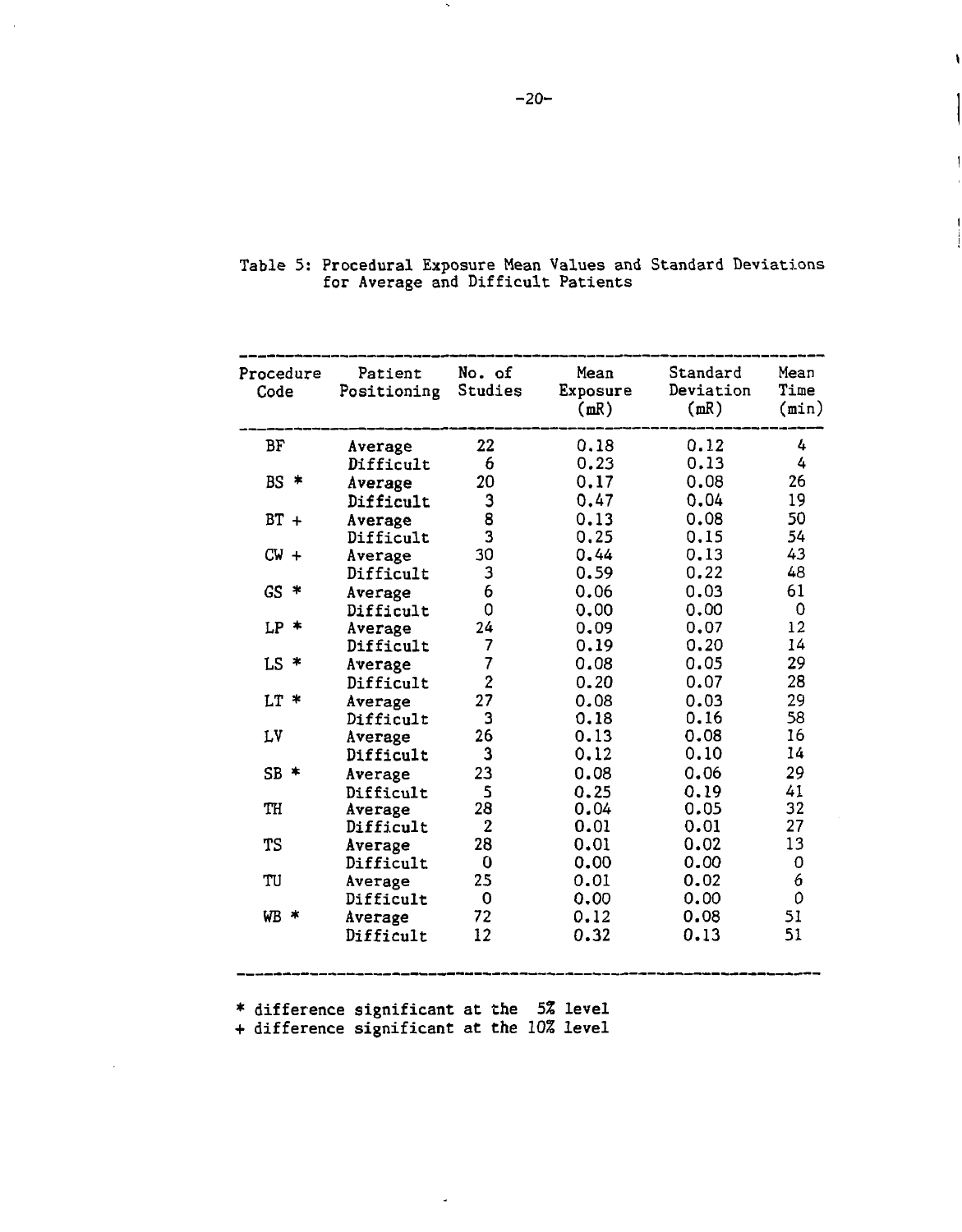| Code           | Procedure Technologist                                       | No. of<br>Studies                                                          | Mean<br>Exposure<br>(mR)                                     | Standard<br>Deviation<br>(mR)                                | Mean<br>Time<br>(min)                              |
|----------------|--------------------------------------------------------------|----------------------------------------------------------------------------|--------------------------------------------------------------|--------------------------------------------------------------|----------------------------------------------------|
| BF             | CF<br><b>DS</b><br>LG<br>LK<br>LL<br>RJ<br>RN<br>SF          | 0<br>$\overline{\mathcal{L}}$<br>9<br>10<br>0<br>1<br>1<br>0               | 0.00<br>0.21<br>0.14<br>0.21<br>0.00<br>0.37<br>0.14<br>0.00 | 0.00<br>0.13<br>0.07<br>0.16<br>0.00<br>0.00<br>0.00<br>0.00 | 0<br>3<br>$\frac{5}{4}$<br>O<br>$\frac{3}{5}$<br>ō |
| <b>BS</b>      | CF                                                           | $\boldsymbol{2}$                                                           | 0.28                                                         | 0.22                                                         | 27                                                 |
|                | DS                                                           | 6                                                                          | 0.28                                                         | 0.19                                                         | 20                                                 |
|                | LG                                                           | 7                                                                          | 0.20                                                         | 0.07                                                         | 30                                                 |
|                | LK                                                           | 5                                                                          | 0.10                                                         | 0.03                                                         | 22                                                 |
|                | LL                                                           | 0                                                                          | 0.00                                                         | 0.00                                                         | $\mathbf 0$                                        |
|                | RJ                                                           | $\mathbf{1}$                                                               | 0.23                                                         | 0.00                                                         | 22                                                 |
|                | RN                                                           | $\overline{\mathbf{c}}$                                                    | 0.23                                                         | 0.03                                                         | 29                                                 |
|                | SF                                                           | 0                                                                          | 0.00                                                         | 0.00                                                         | 0                                                  |
| B <sub>T</sub> | ${\rm CF}$<br>DS<br>${\tt LG}$<br>LK<br>LL<br>RJ<br>RN<br>SF | $\frac{2}{3}$<br>$\begin{array}{c} 3 \\ 2 \\ 1 \end{array}$<br>0<br>0<br>O | 0.09<br>0.28<br>0.15<br>0.12<br>0.06<br>0.00<br>0.00<br>0.00 | 0.12<br>0.13<br>0.02<br>0.08<br>0.00<br>0.00<br>0.00<br>0.00 | 51<br>49<br>51<br>55<br>53<br>0<br>0<br>0          |
| CW             | CF                                                           | 5                                                                          | 0.42                                                         | 0.13                                                         | 40                                                 |
|                | DS                                                           | 5                                                                          | 0.38                                                         | 0.10                                                         | 43                                                 |
|                | $_{\rm LG}$                                                  | 4                                                                          | 0.54                                                         | 0.10                                                         | 38                                                 |
|                | LK                                                           | 10                                                                         | 0.48                                                         | 0.13                                                         | 49                                                 |
|                | LL                                                           | 3                                                                          | 0.56                                                         | 0.24                                                         | 38                                                 |
|                | RJ                                                           | 6                                                                          | 0.40                                                         | 0.18                                                         | 42                                                 |
|                | RN                                                           | 0                                                                          | 0.00                                                         | 0.00                                                         | 0                                                  |
|                | SF                                                           | $\circ$                                                                    | 0.00                                                         | 0.00                                                         | 0                                                  |
| GS             | CF                                                           | $\mathbf{1}$                                                               | 0.09                                                         | 0.00                                                         | 38                                                 |
|                | DS                                                           | $\overline{2}$                                                             | 0.08                                                         | 0.01                                                         | 75                                                 |
|                | LG                                                           | 1                                                                          | 0.00                                                         | 0.00                                                         | 49                                                 |
|                | LK                                                           | $\mathbf{1}$                                                               | 0.04                                                         | 0.00                                                         | 50                                                 |
|                | LL.                                                          | 0                                                                          | 0.00                                                         | 0.00                                                         | 0                                                  |
|                | RJ                                                           | 1                                                                          | 0.05                                                         | 0.00                                                         | 80                                                 |
|                | RN                                                           | 0                                                                          | 0.00                                                         | 0.00                                                         | 0                                                  |
|                | SF                                                           | 0                                                                          | 0.00                                                         | 0.00                                                         | 0                                                  |

|  | Table 6: Procedural Exposure Mean Values and Standard Deviations |  |  |  |
|--|------------------------------------------------------------------|--|--|--|
|  | for Individual Technologists                                     |  |  |  |

Tirk,

÷

r.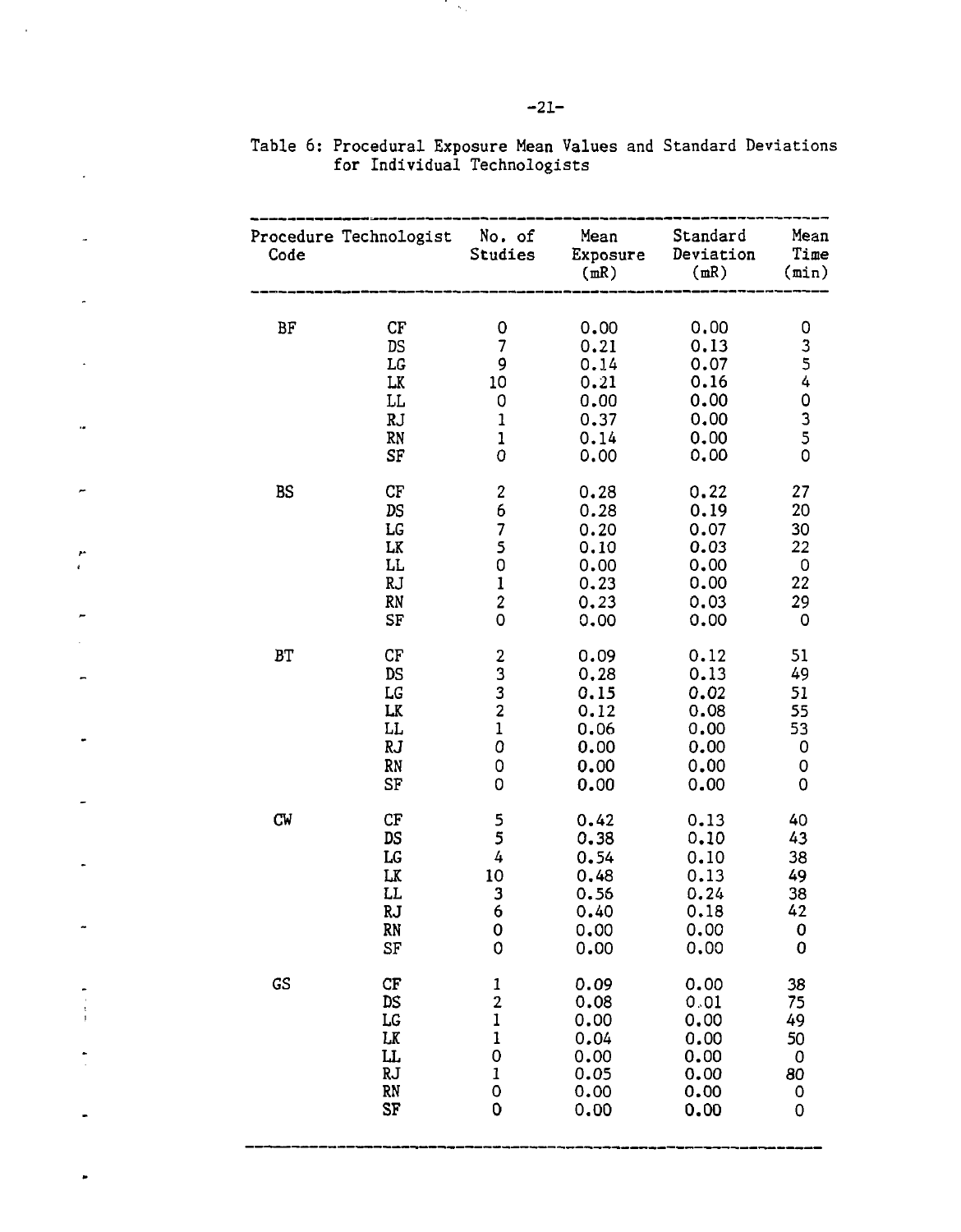| Code | Procedure Technologist                                | No. of<br>Studies                                                     | Mean<br>Exposure<br>(mR)                                     | Standard<br>Deviation<br>(mR)                                | Mean<br>Time<br>$(\min)$                   |
|------|-------------------------------------------------------|-----------------------------------------------------------------------|--------------------------------------------------------------|--------------------------------------------------------------|--------------------------------------------|
| LP   | $C_{\rm F}$                                           | 5                                                                     | 0.14                                                         | 0.14                                                         | 18                                         |
|      | DS                                                    | 12                                                                    | 0.07                                                         | 0.03                                                         | 12                                         |
|      | $_{\rm LG}$                                           | $\overline{\mathbf{c}}$                                               | 0.12                                                         | 0.02                                                         | 14                                         |
|      | LK                                                    | 6                                                                     | 0.19                                                         | 0.22                                                         | 12                                         |
|      | LL                                                    | 2                                                                     | 0.09                                                         | 0.01                                                         | 9                                          |
|      | <b>RJ</b>                                             | 4                                                                     | 0.09                                                         | 0.03                                                         | 12                                         |
|      | RN                                                    | 0                                                                     | 0.00                                                         | 0.00                                                         | 0                                          |
|      | SF                                                    | 0                                                                     | 0.00                                                         | 0.00                                                         | 0                                          |
| LS   | CF                                                    | $\mathbf 1$                                                           | 0.15                                                         | 0.00                                                         | 118                                        |
|      | $\mathtt{DS}$                                         | 4                                                                     | 0.09                                                         | 0.05                                                         | 24                                         |
|      | LG                                                    | 3                                                                     | 0.14                                                         | 0.10                                                         | 12                                         |
|      | LK                                                    | 0                                                                     | 0.00                                                         | 0.00                                                         | 0                                          |
|      | LL.                                                   | 0                                                                     | 0.00                                                         | 0.00                                                         | 0                                          |
|      | RJ                                                    | 1                                                                     | 0.03                                                         | 0.00                                                         | 9                                          |
|      | RN                                                    | 0                                                                     | 0,00                                                         | 0.00                                                         | 0                                          |
|      | SF                                                    | 0                                                                     | 0.00                                                         | 0.00                                                         | 0                                          |
| LT   | СF<br><b>DS</b><br>LG<br>LK<br>LL<br>RJ<br>RN<br>SF   | 6<br>6<br>$\frac{2}{7}$<br>$\frac{2}{7}$<br>0<br>0                    | 0.15<br>0.06<br>0.09<br>0,08<br>0.09<br>0.06<br>0.00<br>0.00 | 0.10<br>0.04<br>0.00<br>0.03<br>0.02<br>0.03<br>0.00<br>0.00 | 43<br>30<br>28<br>27<br>27<br>30<br>0<br>0 |
| LV   | CF                                                    | $\overline{\mathbf{c}}$                                               | 0.05                                                         | 0.04                                                         | 22                                         |
|      | DS                                                    | $1\bar{4}$                                                            | 0.12                                                         | 0.08                                                         | 15                                         |
|      | LG                                                    | 4                                                                     | 0.14                                                         | 0.05                                                         | 15                                         |
|      | LK                                                    | 4                                                                     | 0.10                                                         | 0.06                                                         | 15                                         |
|      | LL                                                    | $\mathbf 0$                                                           | 0.00                                                         | 0.00                                                         | 0                                          |
|      | RJ                                                    | 4                                                                     | 0.18                                                         | 0.02                                                         | 17                                         |
|      | RN                                                    | $\mathbf{1}$                                                          | 0.30                                                         | 0.00                                                         | 16                                         |
|      | $S_{\Gamma}$                                          | 0                                                                     | 0.00                                                         | 0.00                                                         | 0                                          |
| SB   | CF<br>DS<br>$_{\rm LG}$<br>LK<br>LL<br>RJ<br>RN<br>SF | 7<br>4<br>$\overline{\mathbf{c}}$<br>9<br>0<br>5<br>$\mathbf{1}$<br>0 | 0.11<br>0.17<br>0,10<br>0.07<br>0.00<br>0.14<br>0.20<br>0.00 | 0.14<br>0.22<br>0.04<br>0.04<br>0.00<br>0.09<br>0.00<br>0.00 | 25<br>33<br>50<br>30<br>0<br>33<br>44<br>0 |

|  |  |  |                                          |  | Table 6: Procedural Exposure Mean Values and Standard Deviations |
|--|--|--|------------------------------------------|--|------------------------------------------------------------------|
|  |  |  | for Individual Technologists (continued) |  |                                                                  |

 $\hat{\mathcal{A}}$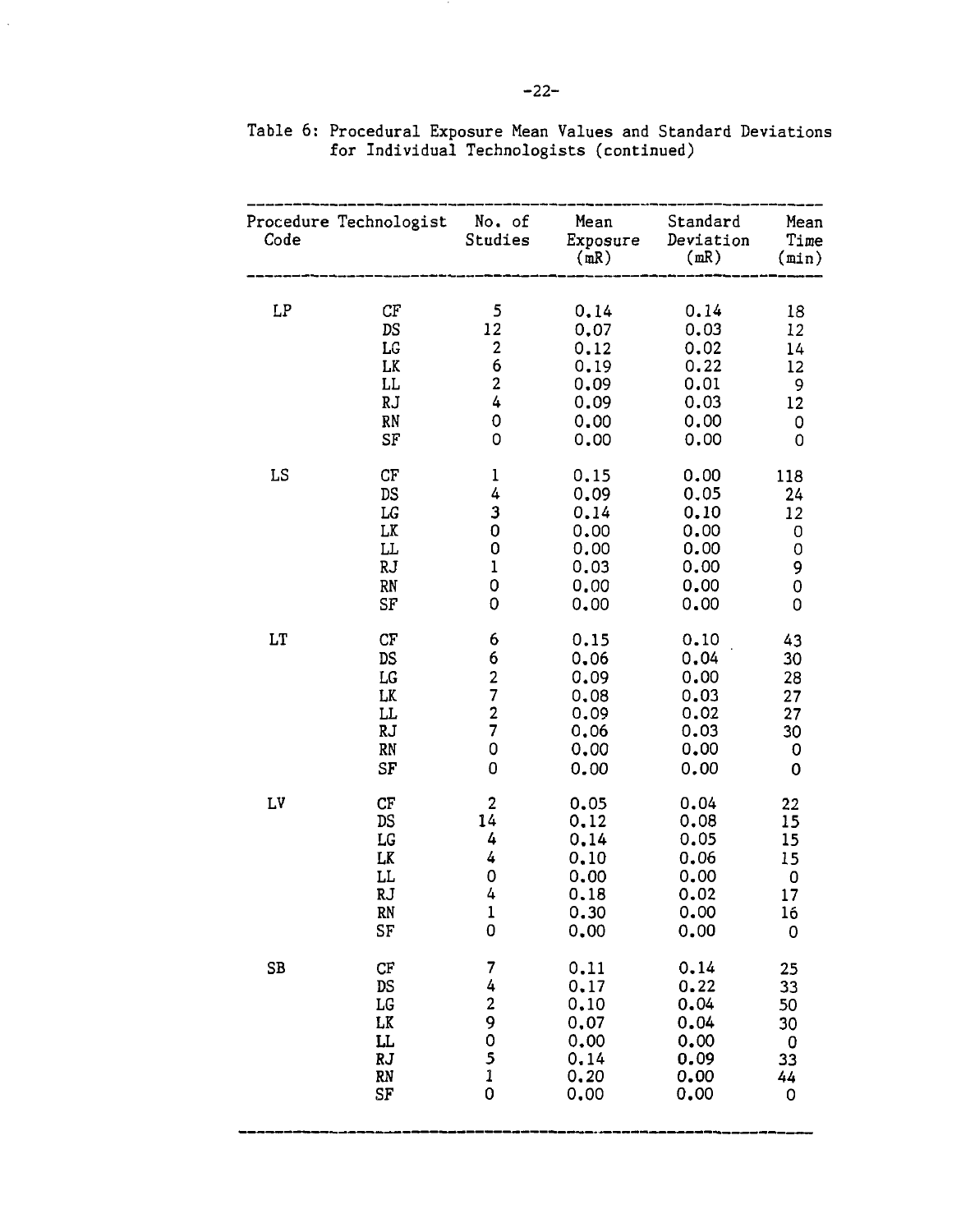| Code | Procedure Technologist                       | No. of<br>Studies                                                                          | Mean<br>Exposure<br>(mR)                                     | Standard<br>Deviation<br>(mR)                                | Mean<br>Time<br>$(\min)$             |
|------|----------------------------------------------|--------------------------------------------------------------------------------------------|--------------------------------------------------------------|--------------------------------------------------------------|--------------------------------------|
| TH   | СF                                           | 4                                                                                          | 0.03                                                         | 0.02                                                         | 32                                   |
|      | DS                                           | 6                                                                                          | 0.04                                                         | 0.02                                                         | 28                                   |
|      | LG                                           | 2                                                                                          | 0.01                                                         | 0.01                                                         | 34                                   |
|      | LK                                           | 9                                                                                          | 0.04                                                         | 0.02                                                         | 32                                   |
|      | LL                                           | $\mathbf{1}$                                                                               | 0.02                                                         | 0.00                                                         | 24                                   |
|      | <b>RJ</b>                                    | 4                                                                                          | 0.11                                                         | 0.10                                                         | 38                                   |
|      | RN                                           | 4                                                                                          | 0.03                                                         | 0.01                                                         | 31                                   |
|      | SF                                           | 0                                                                                          | 0.00                                                         | 0.00                                                         | 0                                    |
| TS   | CF                                           | 0                                                                                          | 0.00                                                         | 0.00                                                         | 0                                    |
|      | DS                                           | 11                                                                                         | 0.01                                                         | 0.02                                                         | 11                                   |
|      | LG                                           | $\boldsymbol{2}$                                                                           | 0.01                                                         | 0.01                                                         | 18                                   |
|      | LK                                           | 4                                                                                          | 0.00                                                         | 0.00                                                         | 10                                   |
|      | LL                                           | 1                                                                                          | 0.01                                                         | 0.00                                                         | 16                                   |
|      | RJ                                           | 10                                                                                         | 0.02                                                         | 0.01                                                         | 15                                   |
|      | RN                                           | 0                                                                                          | 0.00                                                         | 0.00                                                         | 0                                    |
|      | SF                                           | 0                                                                                          | 0.00                                                         | 0.00                                                         | 0                                    |
| TU   | CF<br>DS<br>LG<br>LK<br>LL<br>RJ<br>RN<br>SF | 0<br>3<br>$\begin{array}{c} 6 \\ 2 \\ 0 \end{array}$<br>$\overline{\mathbf{2}}$<br>0<br>12 | 0.00<br>0.00<br>0.03<br>0.00<br>0.00<br>0.02<br>0.00<br>0.01 | 0.00<br>0.00<br>0,02<br>0.00<br>0.00<br>0.02<br>0.00<br>0.01 | 0<br>6<br>6<br>6<br>0<br>6<br>0<br>6 |
| WB   | $C_{\rm F}$                                  | 23                                                                                         | 0.13                                                         | 0.10                                                         | 58                                   |
|      | DS                                           | 17                                                                                         | 0.16                                                         | 0.13                                                         | 49                                   |
|      | LG                                           | 6                                                                                          | 0.15                                                         | 0.06                                                         | 48                                   |
|      | LK                                           | 15                                                                                         | 0.16                                                         | 0.10                                                         | 48                                   |
|      | LL                                           | 4                                                                                          | 0.11                                                         | 0.07                                                         | 31                                   |
|      | RJ.                                          | 19                                                                                         | 0.17                                                         | 0.13                                                         | 50                                   |
|      | RN                                           | 0                                                                                          | 0.00                                                         | 0.00                                                         | 0                                    |
|      | SF                                           | 0                                                                                          | 0.00                                                         | 0.00                                                         | 0                                    |

**1**

**1**

**1**

**1**

**1**

**I**

**I**

**I**

**I**

**1**

Table 6: Procedural Exposure Mean Values and Standard Deviations for Individual Technologists (continued)

in 19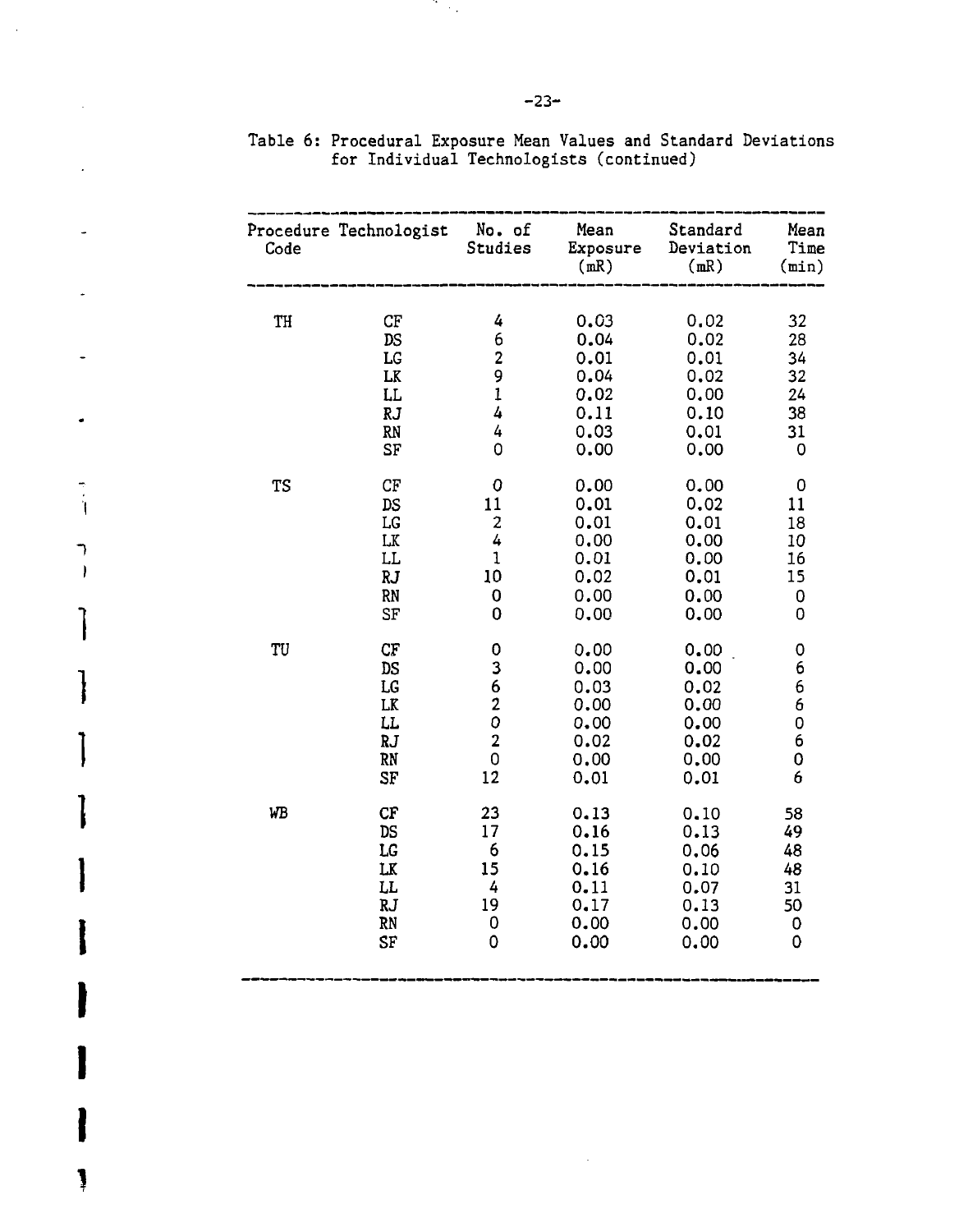

Figure 6: Scatter plot of technologist mean exposure by procedure. Technologists are coded a-h.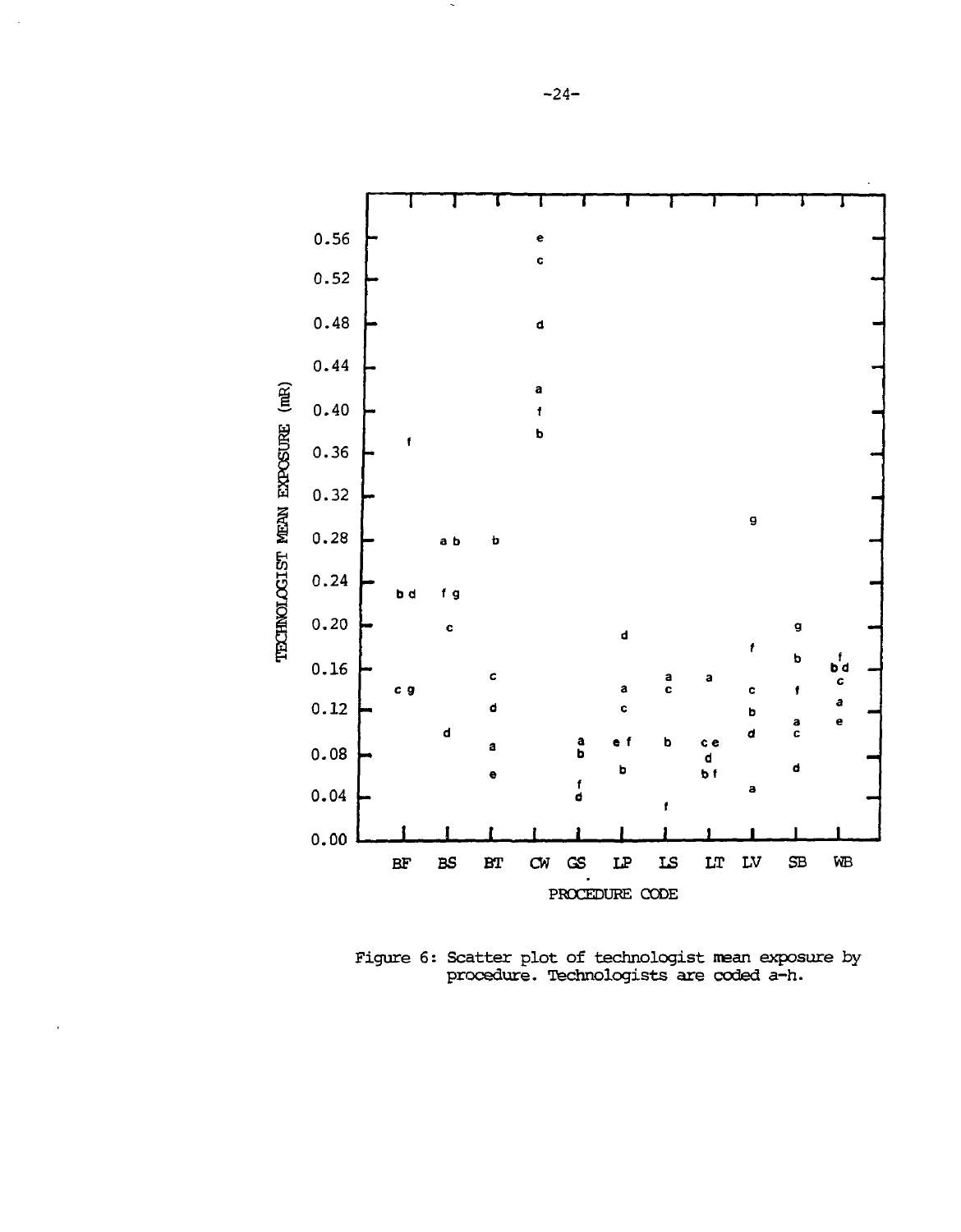Further examination of Figure 6 reveals that no one technologist consistently received higher procedural exposures than the others. Apart from considerations relating to working habits, the lack of such a trend reflects the similarity in size and stature of the technologists. Excluding the chief technologist, who participated in relatively few of the exposure measurements, and another senior technologist, who mainly performed thyroid studies, the technologists only ranged in height from 157 - 165 cm, and in weight from  $55 - 65$  kg.

The overall accuracy of the corrected exposure readings individually is estimated to be about 10% for readings of 0.15 mR or greater and about 20% for readings in the vicinity of 0.10 mR. At Tc-99m energies, the STRAD calibration factor varies only  $+$  6% for our clinical exposure rates and readings, however the variation in response with inclination angle (see Figure 2) indicates that our diagnostic exposure measurements may in some circumstances be slight underestimates. Since in the clinical situation inclination angles less than -40 degrees (a significant source of activity exists within an imaginary 40 degree cone emanating from the top of the instrument and axially coincident with it) are very uncommon, and if present at all usually exist only for a short time (the technologist must bend over to tie a shoelace, for instance), inaccuracies should be confined to the levels cited above. Furthermore the anterior wearing of the STRADs will to some extent offset this latter bias since the instruments are virtually always placed closer to the patient than the technologist, and thus will encounter slightly higher radiation fields.

The average daily flood phantom OC exposure was determined to be  $0.58 + 0.10$ mR, with two flood phantoms in use for the three gamma cameras, as described in Appendix A.

#### \ 2. Comparison with RPB Records

All of the nuclear medicine technologists who participated in the present study were classified as atomic radiation workers during the data collection period. The dose equivalents which they received were regularly monitored on a quarterly basis by the TLD service of the Radiation Protection Bureau, Health and Welfare Canada. The department in which the measurements were i taken falls into group G in the RPB classification scheme, hence a report is available for the time period June 15 - September 14, 1985, a time period corresponding closely to the study's June  $1 -$  August 31 data collection interval. The information contained in the RPB report, when combined with the mean procedural exposures measured and the numbers of each procedure performed during the RPB monitoring period, permit an estimate to be made of the fraction of a technologist's exposure attributable to patient handling and flood phantom quality control.

> . The RPB collective dose equivalent for the eight participating technologists measured over the period June  $15$  - September 14 is 480 mrem, with each of the technologists in question having been assigned a dose in excess of the 20 mrem reporting threshold. Since the technologists are exposed virtually 1 exclusively to gamma photons, the corresponding exposure estimate is 480 mR. An estimate of the collective technologist exposure due to patient handling is obtained by multiplying mean procedural exposures by the number » of times the procedures were performed during the RPB recording period, and then summing the results.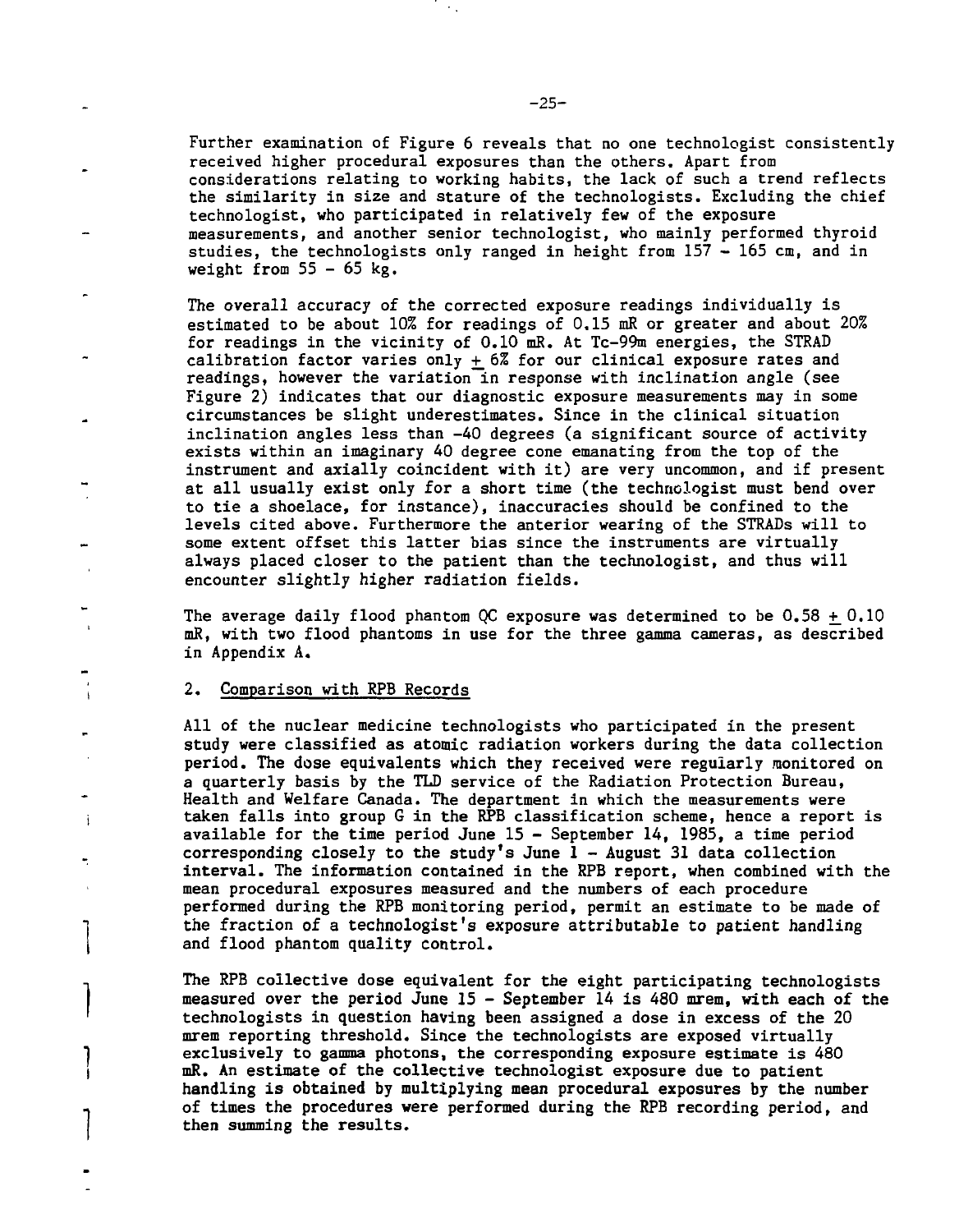The actual situation was slightly more complicated since the technogists were also employed on a rotating basis in a second single-camera nuclear medicine department, but only wore a single TLD badge in both locations. If the assumption is made that the same procedural mean exposures were operative in the second department, and the number of studies done there is included in the calculations, a collective patient handling exposure estimate of 157 mR results. Similarly, assuming one half of the measured QC exposures for the second department, since only one flood phantom is in use, the collective exposure due to flood phantom QC is estimated to be 53 mR. Together the operations of patient handling and quality control account for 44% of the collective dose equivalent measured by RPB during the quarterly monitoring period. It is important to note that this percentage does not take into consideration exposures incurred when a technologist is involved in assisting a fellow technologist with a patient, as may frequently occur with immobile or infirm patients. Furthermore about 3% of all patient studies conducted during the monitoring period involved procedures other than those enumerated in Table 1. Thus the figure of 44% represents a lower limit on the fraction of exposure arising from patient handling and gamma camera QC. This percentage can be expected to be even greater in other nuclear medicine departments having less imaging floor space per camera, since patient to technologist distances will be reduced accordingly. The remaining exposure (<56%) can be attributed to radiopharmaceutical handling, patient dose preparation, and dose administration, including radioiodine therapies and ablations. Generator elution is specifically excluded as a source of exposure in this instance, since the resident radiopharmacist performed this task.

It is important to note that the technologists participating in the present study routinely perform diagnostic counting and imaging procedures almost exclusively, while other technologists employed in the department have teaching or laboratory work as their primary responsibilities. Although the individuals in both groups are classified as nuclear medicine technologists, the annual radiation exposures received by the second group are significantly smaller than those received by the first. When both groups are combined along with other department or hospital technicians on an institution's list of atomic radiation workers, distinction by job performance may be further occluded. This explains why, in the RPB annual reports on occupational radiation exposures in Canada, the average annual exposure reported for the occupation "radioisotope technician" can be considerably less than that actually received by a nuclear medicine imaging technologist according to TLD service records. For example the RPB report on occupational exposures for 1983 $<sup>6</sup>$  indicates that the average whole body dose for isotope technicians in</sup> Saskatchewan is 118 mrem annually. Examination of the corresponding RPB quarterly exposure reports for the department monitored, however, reveals that the imaging technologists working there in 1983 received an average exposure approximately three times greater than this.

## 3. Comparison with Other Published Data

A number of other studies have measured the exposures received by technologists during the performance of their duties. While the majority of this previous work concentrated on the contribution to the total exposure from the preparation and handling of the radiopharmaceuticals<sup>7-10</sup>, a few reports of the exposure due to imaging have been published $1-3$ .

It is a somewhat difficult task to measure the exposure which a technologist receives during the imaging portion of any particular study.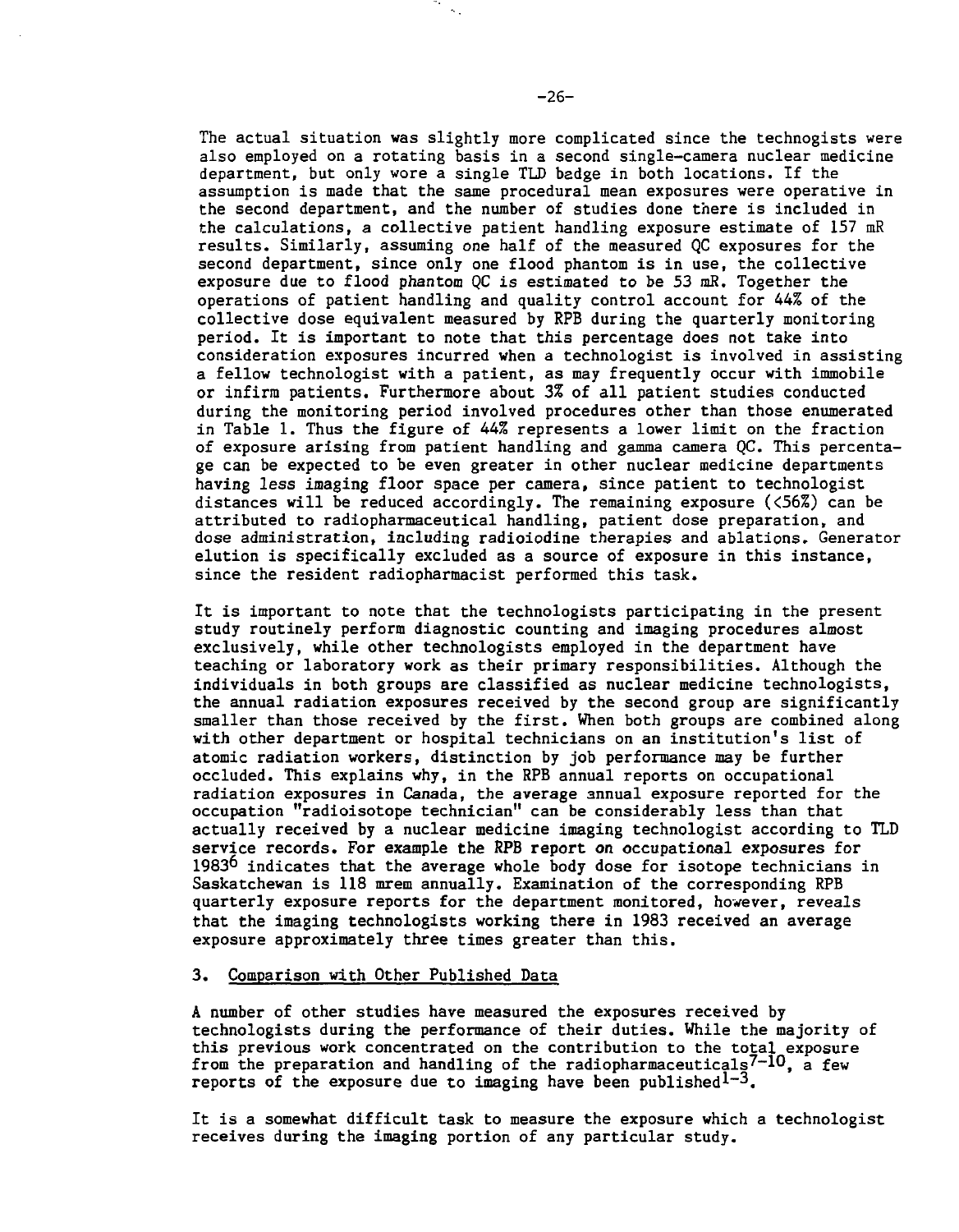There are several reasons for this, but one major problem is that the exposure rates are small and widely variable. Two different approaches to the problem have been taken.

**I**

**I**

I

I

I

I

I

I

I

**1**

 $\begin{array}{c} \bullet \\ \bullet \end{array}$ 

•

In a recent study by Boutcher and Haas<sup>3</sup>, technologist exposures during imaging were measured by sampling the radiation field with an exposure rate meter at a number of points on the body surface of the technologist. Exposure • values for a typical study were then derived by estimating the amount of time that a technologist spent in each of two locations during the study, either near the patient or at the camera console. Further assumptions were made about the percentage of patients that required special attention (eg. holding) to derive a final value for the average exposure per technologist per annum. The average procedural exposure has been calculated here on the basis of procedural exposure measurements and the number of studies performed. Comparative exposure values for procedures common to the Boutcher study and the present investigation are reproduced in Table 7. Also shown are corresponding exposure values obtained by Barrall et al<sup>1</sup>. The latter values were measured directly using a high sensitivity Geiger-Mueller counter in a manner similar to that employed in this study.

The procedures are ranked in order according to exposure from highest to lowest, based on our measurements. General comparisons are difficult to make since a number of factors (eg. the injected activity) vary from study to study. This variability, along with the lack of quoted values for exposure standard deviations, precludes a statistical analysis of the significance of differences between our results and those of other investigators.

Boutcher and Haas found that the gated cardiac studies were responsible for the highest technologist exposure on a procedural basis, as did we. However the value that they quote is about twice as high as ours. This is understandable since they assume that the technologist remains within 6 feet of the patient during the entire study, and is close to the patient for 15 minutes of the 45 minute study. This was rarely the case for studies monitored here since the room in which the cardiac studies are performed allows the technologists to situate themselves more than 6 feet away from the patient.

I Brain scans are second on our ranked list. The data of Boutcher support this finding, although as in the case of the cardiac studies, our measured value is considerably lower than theirs. They assume that 35% of the patients require holding and that the technologist spends 10 minutes of the 25 minute study in close contact with the patient. The patient dose used in the Boutcher study was 24 mCi with imaging occuring at two hours post injection. The present study shows that only 3 of 23 patients (13%) were identified as being difficult (ie. required holding). In the present situation brain images are obtained 3 hours after an injection of 20 mCi. The lower patient dose and much lower percentage of patients that were held are likely the major reasons why our reported exposure is lower. It is interesting to note that our value agrees very well with that given by Barrall et al.

> The third entry on our ranked list is the brain flow procedure. In this case, our measured value for the exposure agrees very well with that measured by Boutcher and Haas, although it is significantly higher than the value given<br>by Barrall et al.  $B_3$  balthough it is significantly higher than the value given  $\mathcal{L}_1$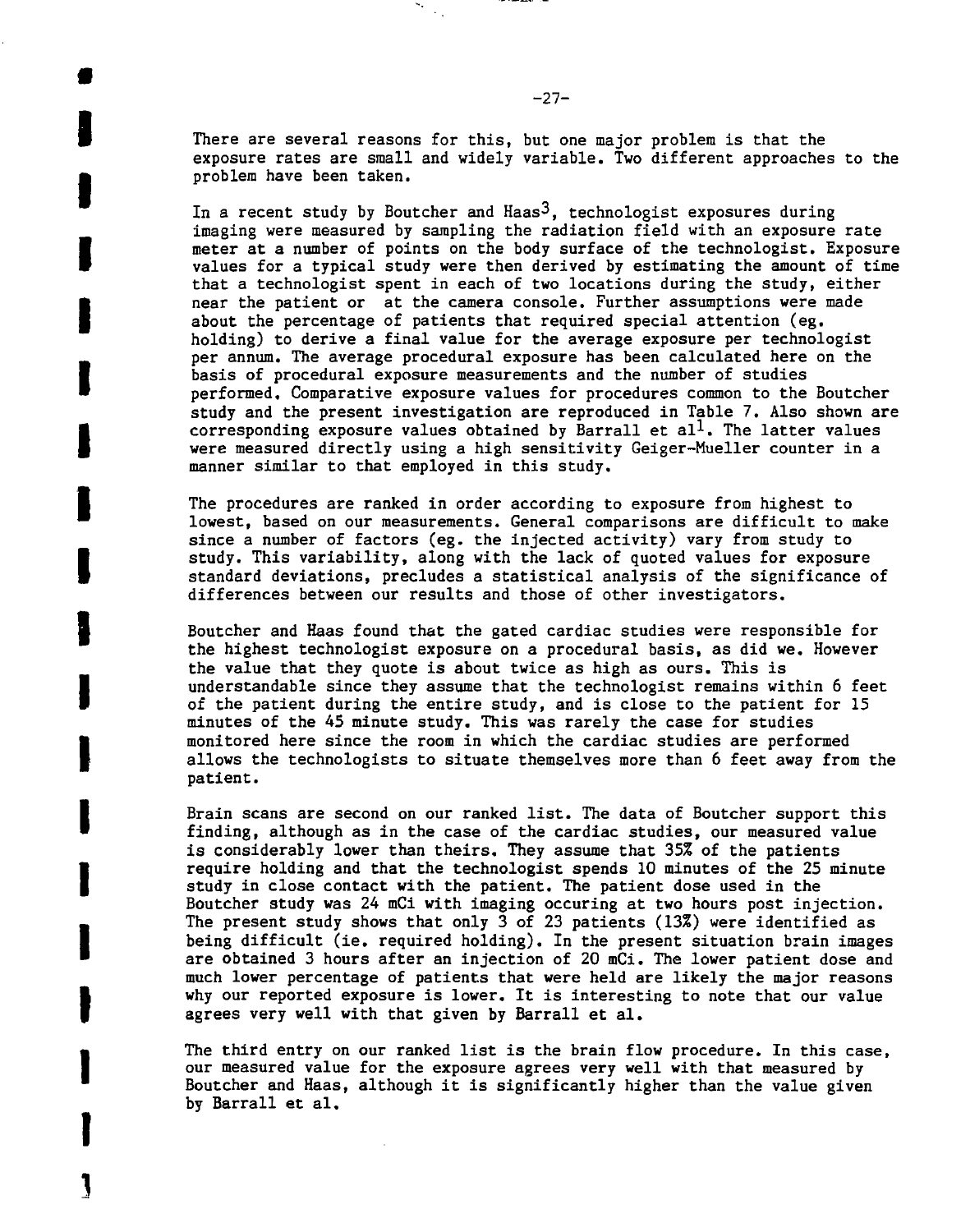|  | Table 7: Average Procedural Exposures Reported in the Literature |  |  |  |
|--|------------------------------------------------------------------|--|--|--|
|  |                                                                  |  |  |  |

| Procedure            | Boutcher<br>& Haas <sup>3</sup> | Barrall<br>$et$ al <sup>1</sup> | present<br>study |
|----------------------|---------------------------------|---------------------------------|------------------|
| Gated Cardiac (rest) | $0.89$ mR                       | mR                              | $0.45$ mR        |
| Brain Static         | 0.80                            | 0.22                            | 0.21             |
| Brain Flow           | 0.17                            | 0.05                            | 0.19             |
| Bone Scan            | 0.39                            | 0.54                            | 0.15             |
| Liver Scan           | 0.07                            | 0.03                            | 0.11             |
| Lung Perfusion       | 0.07                            | 0.09                            | 0.11             |
|                      |                                 |                                 |                  |

 $\mathcal{L}(\mathcal{A})$  and  $\mathcal{L}(\mathcal{A})$ 

 $\mathcal{L}(\mathcal{L})$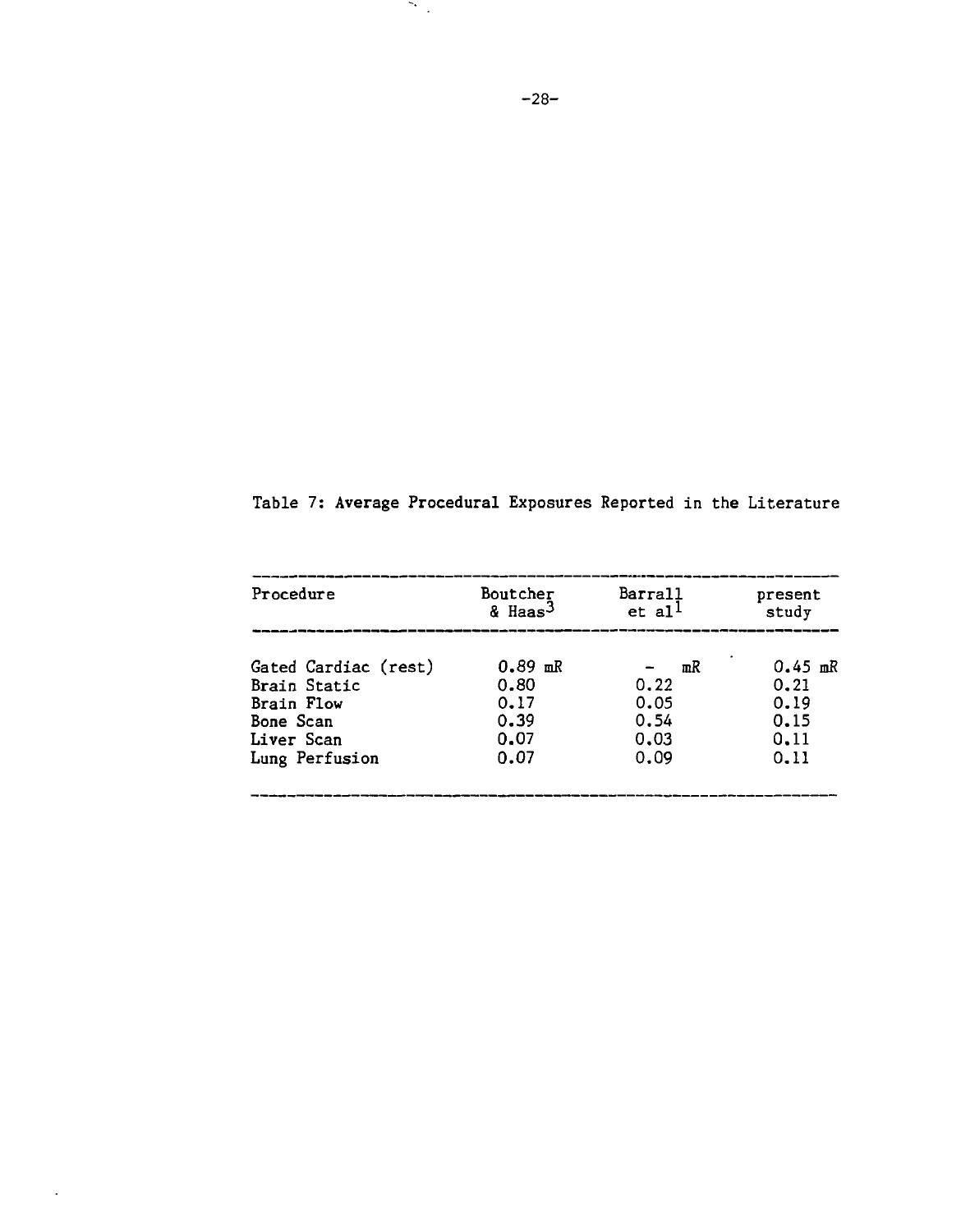One would expect Boutcher's value to again be higher since the injected activities were the same as for the static brain studies, although in our case the technologist being monitored was always present during the injection of the radiopharmaceutical, and frequently performed the injection. This likely raised our measured exposures somewhat.

The exposure value for the whole body bone scans measured in this study was again lower than the other reported values. The data of Barrall et al was gathered while multiple spot views were taken to cover the whole body. In our case, an automatic scanning system was used which greatly decreases the amount of time that the technologist must spend in close proximity to the patient. Boutcher and Haas assume that the technologists are close to the patient 50% of the time and 6 feet away during the remainder. In the department under study this is certainly not true since the positioning time is much less than half of the total scan time and the patient-technologist observation distance is usually greater than 6 feet.

The difference between our liver and lung perfusion results and those of Boutcher may be explained on the basis of a difference in the injected activity.

There are many factors that might contribute to a difference in technologist exposure among the various nuclear medicine departments involved in the studies referenced above. Since Barrall et al give few details of the protocols used in their study, in many cases it is not possible to understand why our results differ from theirs. In spite of this, the results of the different studies are generally roughly consistent.

As noted earlier, Boutcher and Haas made measurements of the exposure rates at various points of interest near the patients. It is interesting to note that their measured exposure rates display relatively small variations in comparison with the standard deviations of the exposure measurements made in this study. Although they only acquired data during four studies for each procedure, the variation (usually about 20% of the mean value) may be interpreted as reflecting differences in patient uptake. The much larger variation (65% of the mean value, on average) in our measured exposures would thus appear to arise primarily from differences in the specific handling requirements of individual patients, since instrumental uncertainties were at a fairly low (10%) level.

The average daily flood phantom QC exposure of 0.58 mR measured here agrees well with a similar determination by La Fontaine et al<sup>11</sup>, who found an average exposure of 0.7 mR. In both cases three gamma cameras were tested, however the department monitored by La Fontaine et al used a single flood source, in contrast to the present situation where such two sources were employed.

#### H. CONCLUSION

A highly sensitive, portable, direct-reading ion chamber was used to accurately measure procedural radiation exposures to nuclear medicine technologists during patient handling and gamma camera flood phantom quality control. Flood phantom QC and equilibrium gated cardiac studies yielded the largest average exposures at 0.58 and 0.45 mR, respectively. The majority of other procedures resulted in exposures roughly in the range from  $0.10 - 0.20$ mR.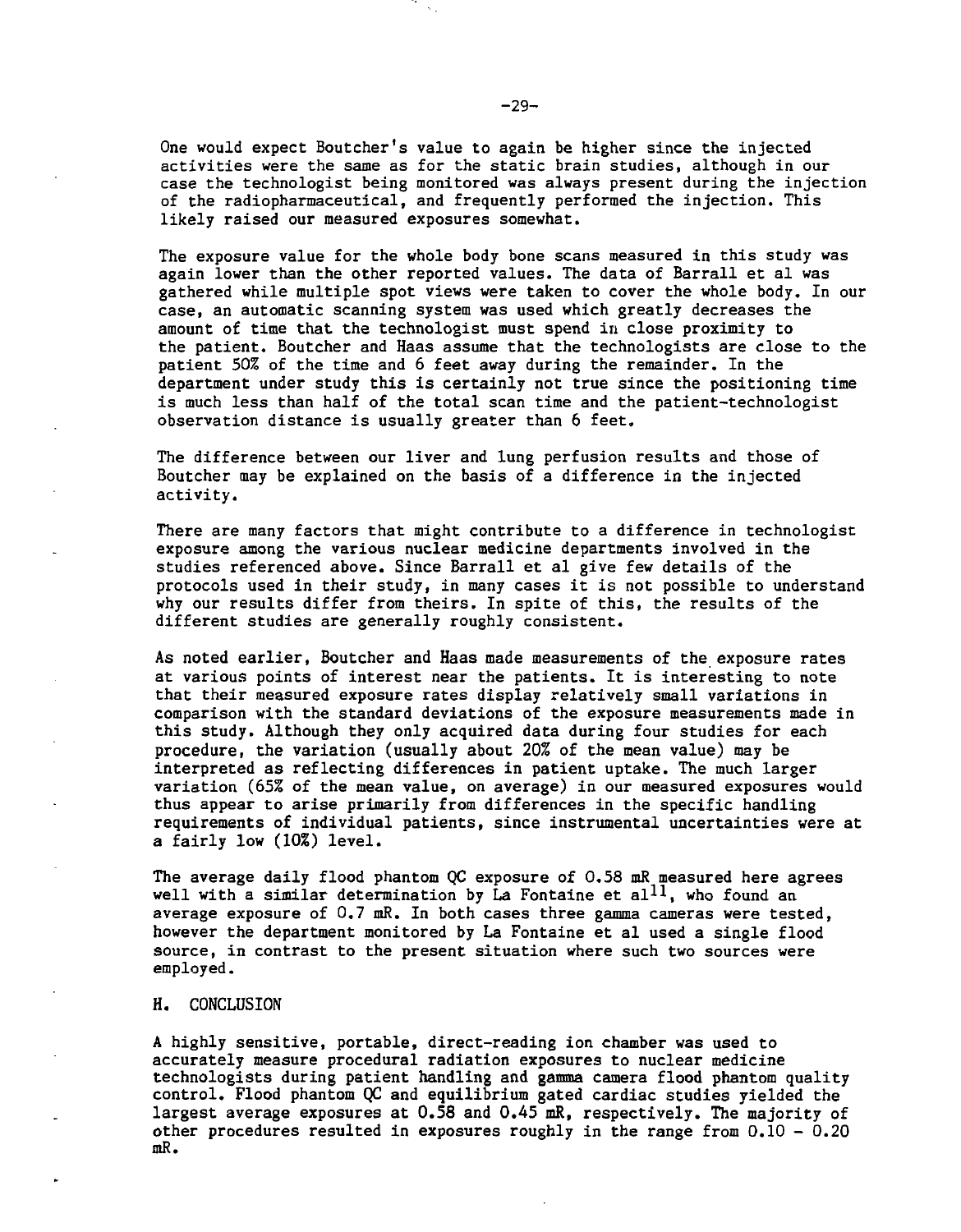These findings are in general agreement with a limited number of similar investigations reported in the literature, given our knowledge of the different circumstances and assumptions which prevailed when they were undertaken.

The variability in exposures for all procedures, as gauged by the standard deviation in the measurements, was high, being approximately 65% of the mean exposure. This finding represents significant new information on the distribution of technologist exposures. Considered along with the finding of Boutcher and Haas<sup>3</sup> that for a given procedure, exposure rates measured at fixed distances from patients varied only about 20% from patient to patient, and since our instrumental uncertainties are at the 10% level, it indicates that the primary source of exposure variability stems from the unique handling requirements which each individual patient places on the technologist.

For the majority of diagnostic procedures, difficult patients typically doubled a technologist's exposure. Removal of this patient group from consideration did not noticeably decrease the variability in procedural exposures, however, which remains close to 65% of the mean values. This finding confirms the hypothesis that even among average patients, individual handling requirements result in large variations in technologist exposure.

Comparison of our measurements with those of the TLD service of the Radiation Protection Bureau yields a lower limit for the fraction of total exposure due to patient handling and flood phantom QC of 44% in the department monitored. This figure does not account for situations where two technologists receive coincident exposures from a single patient, however, as can occur when aged or infirm patients are involved. Furthermore the spaciousness of the imaging area in which the present measurements were made renders it very likely that the fraction would be larger in smaller departments.

Finally, a comment on the use of the exposure concept in this report is in order, since from the radiation protection standpoint effective dose equivalent is a more meaningful quantity than exposure. In clinical nuclear medicine, the patient to technologist geometry is continually changing, not only between different procedures, but also within any particular study itself. These geometrical variations, resulting in different dose rates to different body tissues, can be both substantial and rapid, and are not easily measured or otherwise accurately accounted for. Given the scope of the current investigation, no attempt was made to monitor geometrical relationships between the patient and the technologist. In the absence of such information, the effective dose equivalent can only be roughly estimated. For nuclear medicine imaging, such a rough estimate indicates that the effective dose equivalent equals exposure times 0.5-0.8 rem/R.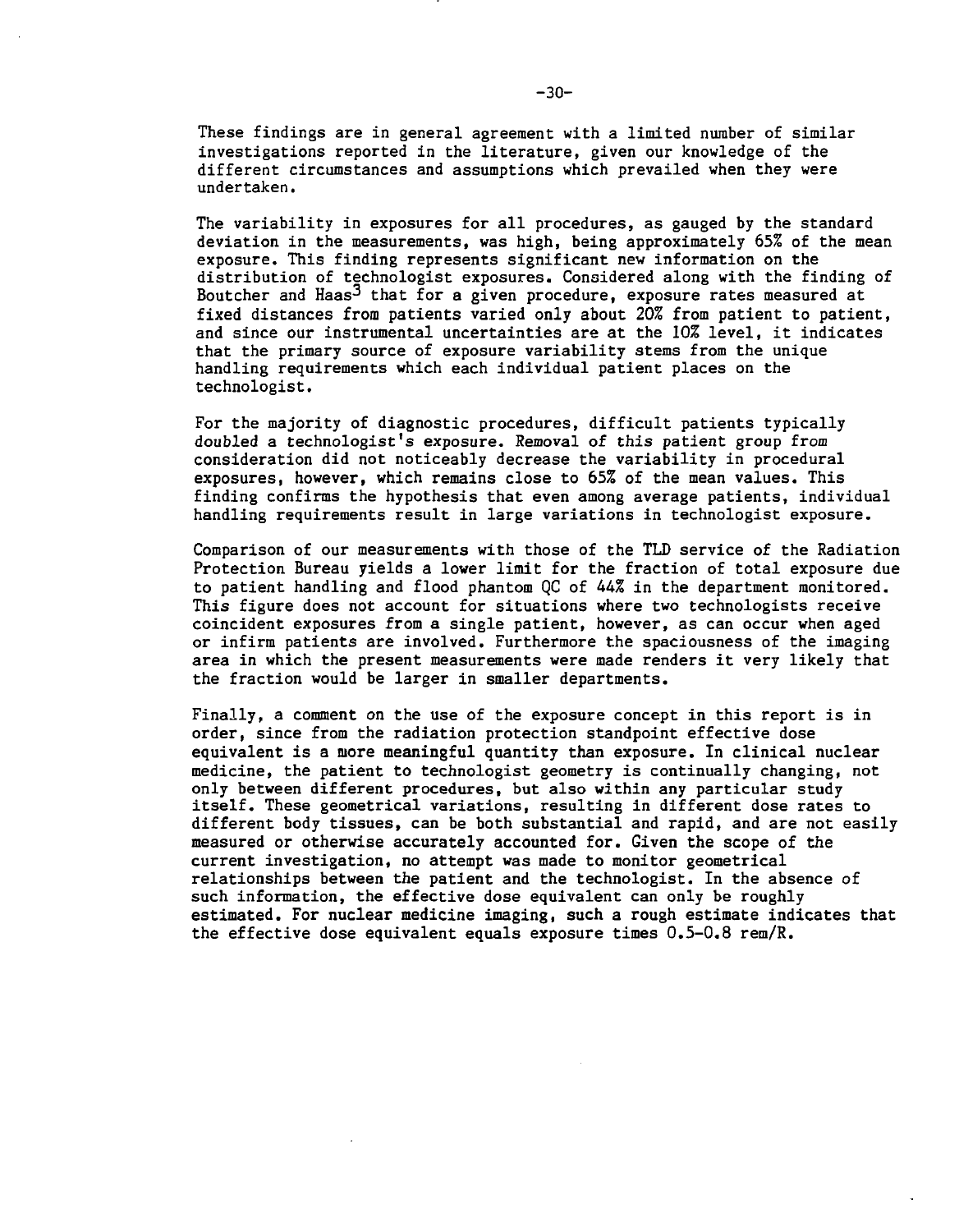۰.  $\sim$  .

REFERENCES

- 1. Barrall RC, Smith SI, Personal radiation exposure from Tc-99m radiation, in Biophysical Aspects of the Medical Use of Technetium-99m, Kereiakes JG and Corey KR, eds., AAPM Monogram No. 1, University of Cincinnati (1976).
- 2. Schurnbrand P, Schicha H, Thal H, Emrich D, External radiation exposure of personnel working with 99m technetium, Eur. J. Nucl. Med. 7\_ (1982) 237.
- 3. Boutcher S, Haas T, External radiation doses to nuclear medicine technologists from procedures using 99mTc radiopharmaceuticals, Can. J. Radiography, Radiotherapy and Nucl. Med. 16 (1985) 161.
- 4. Dosimeter Corporation product catalog 984, Cincinnati, Ohio (1984).
- 5. SMART Data Manager user's manual, revision S-1.01, Innovative Software Inc., Overland Park, Kansas (1984).
- 6. Fujimoto K, Wilson JA, Ashmore JP, Grogan D, Occupational radiation exposures in Canada - 1983, Radiation Protection Bureau, Health and Welfare Canada (1984).
- 7. Harbottle EA, Parker RP, Davis R, Radiation doses to staff in a department of nuclear medicine, Br. J. Radiol. 49 (1976) 612.
- 8. Lis GA, Zu'bi SM, Brahmavar SM, Fingertip and whole body exposure to nuclear medicine personnel, J. Nucl. Med. Tech. 9\_ (1981).
- 9. Nishiyama H, Administration of radiopharmaceuticals to patients, in Radiation Safety in Nuclear Medicine; A Practical Guide, Sodd VJ, ed., U.S. Department of Health and Human Services, Bureau of Radiological Health, Rockville, Maryland (1981).
- 10. Nishiyama H, Lukes SJ, Feller PA, Van Tuinen RJ, Williams CC, Saenger EL, Survey of 99mTc contamination of laboratory personnel: its degree and routes, Radiology 135 (1980) 467.
- 11. La Fontaine R, Graham LS, Behrendt D, Greenwell K, Personnel exposure from flood phantoms and point sources during quality assurance procedures, J. Nucl. Med. 24 (1983) 629.

#### ACKNOWLEDGEMENTS

The authors are grateful to the nuclear medicine technologists at Pasqua Hospital for their cooperation and assistance with the data collection phase of the study, and to Mr. Allan Snider, a computer science student at the University of Regina, for developing much of the analysis software.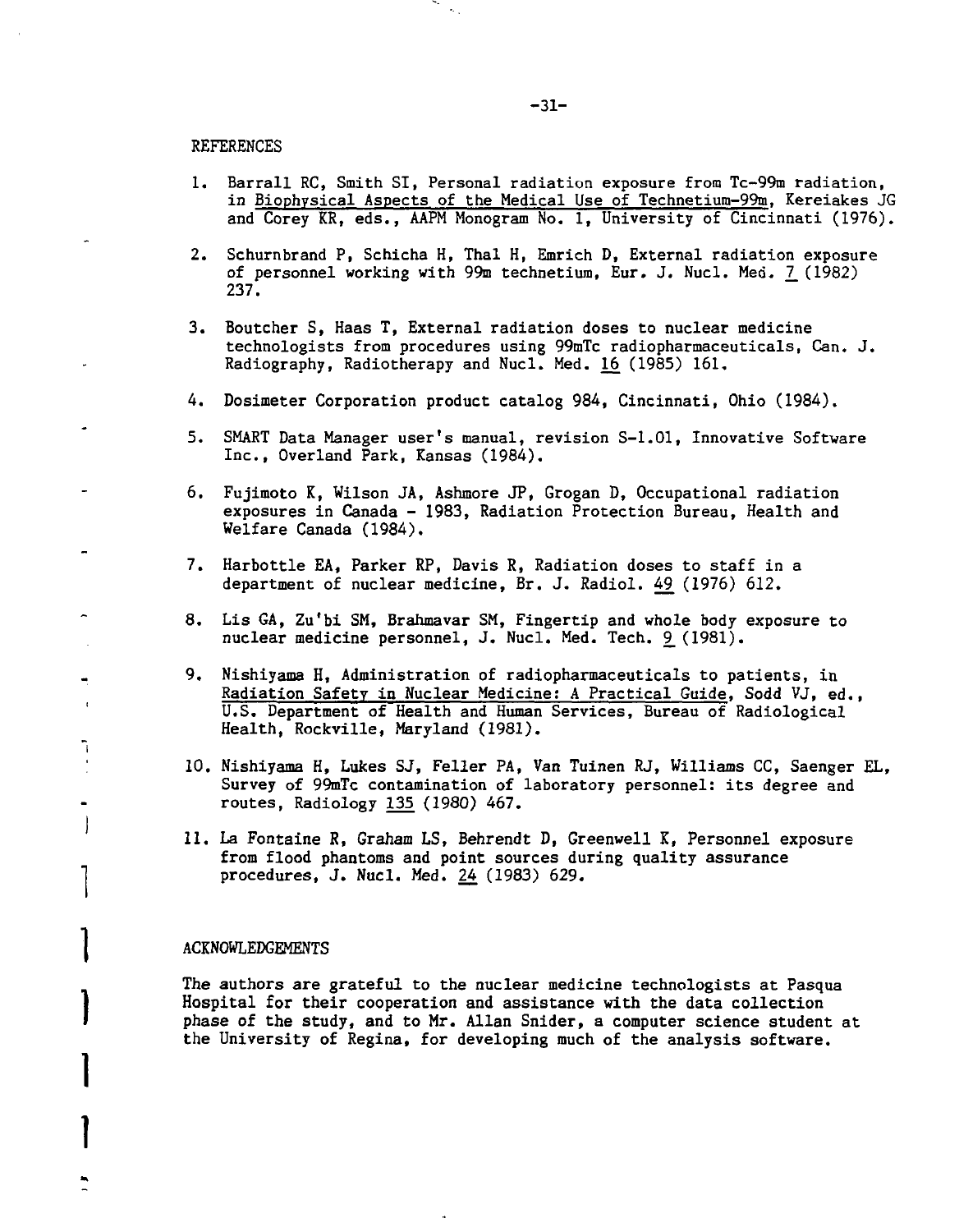### DIAGNOSTIC AND FLOOD PHANTOM QUALITY CONTROL PROTOCOLS

#### 1. Brain Studies

Radiopharmaceutical: Tc-99m-glucoheptonate Activity: 20 mCi Route: intravenous injection

### 1.1 Brain Flow

The patient is first positioned on the tomography scanning bed and the camera is positioned beneath his head. A tourniquet is applied to his arm and he receives the Tc-99m-glucoheptonate injection. The injection is an inseparable part of the imaging procedure and the monitored technologist is always present to assist the technologist administering the injection. When the tourniquet is released, the radiopharmaceutical flows into the brain, and the imaging proceeds for 60 seconds. It is often necessary for the technologist to hold the patient's head still. The entire procedure takes about 5 minutes.

A brain scan or tomographic study routinely follows 3 hours after the brain flow procedure.

#### 1.2 Brain Scan

The patient returns 3 hours after the brain flow and is positioned on a stool with his head against the camera. Anterior, posterior, right and left lateral views are taken. The technologist is sometimes required to hold a difficult patient in position. The procedure takes approximately 30 minutes.

# 1.3 Brain Tomography

The patient returns 3 hours after the brain flow and is positioned on the tomography bed. His head is taped into position to prevent movement. This is the only positioning required and it is rarely necessary for the technologist to contact the patient during imaging. This procedure takes about 30 minutes.

# 2. Cardiac Wall Motion Study

Radiopharmaceutical: Tc-99m Activity: 20 mCi Route: intravenous injection

The patient receives two injections for this study. The first is nonradioactive, containing stannous chloride which will allow the Tc-99m administered in the second injection to attach to and tag the patient's red blood cells.

After the first injection, the patient is positioned on the scanning bed with the gamma camera over his chest. The Tc-99m injection is administered with the patient in position and the imaging begins immediately following the injection. Four views are taken: anterior, left anterior oblique at 40 and 70 degrees, and left lateral. It is rarely necessary for the technologist to contact the patient during imaging except to position him for each view.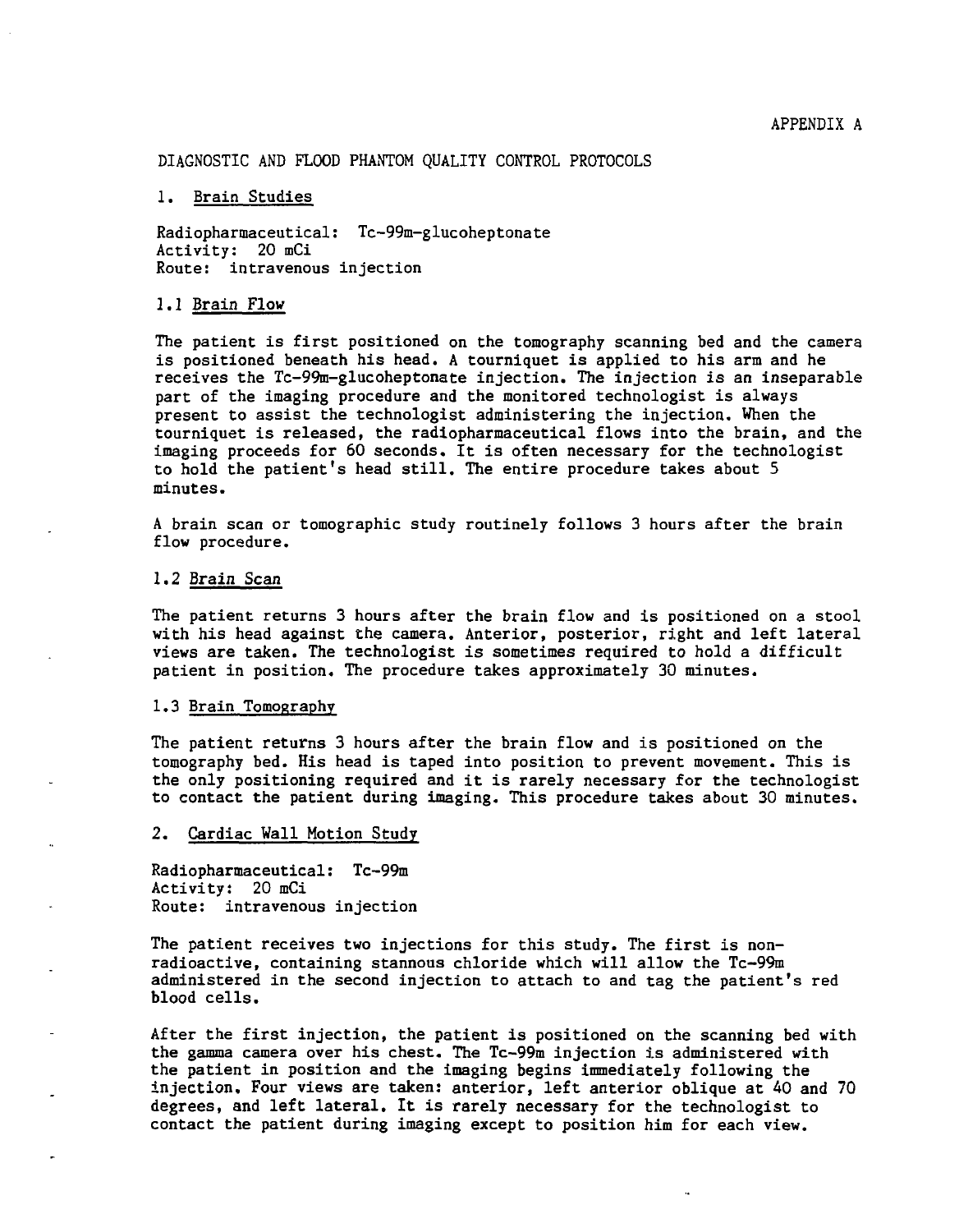The procedure takes from 30 to 60 minutes.

3. Gallium Scan

Radiopharmaceutical: Ga-67 citrate Activity: 4 mCi Route: intravenous injection

A scan is done of the whole body or of a specific part of the body at one or more of the following post-injection times: 6, 24, 48, or 72 hours. In the present study only whole body scans were monitored. The patient is positioned on a scanning bed and the camera is placed below him. He lies once on his back and once on his stomach to obtain both anterior and posterior views. Patient contact is rarely necessary during imaging. The procedure takes about 1 hour.

### 4. Lung Perfusion

Radiopharmaceutical: Tc-99m-macroaggregated albumin Activity: 3 mCi Route: intravenous injection

Immediately following the injection of Tc-99m-MAA, the patient is positioned sitting up on a stretcher or stool. Six views are taken: anterior, right anterior oblique, left anterior oblique, posterior, right posterior oblique, and left posterior oblique. It is often necessary for the technologist to assist the patient in sitting up or remaining still. The procedure takes about 20 minutes.

This test is often followed by a lung ventilation study.

## 5. Lung Ventilation

Radiopharmaceutical: Xe-133 gas  $\text{Activity: } 10 - 20 \text{ mCi}$ Route: inhalation

This procedure always immediately follows a lung perfusion study, so that the radioactivity from the previous Tc-99m-MAA injection and that from the xenon administered for the lung ventilation both contribute to the exposure that the technologist receives.

The patient sits on a stool or stretcher with his back positioned against the camera. The technologist places a mouthpiece over the patient's mouth and nose which is attached to a xenon delivery system placed a feew feet away. The mouthpiece is usually held in place by the technologist while the patient breathes a mixture of xenon and oxygen. It is then removed, but the imaging continues for several minutes afterwards. The technologist generally stays close to the patient during these last few minutes to keep him still. The entire procedure takes about 20 minutes.

6. Liver Studies

Radiopharmaceutical: Tc-99m sulfur colloid Activity: 5 mCi Route: intravenous injection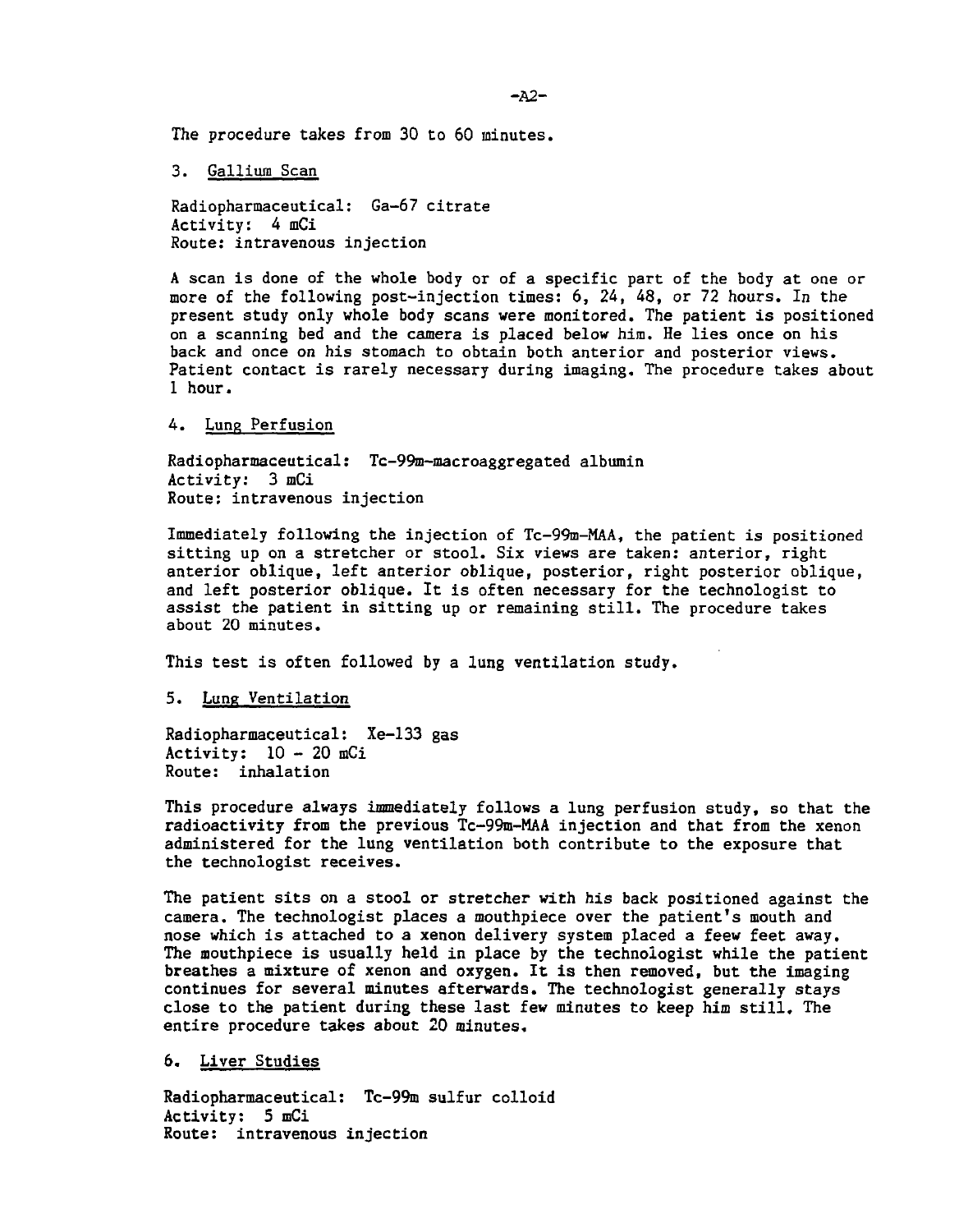Ten to fifteen minutes following the injection of Tc-99m sulfur colloid, either a scan or tomographic study is done.

### 6.1 Liver Scan

The patient is positioned sitting up on a stool or stretcher. It is often necessary for the technologist to hold more difficult patients in position for each view. Five views are generally required: right lateral, left lateral, anterior with a lead marker, anterior without a marker, and posterior. The procedure takes about 20 minutes.

## 6.2 Liver Tomography

The patient is positioned on the tomography bed with his arms secured above his head. It is rarely necessary for the technologist to contact the patient after the initial positioning. This procedure takes about 30 minutes in total.

# 7. Bone Studies

Radiopharmaceutical: Tc-99m-methylene diphosphonate Activity: whole body  $-20$  mCi, spot views  $-15$  mCi Route: intravenous injection

Two hours after the injection of Tc-99m-MDP, the patient returns for a whole body bone scan, a spot bone scan, or both.

### 7.1 Whole Body Bone Scan

The patient is positioned on a scanning bed in a prone position. Generally the patient lies once on his back and once on his stomach with the camera below the bed each time to obtain a posterior and an anterior view. It is rarely necessary for the technologist to contact the patient during imaging except to assist him to turn over. This study takes about 45 minutes.

## 7.2 Spot Bone Scan

The patient is positioned so that the particular part of the body to be imaged is in front of the camera. Depending on the required position and the condition of the patient, it is sometimes necessary for the technologist to hold the patient in position. Although the number of views and the time taken for each view vary widely, an average of four views are taken for each body part and this requires about 20 minutes.

### 8. Thallium Heart Study

Radiopharmaceutical: Tl-201 Activity: 2.2 mCi Route: intravenous injection

The patient is exercised on a treadmill in the stress lab and given an injection of Tl-201. The patient is then taken to the imaging room in a wheelchair. The monitoring of exposure does not begin until the patient enters the imaging room. The patient is positioned on the scanning below the camera. Three views are done of the heart: left anterior oblique at 40 and 70 degrees, and anterior. The technologist is generally only required to contact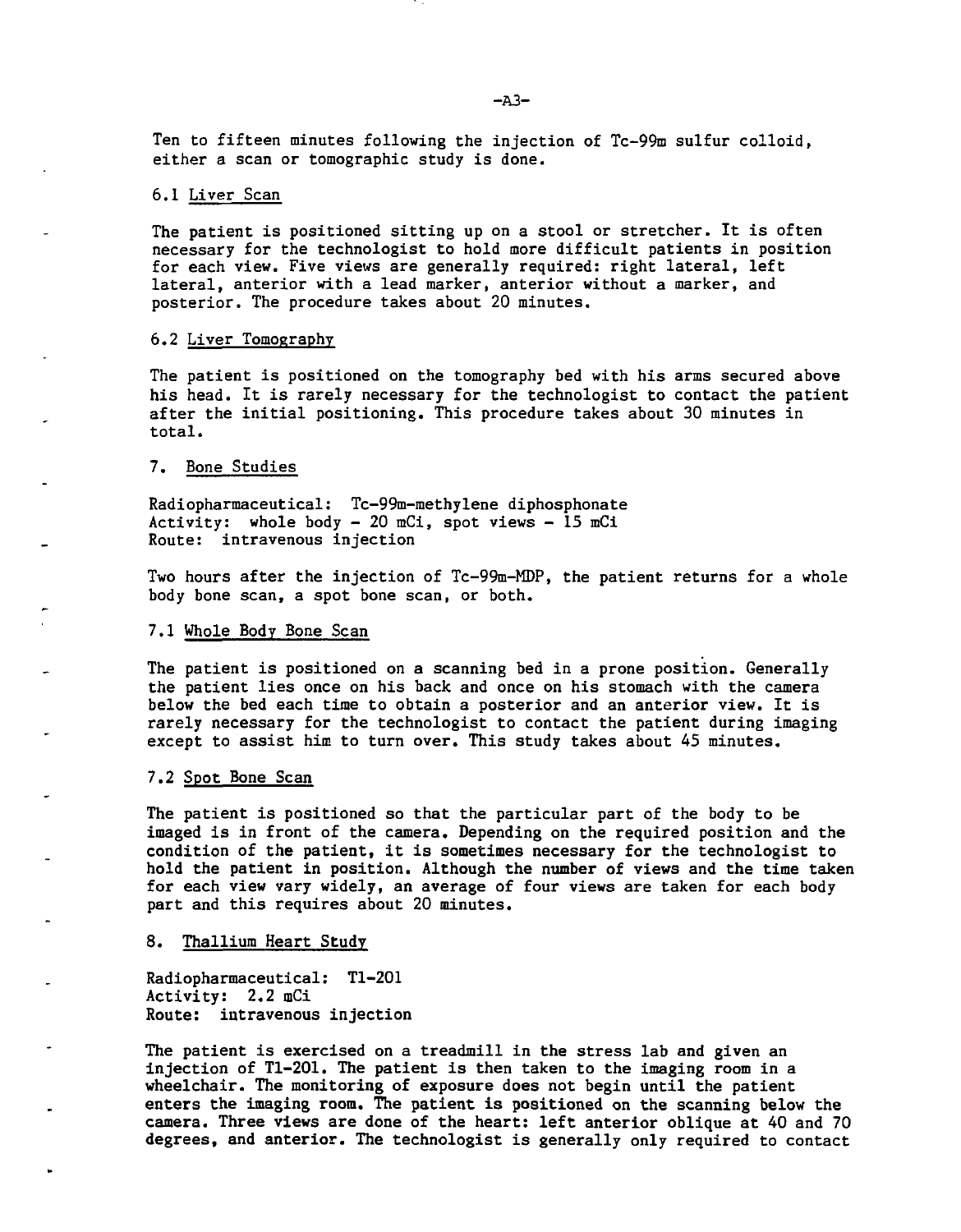the patient to position him for each view. The imaging and positioning time is about 45 minutes.

**SAN AREA** TWO

The patient is often required to return 3 hours later for further imaging to obtain views illustrating the redistribution of Tl-201 in the heart. The same procedure is followed as before, and usually the same 3 views are taken. The imaging and positioning time is again about 45 minutes.

9. Thyroid Studies

Radiopharmaceutical: 1-131 Activity: 0.05 mCi Route: oral

These test are done over two days. On the first day, the patient is given liquid containing 1-131. Twenty-four hours later, he returns for both of the following tests.

# 9.1 Thyroid Uptake Evaluation

The patient is brought into a small office by the technologist and is seated on a chair. The technologist sits directly across from the patient. A counting probe is positioned in front of the patient's neck to measure the amount of 1-131 taken up by the thyroid gland, and then positioned over the thigh to measure the bodily uptake. The entire procedure takes about 6 minutes.

# 9.2 Thyroid Scan

This procedure immediately follows the uptake evaluation. The technologist positions the patient on the scanning bed with the rectilinear scanner head above his neck. It is rarely necessary for the technologist to contact the patient during imaging. After the scan is completed, the technologist spends a few minutes probing the patient's thyroid by hand to locate any abnormalities, and then marks the location of these on the film. The entire procedure takes about 15 minutes.

### 10. Flood Phantom Quality Control

This procedure is performed on a daily basis. The two flood phantoms are each first filled with water and 5 mCi Tc-99m as pertechnetate, and agitated to promote uniform mixing of the activity. This part of the procedure is carried out in the laboratory (see Figure 1). When ready, the phantoms are carried to the imaging room, where the larger one is laid on the standard low energy collimator of one of the large field of view gamma cameras, whose head is facing upwards, and the other is similarly placed on the standard field of view camera. A set of three images is then obtained for each camera as follows :

(1) nothing between flood and collimator, 3 million count image

(2) four quadrant bar phantom inserted between flood and collimator, 3 million count image

(3) orthogonal hole phantom inserted between flood and collimator, 1 million count image

This imaging process is then repeated using the larger phantom for the remaining large field of view camera, after which both flood sources are retired to a lead-lined storage container.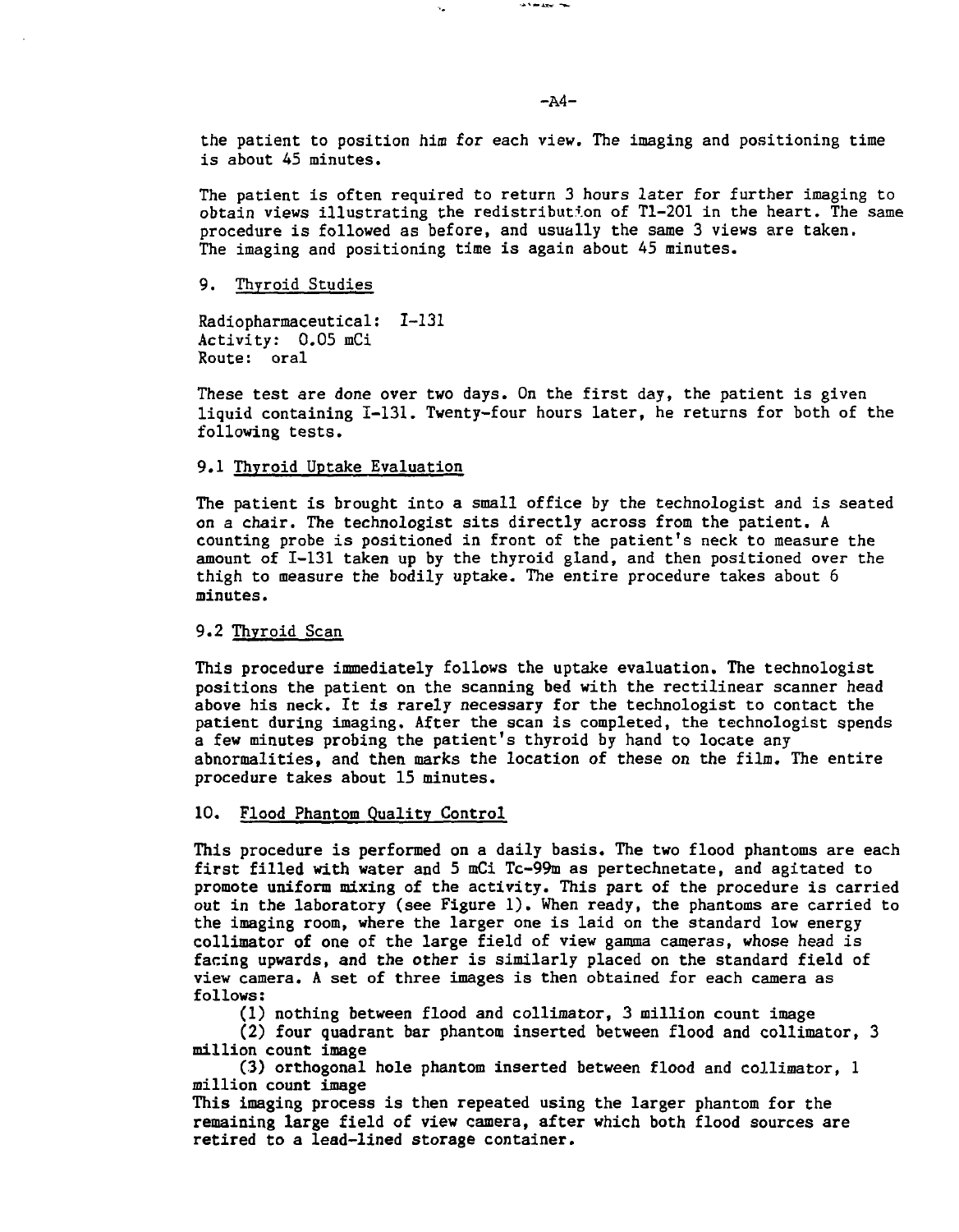#### DATA RECORDING FORMS

## 1. Diagnostic Procedures

The form reproduced in Figure Bl was used to record exposure readings and ancillary information for diagnostic studies.

The upper portion of the form contains administrative data which is largely self-explanatory. Each sheet has a sequential identification number, entered in the top right corner, to uniquely identify it. The date and time of the procedure, along with the department's patient identification number, appear next. These fields are followed by the STRAD number, a unit identifier from  $l-3$ , the attending technologist's initials (two only), and the two letter procedure code, as given in Table 1. The number of imaging views attempted, radiopharmaceutical and activity used, and time and date of administration round out the upper portion of the form.

The lower portion of the form contains the measurement data. The patient positioning difficulty, as rated by the attending technologist, is followed by the background exposure reading and length of time over which it was obtained, and by the technologist exposure reading and monitoring time as discussed in Section E.I. The last fields for temperature and atmospheric pressure record information used in correcting the STRAD response.

#### 2. Flood Phantom Quality Control

The form shown as Figure B2 was used to record information relating to flood phantom quality control exposures. The top part of the form contains a sequential identification number followed by fields for the STRAD identifier, date, technologist, and activity used. The interpretation of information entered in these fields is the same as for the diagnostic procedures. The time intervals spent in the lab preparing the flood and in the imaging room positioning it for the cameras appear next, along with background readings for each locale taken over a 30 minute interval. The technologist exposure, temperature, and atmospheric pressure fields complete the form.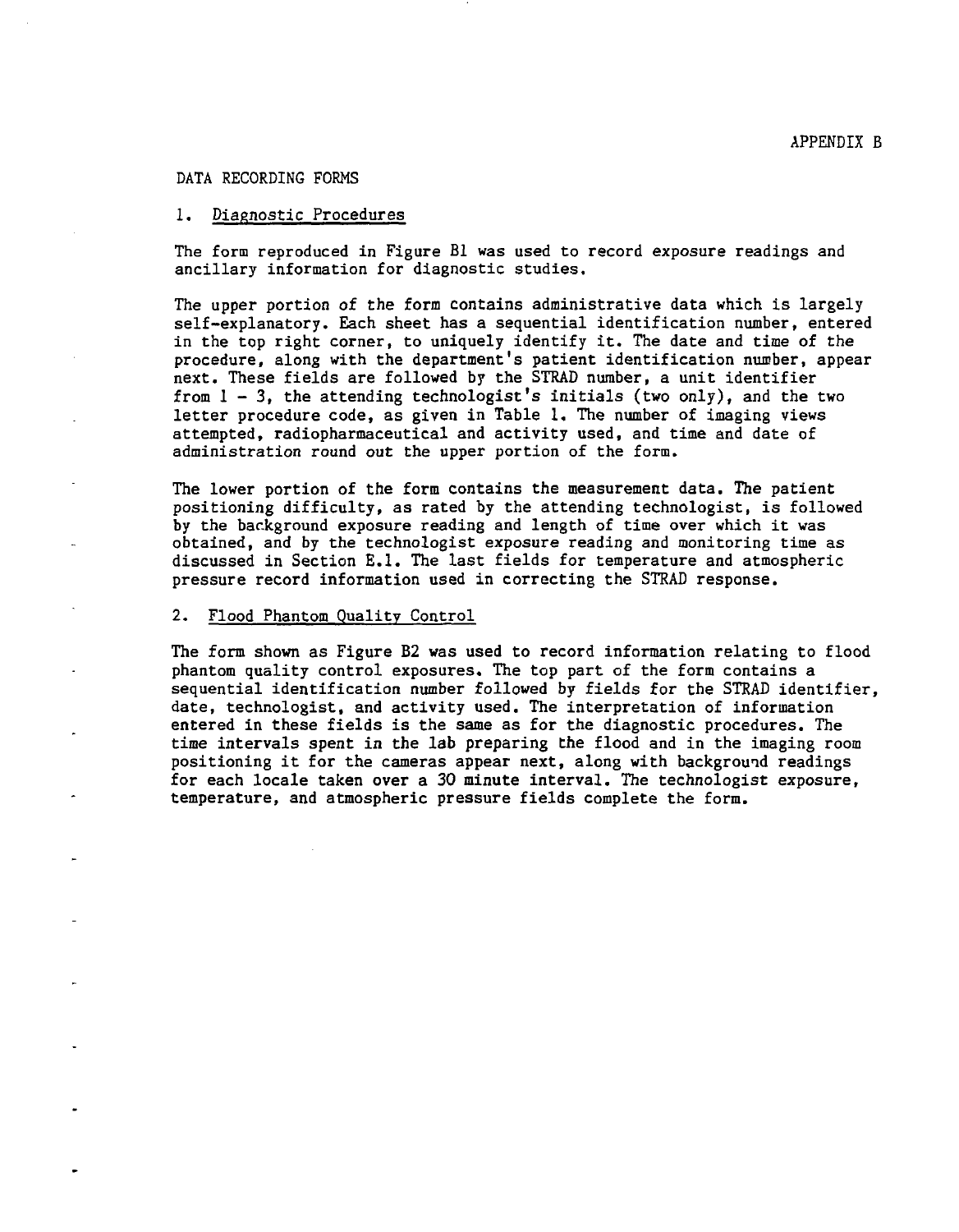| IMAGING EXPOSURE DATA SHEET                                       |                                                                                 | No. |
|-------------------------------------------------------------------|---------------------------------------------------------------------------------|-----|
| Date: $(dd - mm - yy)$                                            | Time: $(\text{hh:mm})$                                                          |     |
| Patient NM Number:                                                | $STRAD No. : \_\_$                                                              |     |
|                                                                   |                                                                                 |     |
|                                                                   | $No.$ Views: $\_\_$                                                             |     |
|                                                                   | (if applicable)                                                                 |     |
|                                                                   | Activity: (MBq)                                                                 |     |
|                                                                   |                                                                                 |     |
| Positioning Difficulty: _____________                             |                                                                                 |     |
| $(1-5, 1 = extremely easy, 3 = average, 5 = extremely difficult)$ |                                                                                 |     |
| Background Reading: (mR)                                          | Time: $(min)$                                                                   |     |
| Imaging Reading: (mR)                                             | Time: $\frac{1}{\sqrt{1-\frac{1}{2}}\cdot\frac{1}{\sqrt{1-\frac{1}{2}}}}$ (min) |     |
|                                                                   | Pressure: $\frac{1}{\sqrt{1-\frac{1}{2}}}\tan\frac{Hg}{g}$                      |     |

Notes:

Figure Bl: Imaging Exposure Data Sheet

-B2-

 $\mathcal{D}_{\mathcal{F}}$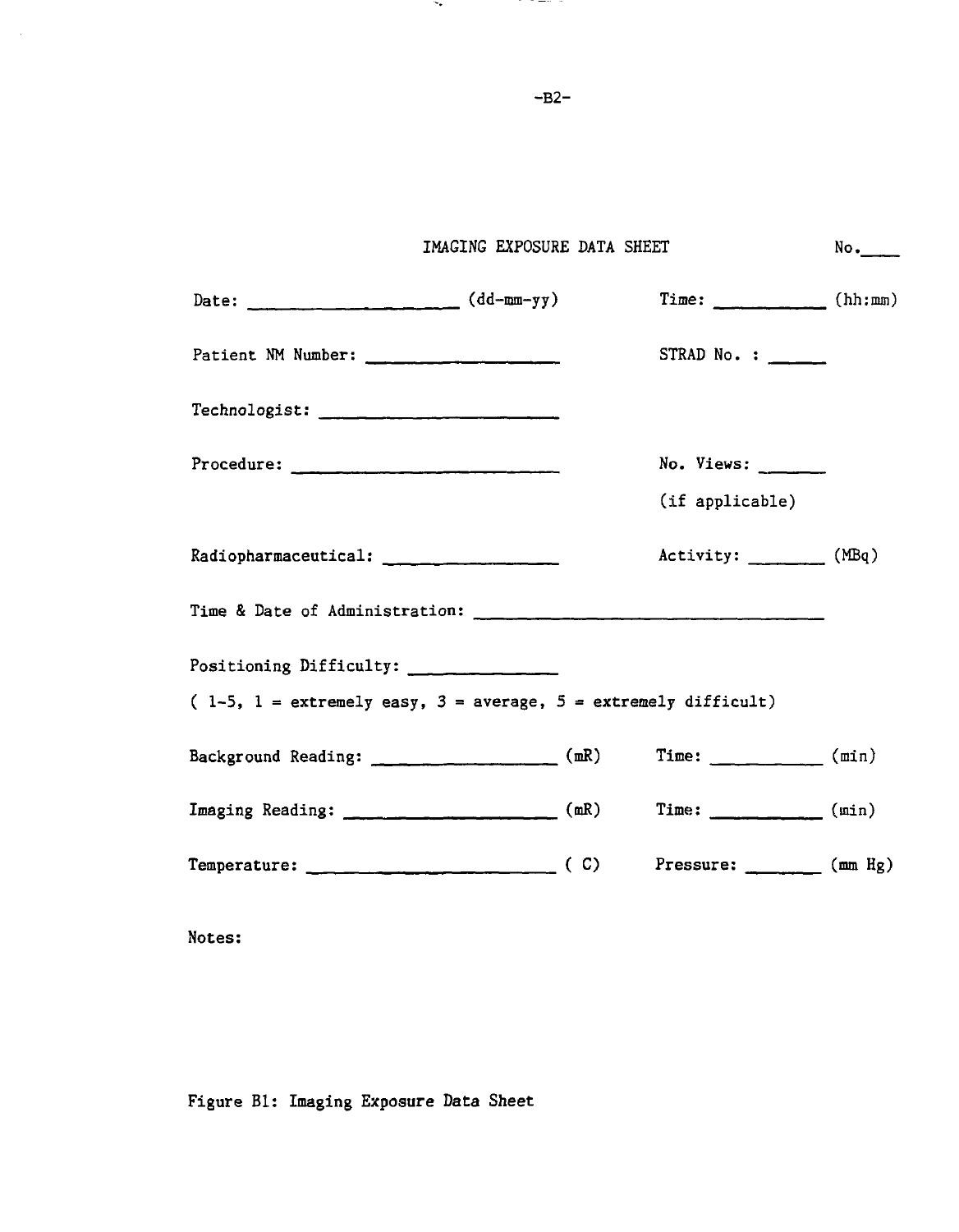| ۰.                                                            | and workers, the                  |        |
|---------------------------------------------------------------|-----------------------------------|--------|
|                                                               | $-B3-$                            |        |
|                                                               |                                   |        |
|                                                               |                                   |        |
|                                                               |                                   |        |
|                                                               | FLOOD PHANTOM EXPOSURE DATA SHEET | $No$ . |
| Date: $\qquad \qquad$                                         | STRAD $No.:$                      |        |
| Technologist: ________________                                | Activity: (MBq)                   |        |
|                                                               |                                   |        |
| Time in Lab: $\frac{1}{2}$ (min)                              |                                   |        |
| Time in Imaging Room: ________ (min)                          |                                   |        |
| 30 Min Background Reading in Lab: ______________________ (mR) |                                   |        |
| 30 Min Background Reading in Imaging Room: ____________ (mR)  |                                   |        |

 $\bar{z}$ 

 $\bar{z}$ 

 $\ddot{\phantom{a}}$ 

 $\ddot{\phantom{0}}$ 

 $\ddot{\phantom{a}}$ 

**Figure B2: Flood Phantom Exposure Data Sheet**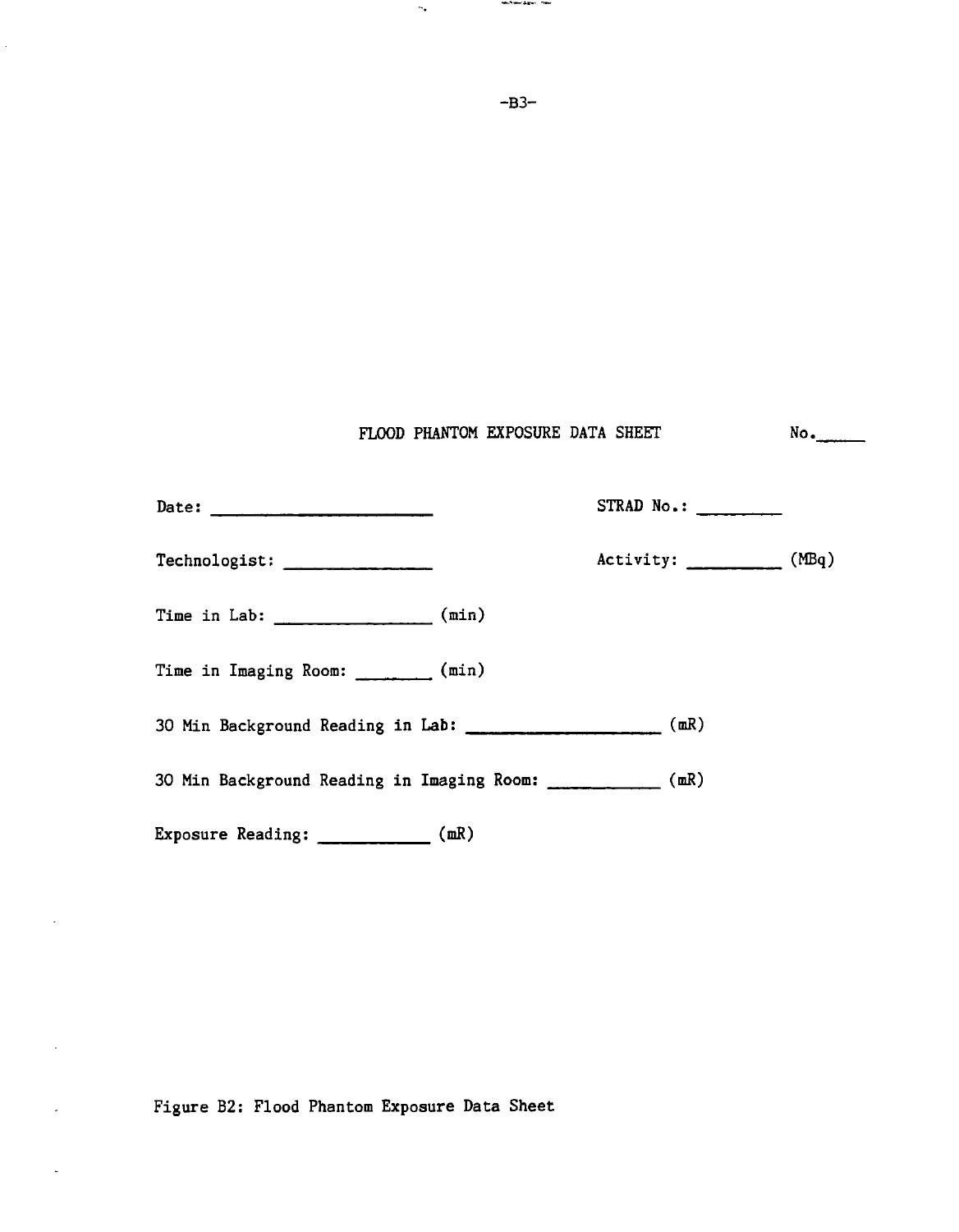### ANALYSIS SOFTWARE LISTINGS

Analysis software developed within the project processing facility of the SMART Data Manager is listed below. Comment statements within each program are used to identify the variables appearing and to indicate the overall logic flow. A full description of the operation of the individual program statements can be found in the user documentation for the SMART Data Manager<sup>5</sup>.

### 1. Diagnostic Procedures

### 1.1 Corrected Exposure Readings

The following program opens the diagnostic exposures data base, and for each record calculates the corrected exposure reading, which it then writes back into the record.

comment comment calculate the corrected imaging reading and fill in [19] comment comment EXPOSE data: comment  $[5]$  = strad number comment  $[13]$  = background reading comment  $[14]$  = background measurement time comment  $[15]$  = imaging reading comment  $[16]$  = imaging measurement time  $comment$   $[18]$  = barometric pressure  $comment$   $[19]$  = corrected reading comment<br>comment %0  $comment \t 20 = number of records  
comment \t 21 = record number$  $=$  record number comment  $comment$   $$n = background corrected reading$ comment  $\text{Set}$  = strad Co-57 calibration factor comment  $\text{Scr} = \text{corrected reading}$ comment clear wait 1 Loading files... unload all load expose screen expose order key [1] let  $Z0 =$  records wait 2 There are %0 records. %1 Enter starting sheet number: if  $Z_1 \leq 0$  then jump error if  $Z1 > Z0$  then jump done label start •/ait Record: %l goto record rec-number %1 let  $\mathfrak{S}_n = [15] - (13] * [16] / [14]$ ) if  $[14]$   $\diamond$  0 then jump skip comment Give record number if division by zero message Sheet %l has bad data. let  $\sin = 0$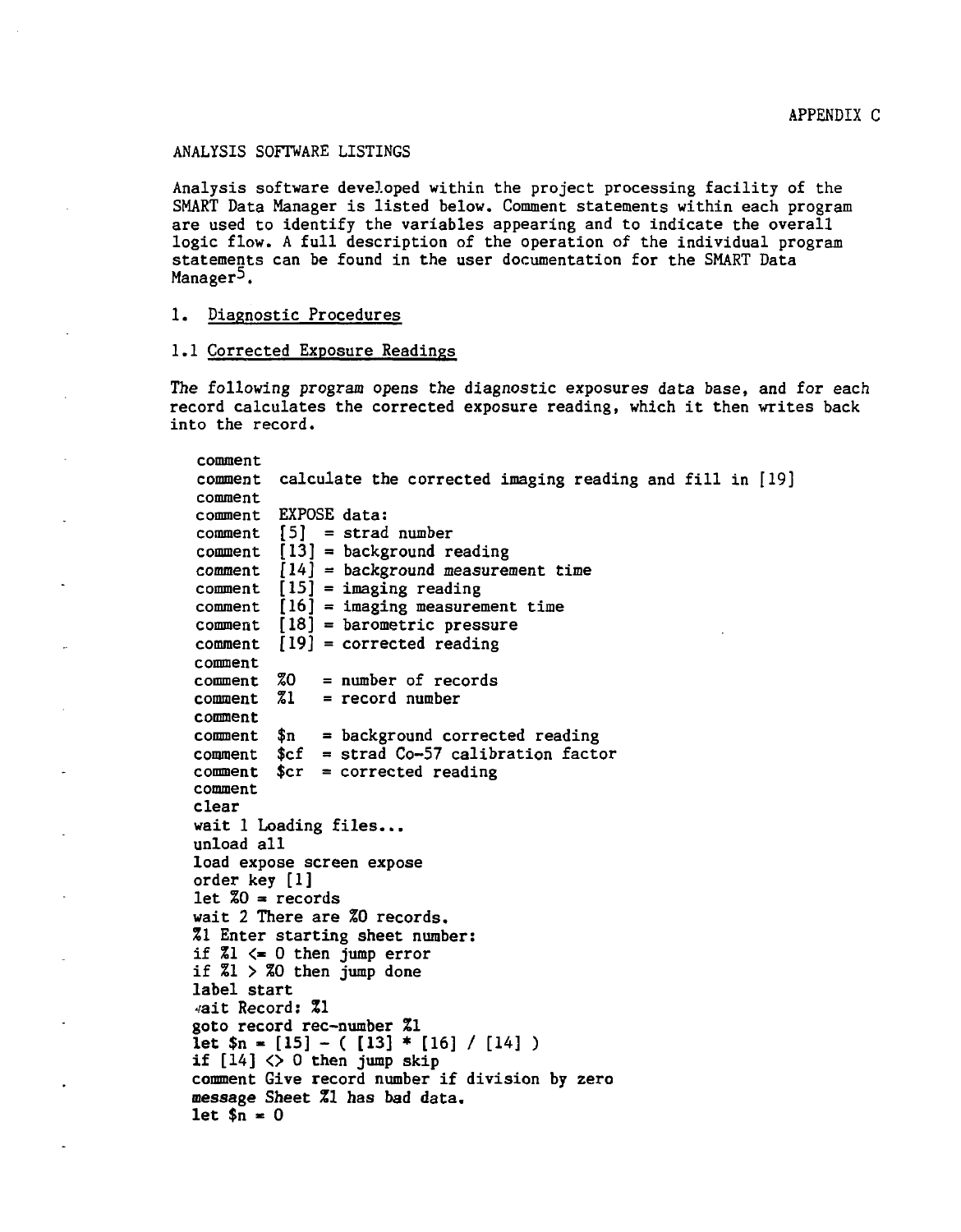```
label skip
if n < 0 then let n = 0if [5] = 1 then let $cf = 1.00if \begin{bmatrix} 5 \end{bmatrix} = 2 then let \$cf = 1.16if [5] = 3 then let f = 1.16let \frac{2}{3}cr = 760 / [18] * \frac{2}{3}cf * \frac{2}{3}n
let [19] = \text{round}(\text{scr}, 2)if z_1 = z_0 then jump done
let 21 = 21 + 1jump start
label error
message Bbbblllppp!! !
label done
```
# 1.2 Mean and Standard Deviation

Using the corrected exposure readings, the next program calculates the mean exposure and standard deviation for each of the diagnostic procedures monitored, and writes this information to a data base file.

```
comment calculate the mean and standard deviation of corrected
comment exposure readings for each imaging procedure
comment EXPOSE data:
\texttt{comment} \quad [7] \texttt{ = procedure code}comment [16] = imaging measurement time
\verb|command|[19] = corrected reading|comment STANDEV data:
comment
comment
comment
comment
[3]
= number of entries for procedure
comment
[4]
= mean reading
comment
[5]
= standard deviation in readings
comment
[6]
= mean imaging time
comment
comment
= number of records in expose file
comment z_1 = record number in expose file
comment
%2
= procedure code
comment
%3
= number of entries for procedure
comment
comment
$s
sum of readings
\verb|command $ss = sum of squared readingscomment
$st
sum of imaging times
comment
$n
comment
$i
comment
$mean = mean reading
comment
$avertime = mean imaging time
comment
$thresh • 2, number of readings needed for s.d. calculation
comment $fini = no more expose records flag
comment
$reading = corrected reading
comment
$time * imaging time
comment
$sd = standard deviation in readingscomment
clear
let $thresh = 2wait 1 Loading files...
              = number of standev records/procedure code
              loop counter for standev records
```

```
-C2-
```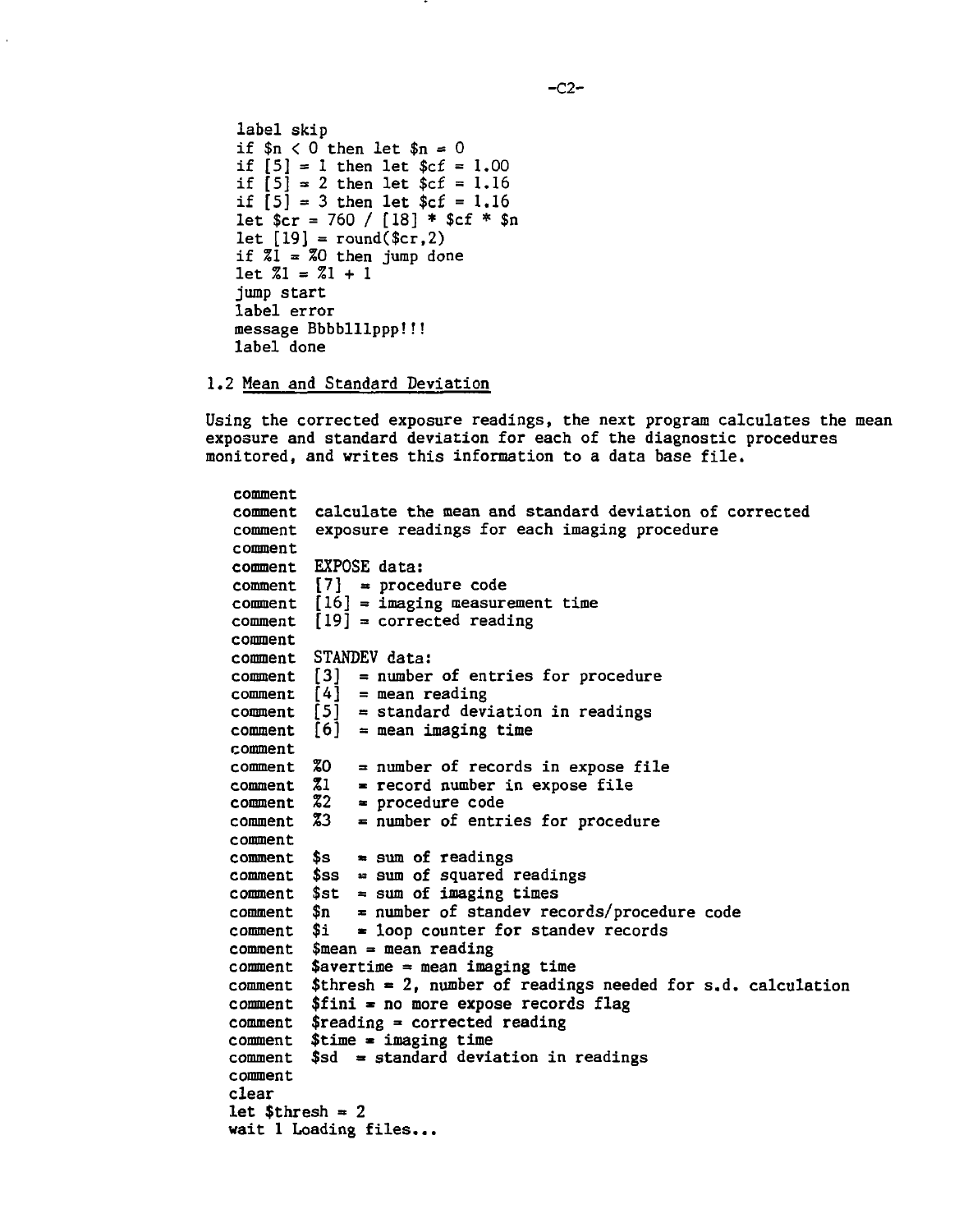unload all activate standev screen standev activate expose screen expose comment comment Clean up the standev file first comment wait 1 Preprocessing standev file... goto file standev screen standev goto record rec-number 1 let  $$sin = records$$ let  $$i = 0$ label tstart let \$i = \$i + 1 if \$i > \$n then jump texit  $let [3] = 0$ let  $[4] = 0$  $let [5] = 0$  $let [6] = 0$ goto record next jump tstart label texit comment comment Process expose data, ordered by procedure comment wait 1 Now processing exposure data... goto file expose screen expose order key [7] let  $Z0 =$  records wait 2 There are %0 records.  $let Z1 = 0$ let  $2^2$  =  $" "$ let  $$fini = 0$ label start  $let Z1 = Z1 + 1$ if  $21 > 20$  then jump eof goto record rec-number %1 let \$n = [7] let  $\frac{10}{3}$  = [19] let \$time = [16] if "%2" = " " then jump brkO if  $"2" = $n$ then jump nobrk$ label breakpoint if %3 < \$thresh then jump nocalcl let  $$mean = $s / 23$ let \$avertime = \$st  $\frac{\sqrt{23}}{23}$ let \$sd = \$ss - ( \$s \* \$s / %3) let \$sd - \$sd / ( Z3 - 1 ) if  $$sd < 0$  then let  $$sd = 0$ let  $$sd = sqrt( $sd )$ label nocalcl goto file standev screen standev order key [1] find [1] equal "%2" options g if  $[1]$   $\Diamond$  "%2" then jump notfound  $let [3] = 23$ if  $33 <$  \$thresh then jump nocalc2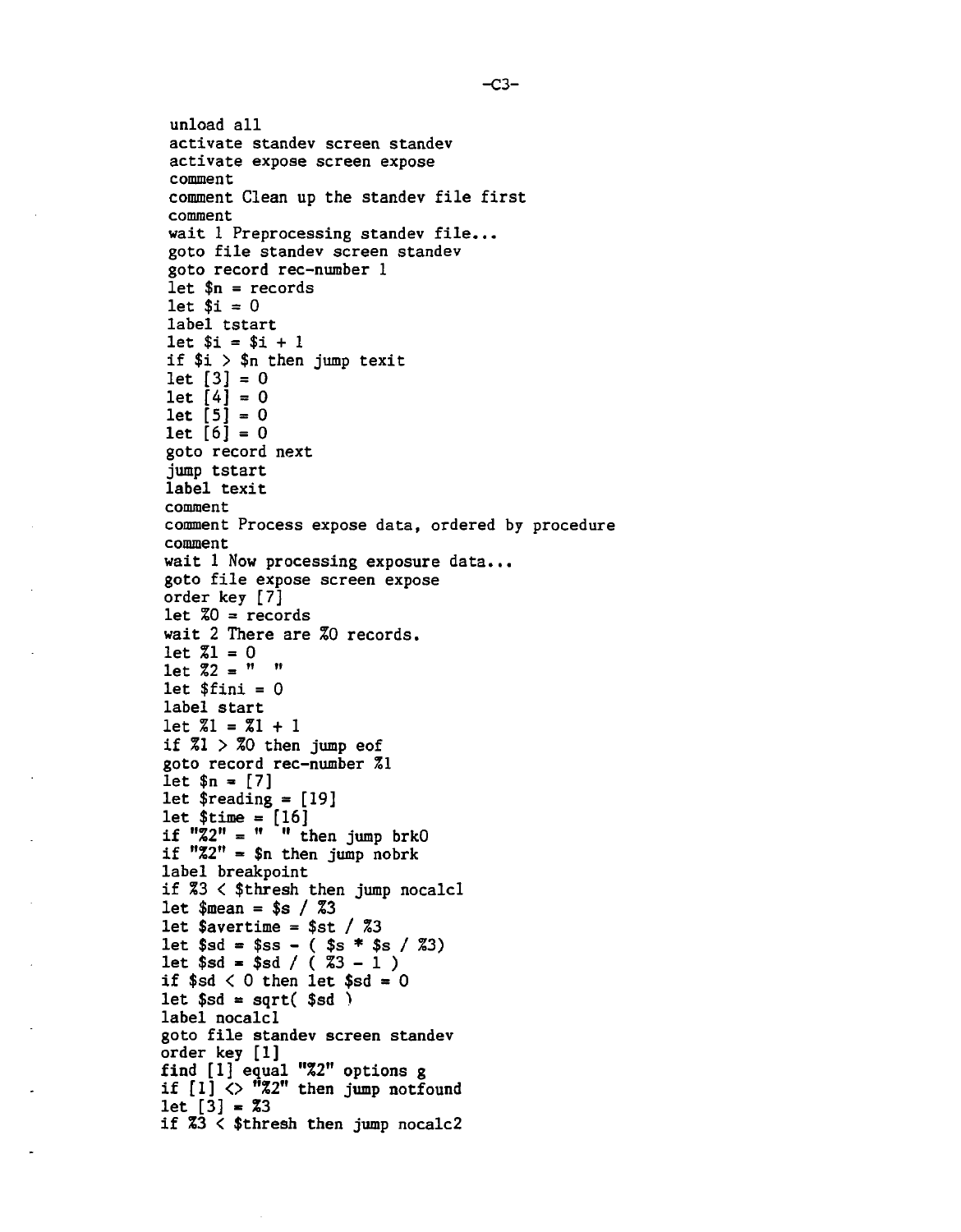```
let [4] = round($mean, 3)
let [5] = \text{round}($sd, 3)
let \begin{bmatrix} 6 \end{bmatrix} = round( $avertime, 0)
label nocalc2
goto file expose screen expose
order key [7]
if $fini = 1 then jump done
label brkO
let Z2 = Snlet Z3 = 0let s = 0let s_{ss} = 0let sst = 0
wait 2 Procedure: %2
label nobrk
let Z3 = Z3 + 1let s = s + s reading
let s = s + ( \frac{1}{2} \cdot \frac{1}{2})let sst = sst + stime
jump start
label eof
let $fini = 1jump breakpoint
label notfound
let \ 21 = 21 - 1message Procedure group %2 not found
message Offending exposure record is %1, (ordered by [7])
label done
goto file expose screen expose
order key [1]
save
message Project terminating...
```
## 1.3 Positioning Difficulty

This program uses the corrected exposure readings to determine procedural mean exposures and standard deviations separately for two classes of patients handled, those considered routine (difficulty rating 1-3) and those considered difficult (difficulty rating 4 or 5). Output is written to a database file.

```
comment
comment calculate the mean and standard deviation of corrected
comment exposure readings for average and difficult patients
comment for each imaging procedure
comment
comment EXPOSE data:
comment [7] = procedure code
comment [12] = positioning difficulty (1-5)
comment [16] = imaging measurement time
comment [19] = corrected reading
comment
comment POSITION data:
comment [3] = number of entries for procedure
comment [4] = mean reading
comment [5] = standard deviation in readings
```
 $-CA-$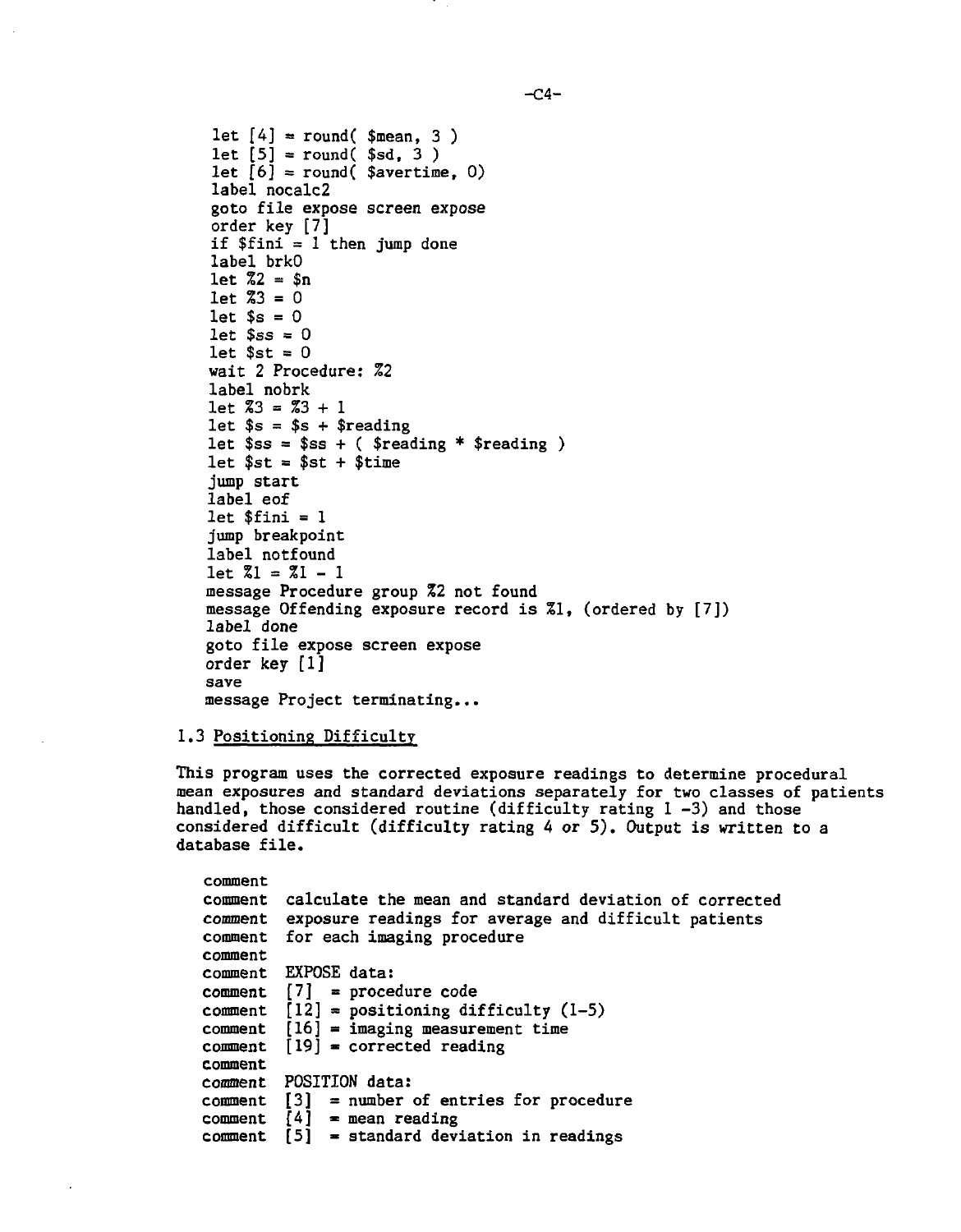```
\texttt{comment} \quad \texttt{[6]} \texttt{ = mean imaging time}comment <sup>72</sup><sub>22</sub>
 comment <sup>73</sup>
 comment <sup>74</sup>
 %5
comment
 comment $s
 comment $ss = sum of squared readings
 comment $st = sum of imaging times
 comment $n
 comment $pn = procedure code
 comment $i
 comment $mean = mean reading
               = number of records in expose file
               = record number in expose file
               = positioning group (Average/Difficult)
               = number of entries for procedure
               = procedure code
               = positioning difficulty (1-5)
               = sum of readings
              = positioning difficulty
              = loop counter for position records
comment $avertime = mean imaging time
comment $tave = 4, minimum no. of readings for average s.d. calc.
comment $tdif = 2, minimum no. of readings for difficult s.d. calc.
comment $thresh = either $tave or $tdif
          $fini = no more expose records flag
          $flag = average/difficult positioning group flag
comment $pos = positioning group (Average/Difficult)
comment $reading = corrected reading
comment $time = imaging time
comment $sd = standard deviation in readings
 comment
comment %0
comment %1
comment
comment
comment
comment
clear
let stave = 4let $tdif = 2wait 1 Loading files...
unload all
activate position screen position
activate expose screen expose
comment
comment Clean up the positioning file first
comment
wait 1 Preprocessing positioning file...
goto file position screen position
goto record rec-number 1
let $n = recordslet Si = 0label tstart
let Si = Si + 1if $i > $n then jump texit
let [3] = 0let [4] = 0let [5] = 0let [6] = 0goto record next
jump tstart
label texit
comment
comment Process expose data, ordered by procedure, difficulty
comment
wait 1 Now re-keying exposure data to [7;12] ...
```
 $-C5-$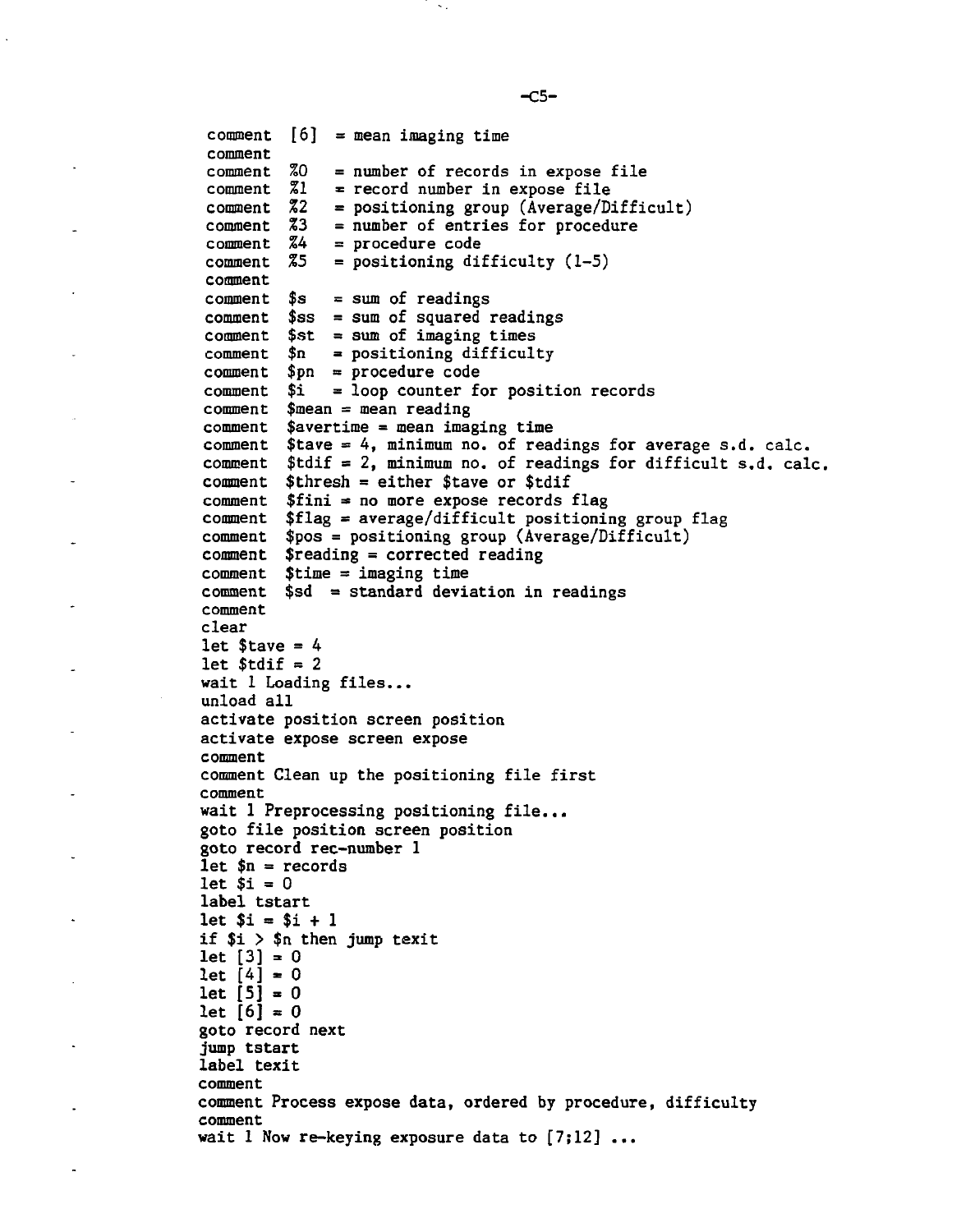```
goto file expose screen expose
key delete [7]
key add [7;12]
key update
order key [7;12]
wait 1 Now processing exposure data...
let Z_0 = records
wait 2 There are %0 records.
let 71 = 0let $flag = -1let $fini = 0label start
let \ 21 = 21 + 1if Z1 > Z0 then jump eof
goto record rec-number %1
let $n = [12]if n < 1 or n > 5 then jump badrange
let $pn = [7]let \frac{10}{3} reading = [19]
let time = [16]if $flag = -1 then jump brk0if "%4" <> $pn then jump breakpoint
if $flag = 0 then jump testlowif $n > 3 then jump nobrk
let 75 = $nmessage Procedure %4, Positioning %2: Difficulty %5 out of order
label printrec
message Offending exposure record is %1, (ordered by [7;12])
jump done
label badrange
let %5 = $n
message Procedure %4: Difficulty %5 out of range
jump printrec
label testlow
if n < 4 then jump nobrk
label breakpoint
let $thresh = $tave
if $flag = 1 then let $thresh = $tdif
if %3 < $thresh then jump nocalcl
let $mean « $s / %3
let $avertime = $st / 73let $sd » $ss - ( $s * $s / %3)
let $sd = $sd / ( 83 - 1 )if $sd < 0 then let $sd = 0let $sd = sqrt( $sd )label nocalcl
goto file position screen position
order key [1;2]find [1] equal "%4" options gi
if flag = 1 then goto record next
if not (1)=="%4") or not([2]=="%2") then jump notfound
let [3] = 73if %3 < $thresh then jump nocalc2
let [4] = round($mean, 2)
let [5] = \text{round}( $sd, 2)
let [6] = round($avertime, 0)
```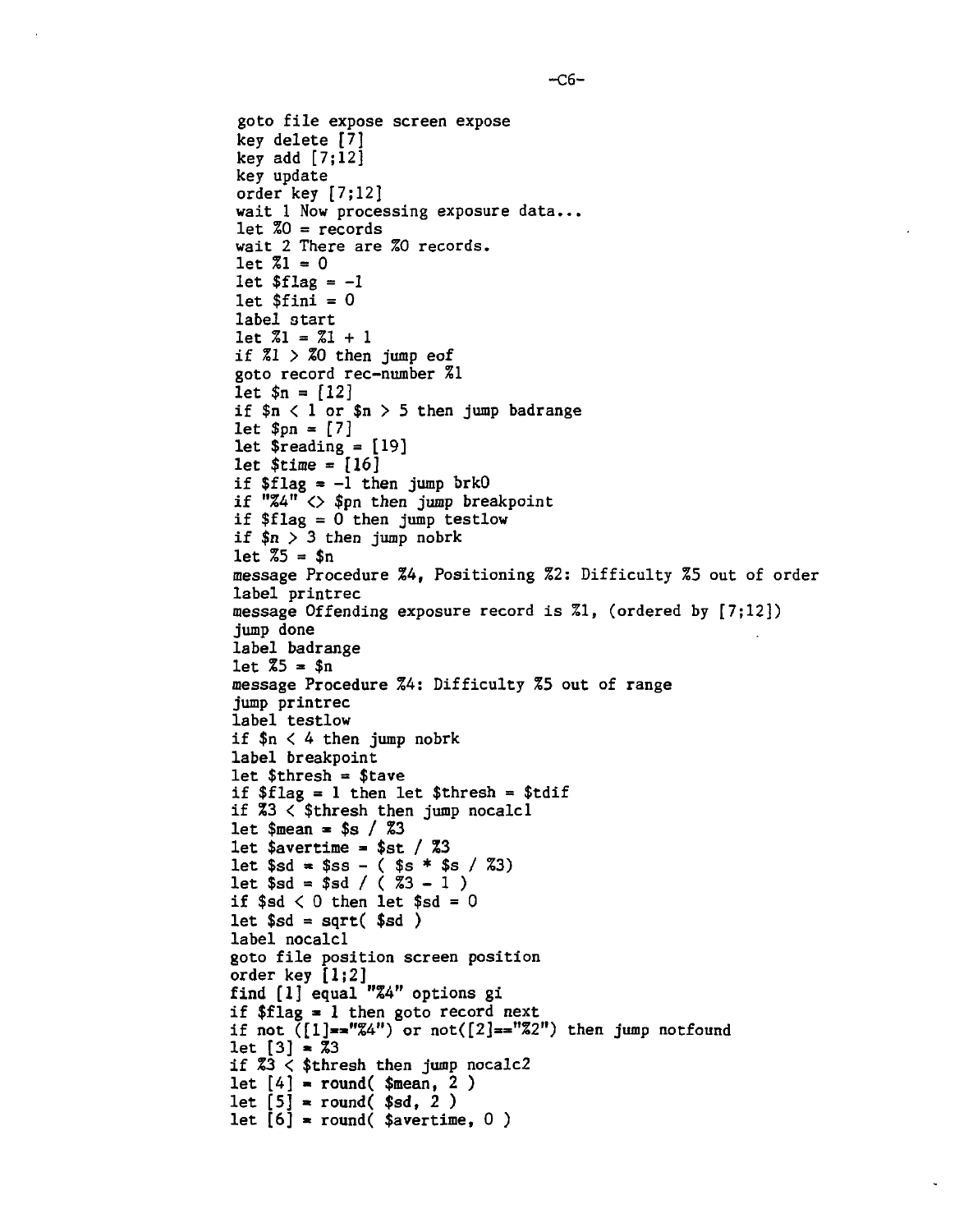label nocalc2 goto file expose screen expose order key [7;12] if \$fini = 1 then jump done label brkO let  $$flag = 0$ if  $n > 3$  then let  $flag = 1$ let  $$pos = "Average"$ if \$flag = 1 then let \$pos = "Difficult" let  $Z^2 = $pos$ let  $Z4 =$ \$pn  $let 73 = 0$ let  $$s = 0$ let  $s_{ss} = 0$ let  $$st = 0$ wait 2 Procedure: %4, Positioning: %2 label nobrk  $let 73 = 73 + 1$ let  $s = s + s$  reading let  $s = s + ($  \$reading \* \$reading ) let  $$st = $st + $time$ jump start label eof let  $$fini = 1$ jump breakpoint label notfound  $let \ 71 = 71 - 1$ message Procedure %4, Positioning %2: not found jump printrec label done goto file expose screen expose key delete [7;12] key add [7] key update save message Project terminating...

ç.

1.4 Individual Technologist Exposures

The following program calculates procedural exposure mean values and standard deviations for individual technologists, starting from the corrected exposure readings. Output is again directed to a database file.

comment comment calculate the mean and standard deviation of corrected comment exposure readings for each imaging procedure, for each comment technologist comment comment EXPOSE data:  $comment [6] = technologies code$ comment  $[7]$  = procedure code comment  $[16]$  = imaging measurement time  $comment$   $[19]$  = corrected reading comment comment TECH data: comment  $[1]$  = procedure code

 $-C7-$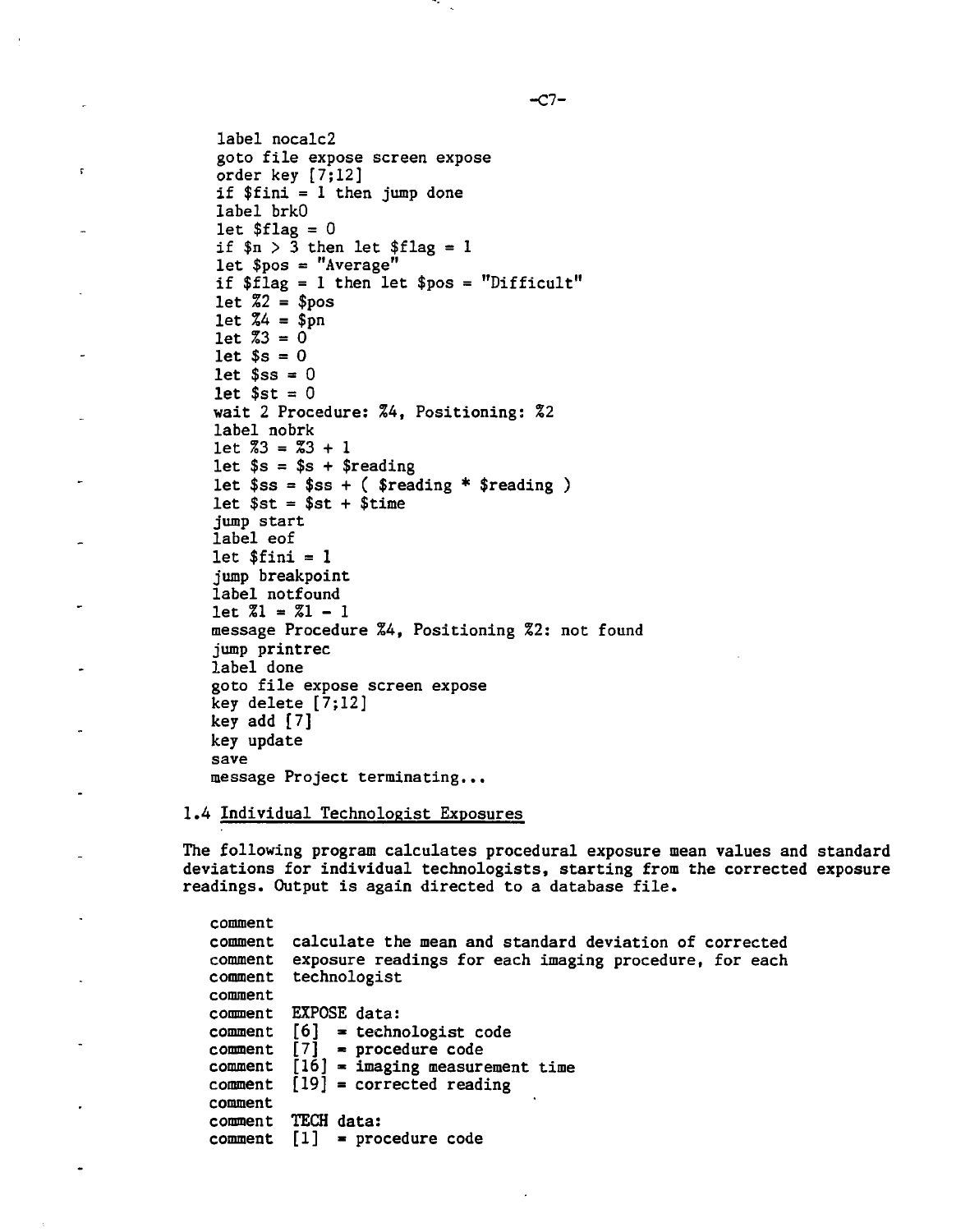[2] = technologist code comment [3] = number of entries for procedure comment  $\begin{bmatrix} 4 \\ 4 \end{bmatrix}$  = mean reading [5] = standard deviation in readings comment [6] = mean imaging time comment %2 %3 = number of entries for procedure comment X4 comment comment \$ss = sum of squared readings comment \$st = sum of imaging times \$n = \$pn = comment \$i = comment \$mean = mean reading comment \$sd = standard deviation in readings  $=$  number of records in expose file = record number in expose file = technologist code = procedure code = sum of readings = number of tech records/technologist code - procedure code loop coûter for tech records comment \$avertime = mean imaging time comment \$reading = corrected exposure reading comment \$time = imaging time comment \$fini = no more expose records flag comment comment comment comment comment comment \$s comment comment comment clear wait 1 Loading files... unload all activate tech screen tech activate expose screen expose comment comment Clean up the tech file first comment wait 1 Preprocessing tech file... goto file tech screen tech goto record rec-number 1 let  $n =$  records let  $$i \neq 0$ label tstart  $let$   $$i = $i + 1$ if \$i > \$n then jump texit let  $[3] = 0$  $let [4] = 0$  $let [5] = 0$  $let [6] = 0$ goto record next jump tstart label texit comment comment Processing exposure data... comment wait 1 Now re-keying exposure data to  $[7;6]$ ... goto file expose screen expose key delete [7] key add [7;6] key update

 $-c8-$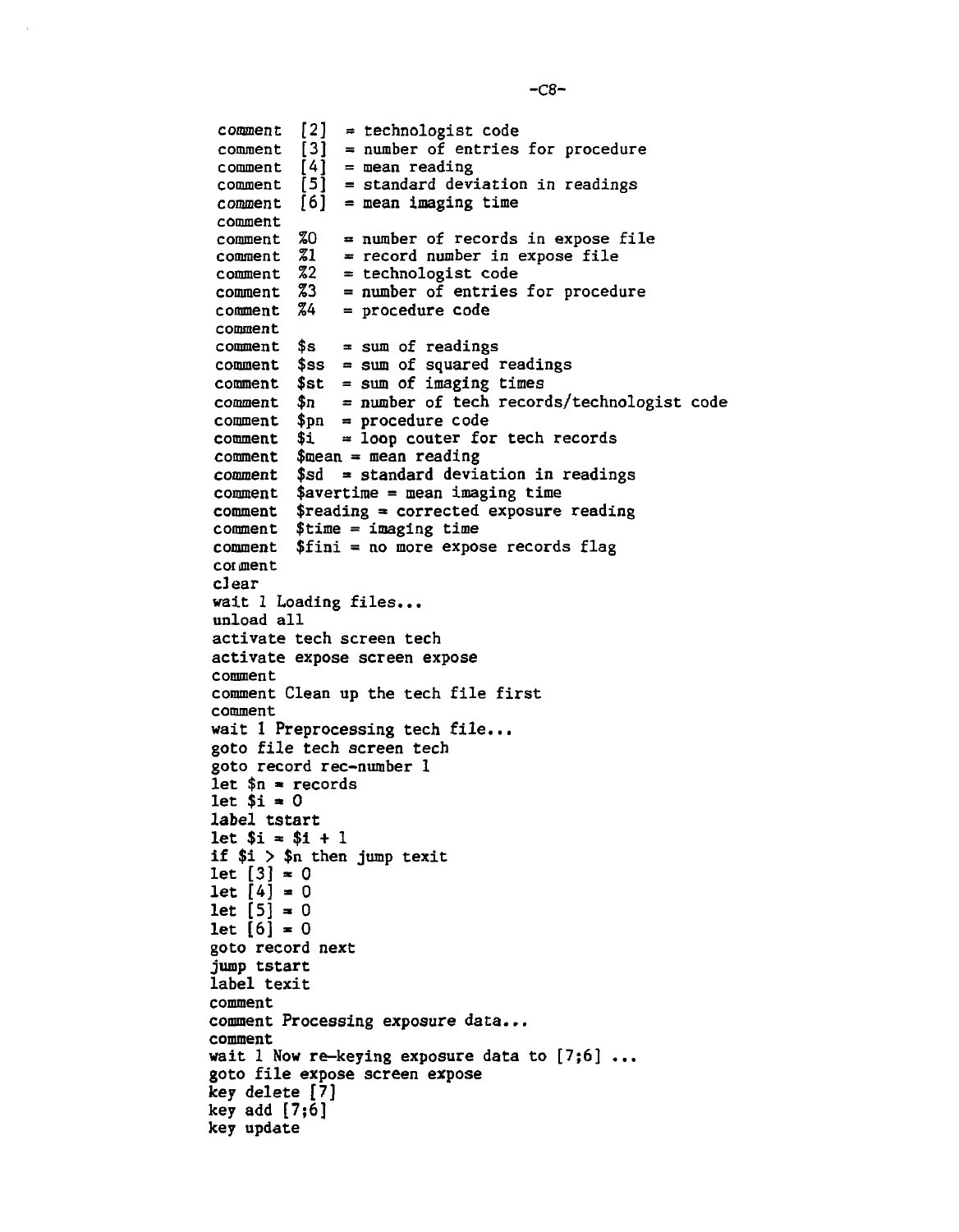```
order key [7;6]
let Z0 = records
wait 2 There are %0 records.
let Z1 = 0let Z^2 = " "
let $final = 0label start
let 21 = 21 + 1if x_1 > x_0 then jump eof
goto record rec-number %1
let $n = [6]let $pn = [7]let $reading = [19]
let $time = [16]
if "%2" = " " then jump brkO
if "%4" <> $pn then jump breakpoint
if "Z2" = $n then jump nobrk
label breakpoint
if %3 < 1 then jump nocalcl
let \text{mean} = \text{ss} / \text{Z}3let $avertime = $st / 73let $sd = $ss - ( $s * $s / 23)if \sqrt{3} > 1 then let \sqrt{5}d = \sqrt{5}d / (\sqrt{3}3 - 1 )
if sd < 0 then let sd = 0let $sd = sqrt( $sd )label nocalcl
goto file tech screen tech
order key [1;2]
find [1] equal "%4" options gi
find [2] equal "%2" options i
if [1] \langle \rangle "%4" or [2] \langle \rangle "%2" then jump notfound
let [3] = \sqrt[7]{3}if 3 < 1 then jump nocalc2
let [4] = \text{round}( $mean, 2)
let [5] = round( $sd, 2 )
let [6] = round( $avertime, 2)
label nocalc2
goto file expose screen expose
order key [7;6]
if $fini = 1 then jump done
label brkO
let Z2 = $nlet Z_4 = $pn
let 73 = 0let $s = 0let $ss = 0let $st = 0wait 2 Procedure: 24, Techtoid: %2
label nobrk
let 23 = 23 + 1let $s = $s + $readinglet s = s + ( \frac{s}{s} \frac{s}{s} \frac{s}{s} \frac{s}{s} \frac{s}{s} \frac{s}{s}let $st = $st + $timejump start
label eof
let $final = 1
```
-C9-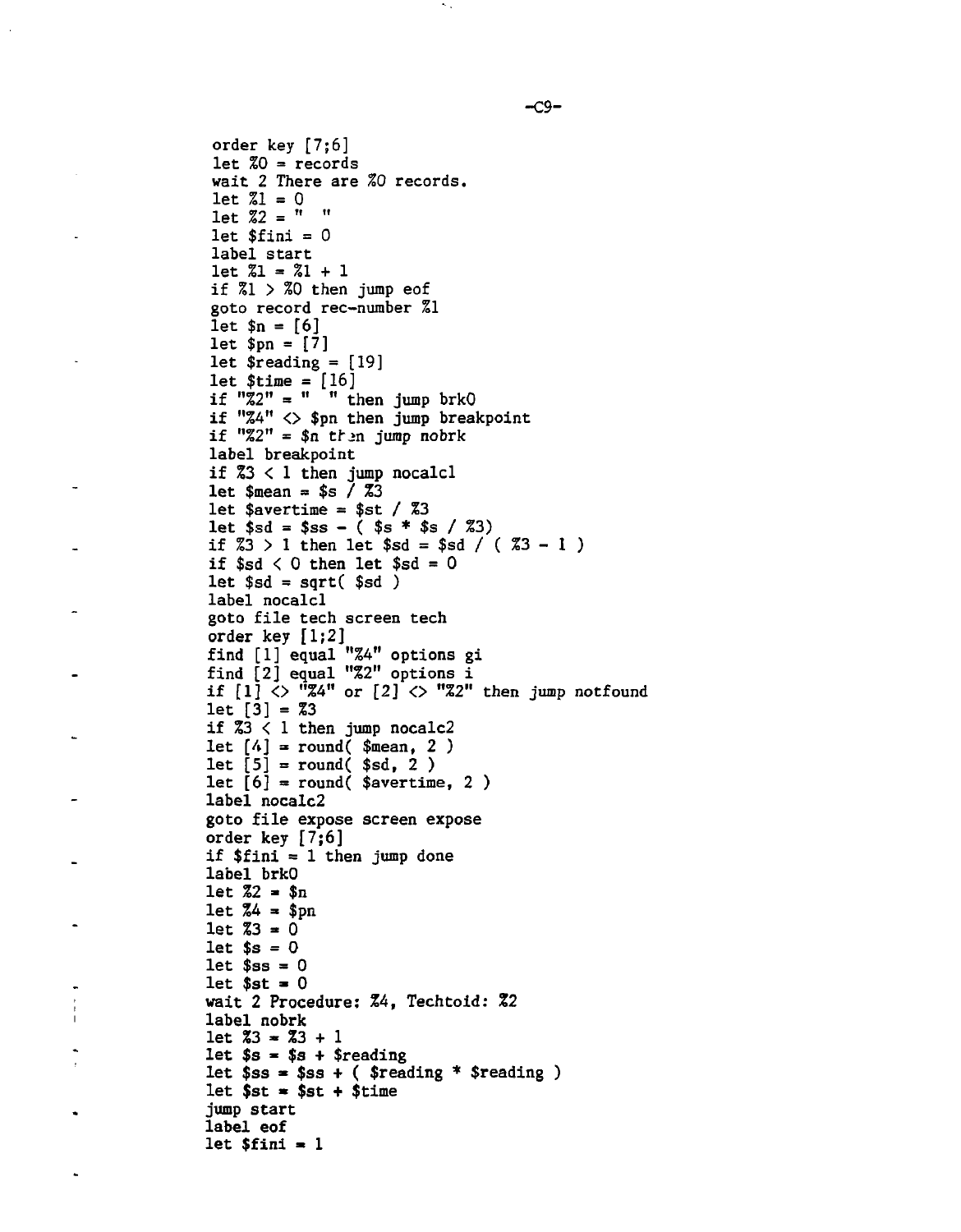jump breakpoint label notfound let  $Z1 = Z1 - 1$ message Procedure %4, Techtoid %2: not found message Offending exposure record is %1, (ordered by [7;6]) label done goto file expose screen expose key delete [7;6] key add [7] key update save message Project terminating...

k.

- 2. Flood Phantom Quality Control
- 2.1 Corrected Exposure Readings

The following program opens the flood phantom QC data base, and calculates corrected exposure readings for each record, writing the result back into the record.

```
comment
comment calculate the corrected QC reading and fill in [12]
comment
comment QCEXPOSE data:
comment [2] = strad number
comment [7] = time in hot lab
comment [8] = time in imaging area
comment [9] = 30 minute hot lab background reading
comment [10] = 30 minute background reading in imaging area
comment [11] = exposure reading
comment [12] = corrected exposure reading
comment [13] = barometric pressure
comment
comment 20 = number of records
comment \quad 21 = record numbercomment $n = background corrected reading
comment $cf = strad Co-57 calibration factor
comment $cr = corrected readingcomment
clear
wait 1 Loading files...
unload all
load qcexpose screen qcexpose
order key [1]
let 20 = records
wait 2 There are %0 records.
%1 Enter starting sheet number:
if 21 \leq 0 then jump error
if 21 > 20 then jump done
label start
wait Record: %1
goto record rec-number %1
let \mathfrak{sn} = [11] - ([10] * [8]/30) - ([9] * [7]/30)if n < 0 then let n = 0if [2] = 1 then let C = 1.00
```
-C10-

Material Corp.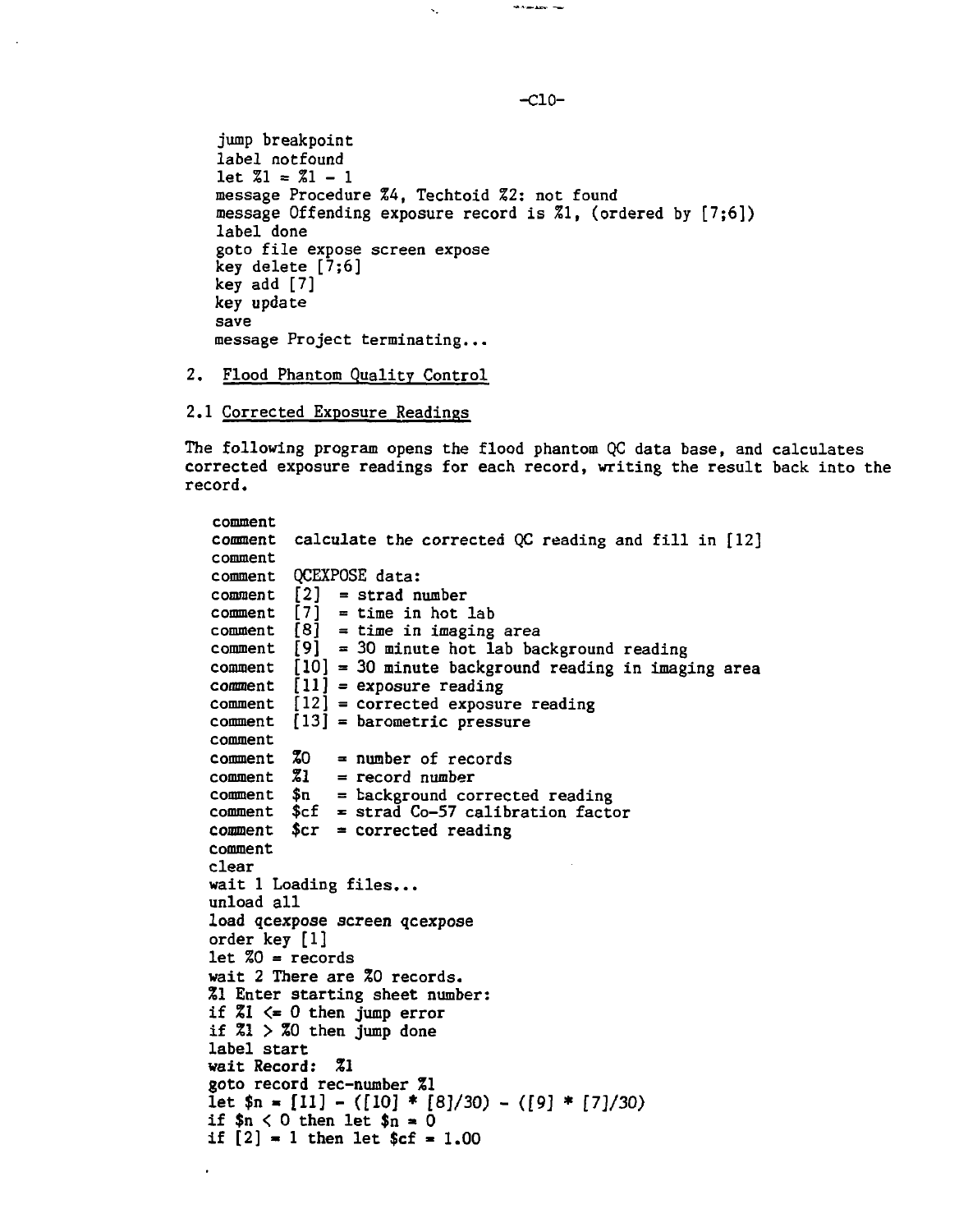if  $[2] = 2$  then let  $\frac{2}{3}c$  = 1.16 if  $[2] = 3$  then let  $c = 1.16$ let  $\frac{1}{2}$  = 760/[13] \*  $\frac{1}{2}$  fcf \*  $\frac{1}{2}$ n let  $[12] = \text{round}($  \$cr, 2) if  $Z1 = Z0$  then jump done  $let \ 71 = 71 + 1$ jump start label error message Error, starting sheet number must be greater than 0. label done

## 2.2 Exposure Mean Value and Standard Deviation

This program determines the mean QC exposure and standard deviation from the corrected QC exposure readings, and writes the results to a data base file.

```
comment
comment calculate the mean and standard deviation of
comment corrected exposure readings for flood phantom QC
comment
comment QCEXPOSE data:
comment [12] = corrected exposure reading
comment
comment QCMEAN data:
comment [1] = number of records
comment [2] = mean reading
comment [3] = standard deviation in readings
comment<br>comment %0
comment \sqrt[2]{30} = number of records in qcexpose file<br>comment \sqrt[2]{31} = current record in qcexpose file
               = current record in qcexpose file
comment
comment n = exposure reading
comment $fini = end of records flag
comment $sd = standard deviation in readings
comment $s = sum of elements
comment s_{ss} = sum of squared elements
comment
clear
wait 1 Loading files...
unload all
load qcmean screen qcmean
load qcexpose screen qcexpose
let 20 = records
wait 2 There are %Q records.
let 21 = 0let $s = 0let s = 0let $fini = 0label start
let \, 21 = 21 + 1if Z1 > Z0 then jump eof
goto record rec-number %l
jump go
label lastone
let \text{Smean} = \text{S} \times \text{70}let $sd = $ss - ($s * $s / 20)
```
-Cll-

**And Street Armed Primary**